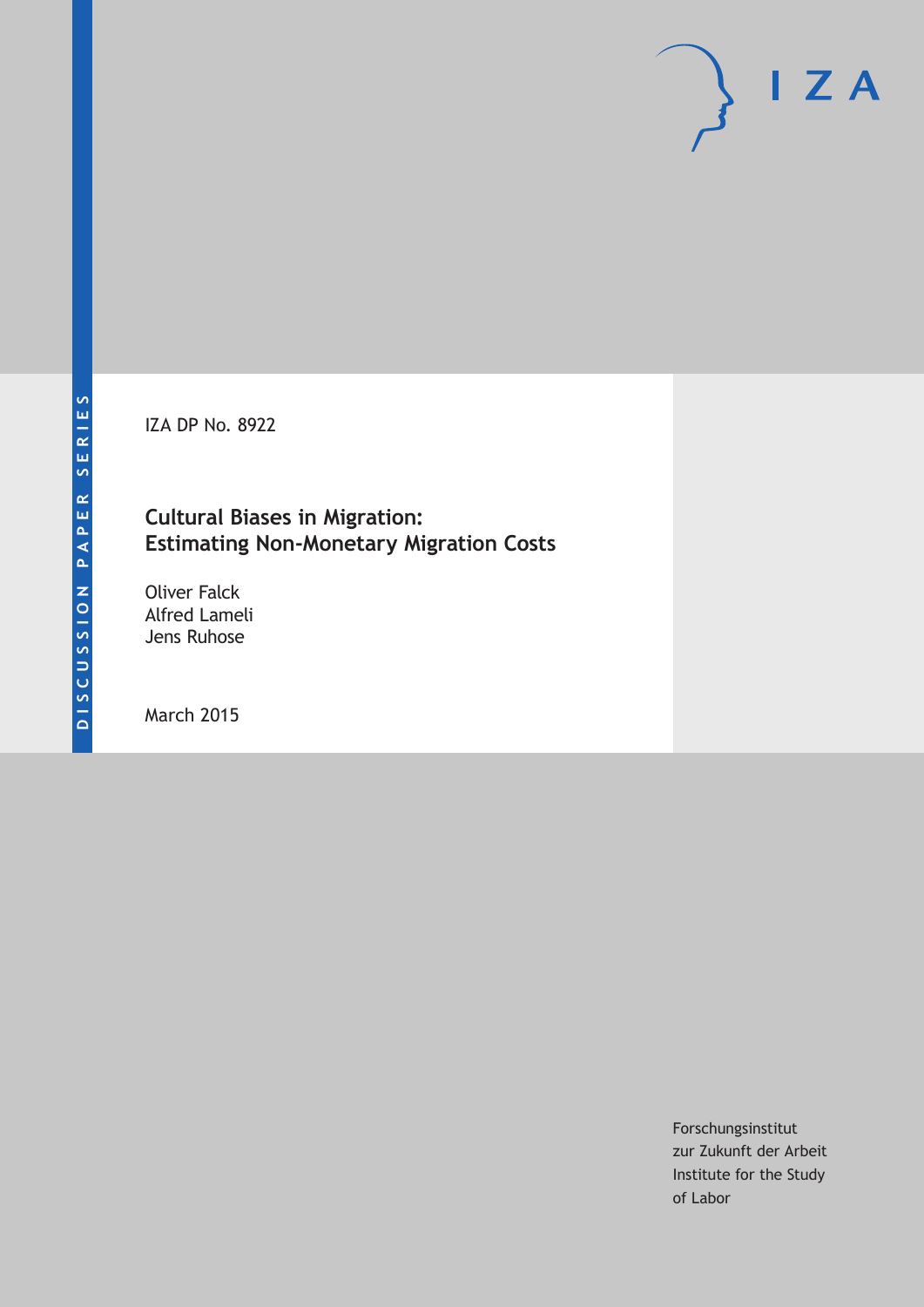# **Cultural Biases in Migration: Estimating Non-Monetary Migration Costs**

# **Oliver Falck**

*Ifo Institute, University of Munich (LMU) and CESifo*

# **Alfred Lameli**

*Research Centre Deutscher Sprachatlas*

### **Jens Ruhose**

*Ifo Institute and IZA*

Discussion Paper No. 8922 March 2015

IZA

P.O. Box 7240 53072 Bonn Germany

Phone: +49-228-3894-0 Fax: +49-228-3894-180 E-mail: iza@iza.org

Any opinions expressed here are those of the author(s) and not those of IZA. Research published in this series may include views on policy, but the institute itself takes no institutional policy positions. The IZA research network is committed to the IZA Guiding Principles of Research Integrity.

The Institute for the Study of Labor (IZA) in Bonn is a local and virtual international research center and a place of communication between science, politics and business. IZA is an independent nonprofit organization supported by Deutsche Post Foundation. The center is associated with the University of Bonn and offers a stimulating research environment through its international network, workshops and conferences, data service, project support, research visits and doctoral program. IZA engages in (i) original and internationally competitive research in all fields of labor economics, (ii) development of policy concepts, and (iii) dissemination of research results and concepts to the interested public.

<span id="page-1-0"></span>IZA Discussion Papers often represent preliminary work and are circulated to encourage discussion. Citation of such a paper should account for its provisional character. A revised version may be available directly from the author.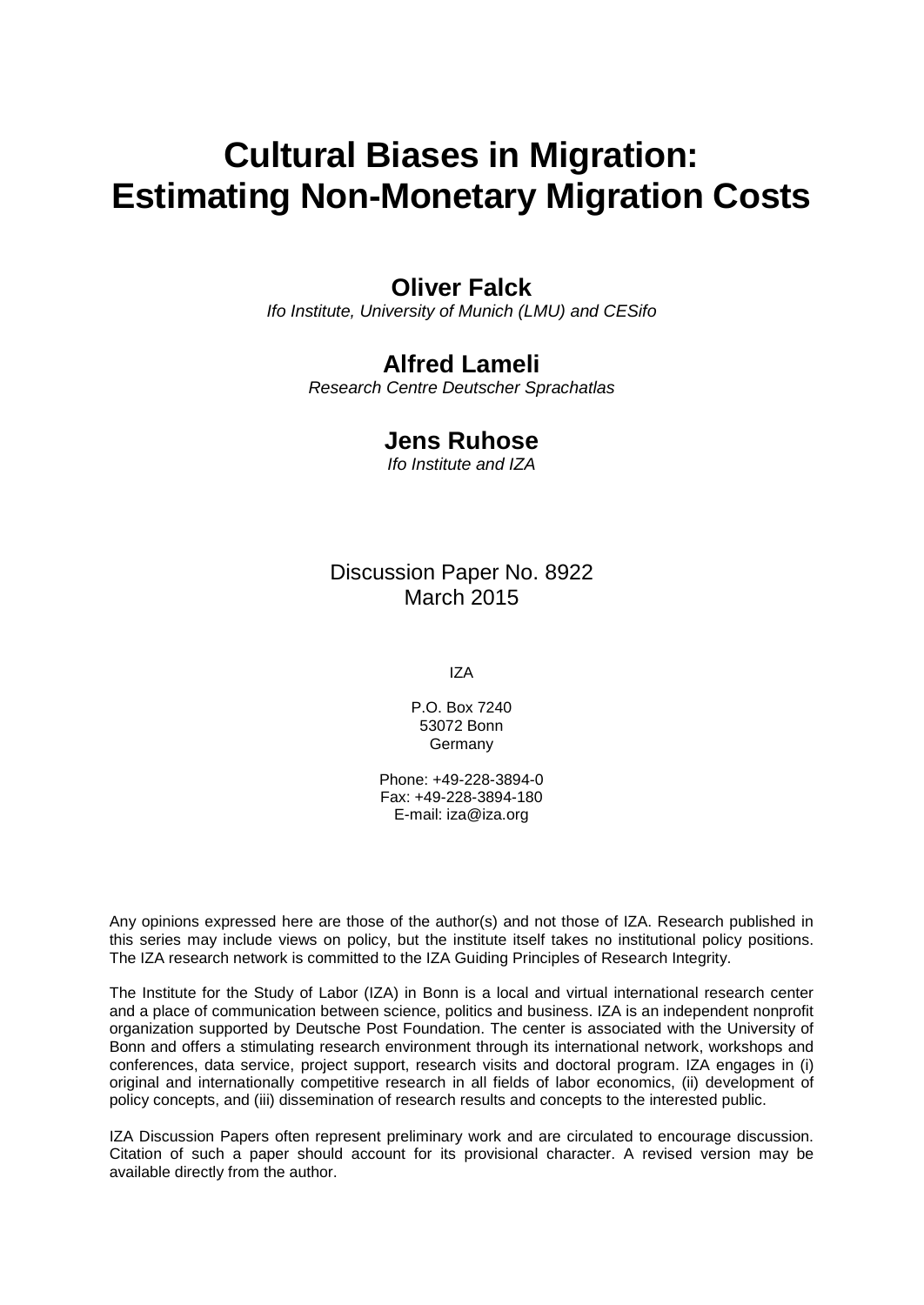IZA Discussion Paper No. 8922 March 2015

# **ABSTRACT**

# **Cultural Biases in Migration: Estimating Non-Monetary Migration Costs[\\*](#page-1-0)**

Ever since Sjaastad (1962), researchers have struggled to quantify the psychic costs of migration. We monetize psychic cost as the wage premium for moving to a culturally different location. We combine administrative social security panel data with a proxy for cultural difference based on historical dialect dissimilarity between German counties. Conditional on geographic distance and pre-migration wage profiles, we find that migrants demand a (indexed with respect to local rents) wage premium of about 1 (1.5) percent for overcoming one standard deviation in cultural dissimilarity. The effect is driven by males and those who earn above average occupational wages before migration, more pronounced for geographically short moves, and persistent over time.

JEL Classification: D51, J61, R23

Keywords: migration costs, culture, internal migration, psychic cost

Corresponding author:

Jens Ruhose Ifo Institute Poschingerstr, 5 81679 Munich Germany E-mail: [ruhose@ifo.de](mailto:ruhose@ifo.de)

We thank George Bulman, Thiess Buettner, Robert Fairlie, David A. Jaeger, Alexander Karmann, Constantin Mang, Fabian Waldinger, Simon Wiederhold, Ludger Woessmann, Michael Wyrwich, and seminar participants at the Ifo Institute, 3rd workshop for regional economics at the Technical University of Dresden, University of Luxembourg, University of California-Santa Cruz, CUNY Graduate Center, 2014 workshop of the German Committee of Regional Economist, the 2014 meeting of the German Economic Association, IWH Halle, and Institute for Employment Research (IAB) for helpful comments and discussion.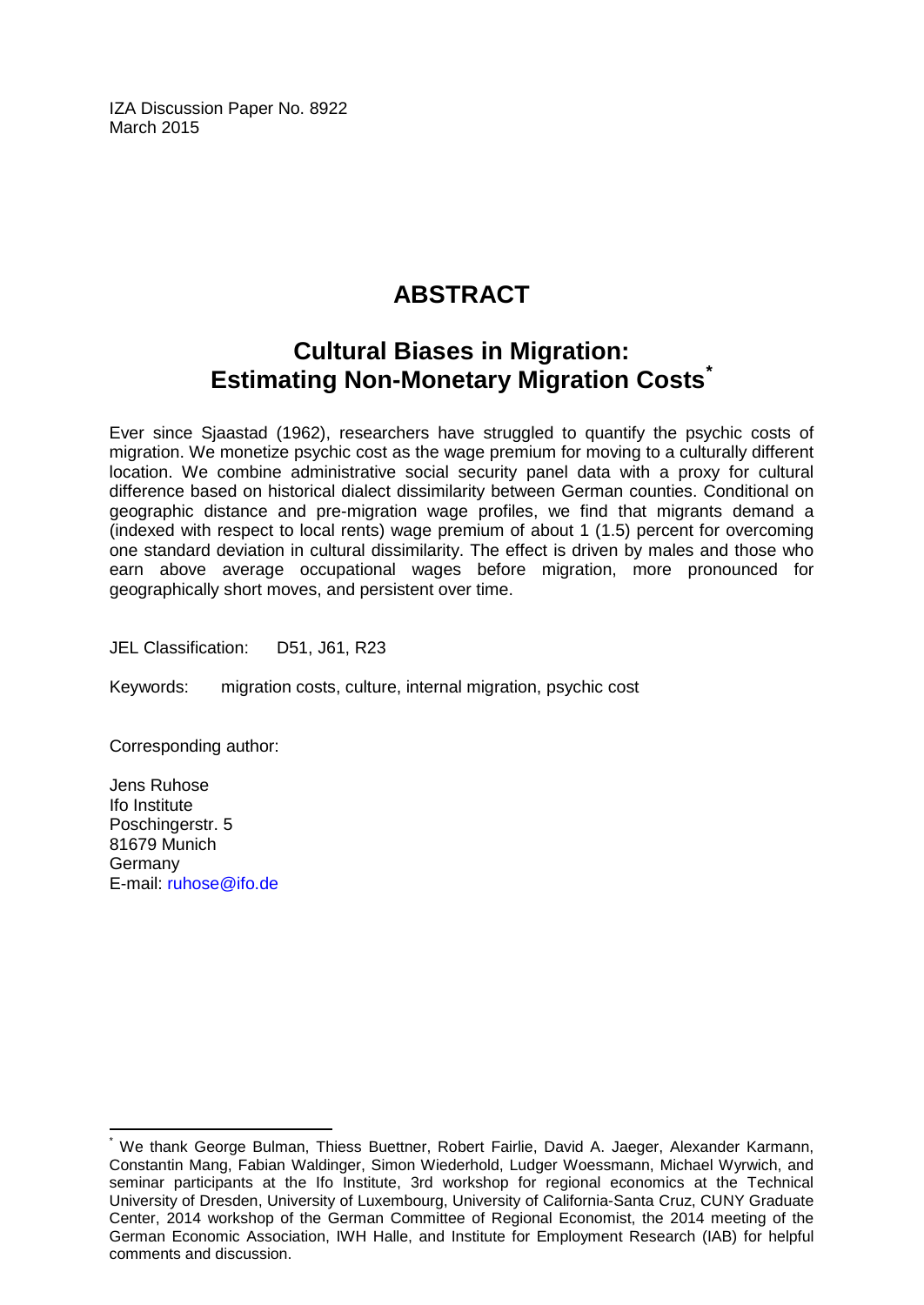### **1. Introduction**

-

"Culture matters" has become a general wisdom in the economics literature. Indeed, recent literature shows that norms and values, such as trust, which is an important component of culture, determines economic activity and eventually growth (e.g., Algan and Cahuc 2010; Guiso *et al.* 2006, 2011; Tabellini 2010). Specifically, cultural biases hinder economic exchange across locations (Belot and Ederveen 2011; Comin et al. 2012; Felbermayr and Toubal 2010; Guiso *et al.* 2009; Mayda 2009; Spolaore and Wacziarg 2009). Since culture only changes slowly over time<sup>[1](#page-3-0)</sup>, it is also a main source of the legacy of history emphasized by economic historians (Nunn 2009). We contribute to the economics-of-culture literature by quantifying the non-pecuniary cost of migrating to a culturally different location. The key problem in quantifying this cost is to disentangle differences in culture from other (formal) institutional differences. To solve this problem, we look inside a single country, where formal institutions do hardly differ across locations, and study internal migration across locations within a country. Thereby, we exploit cultural biases between locations coming from a lack of social and economic interactions in the past.

Quantifying migration costs is important because labor immobility is associated with substantial welfare losses as it prevents the efficient allocation of labor (Clemens 2011). Welfare losses might also arise because the mobility of workers is a precondition for cluster formation and the realization of agglomeration economics (Duranton 2011). Worker mobility also leads to the rapid dissemination and cross fertilization of ideas, which eventually fuels innovation (Saxenian 1994). Disentangling cultural costs from other costs of migration is thereby important from a policy perspective because policy can influence travel cost, e.g. by providing adequate infrastructure, but it can hardly influence deeply rooted cultural biases.

Conceptually, the decision to migrate, and where exactly to go, is determined by comparing the costs and benefits of moving to the costs and benefits of alternatives (Todaro 1969; Harris and Todaro 1970). Benefits and costs can be monetary or non-monetary; also including the non-monetary psychic migration costs of moving from a familiar to an unfamiliar surrounding (Sjaastad 1962). Examples for these costs are that migrants might have to leave family and friends or have to cope with different cultural traits and habits in the new destination. However, it is hard find direct measures of these psychic costs. For this reason, the internal migration literature typically uses simple geographic distance between the place of origin and destination as a catch-all proxy for various costs of migration (cf. Greenwood 1975).<sup>[2](#page-3-1)</sup> That is also the reason why the more current literature that tries to quantify non-pecuniary migration costs is still rather scarce and tailored to specific populations. For example, Barrett and Mosca (2013) find that Irish male return migrants are

<span id="page-3-0"></span><sup>&</sup>lt;sup>1</sup> Guiso *et al.* (2006) define culture as "those customary beliefs and values that ethnic, religious, and social groups transmit fairly unchanged from generation to generation."

<span id="page-3-1"></span><sup>2</sup> Schwartz (1973, p. 1161) justifies the use of this particular catch-all proxy: "Psychic cost can be transformed into permanent transportation cost by figuring the needed frequency of visits to the place of origin so as to negate the agony of departure from family and friends".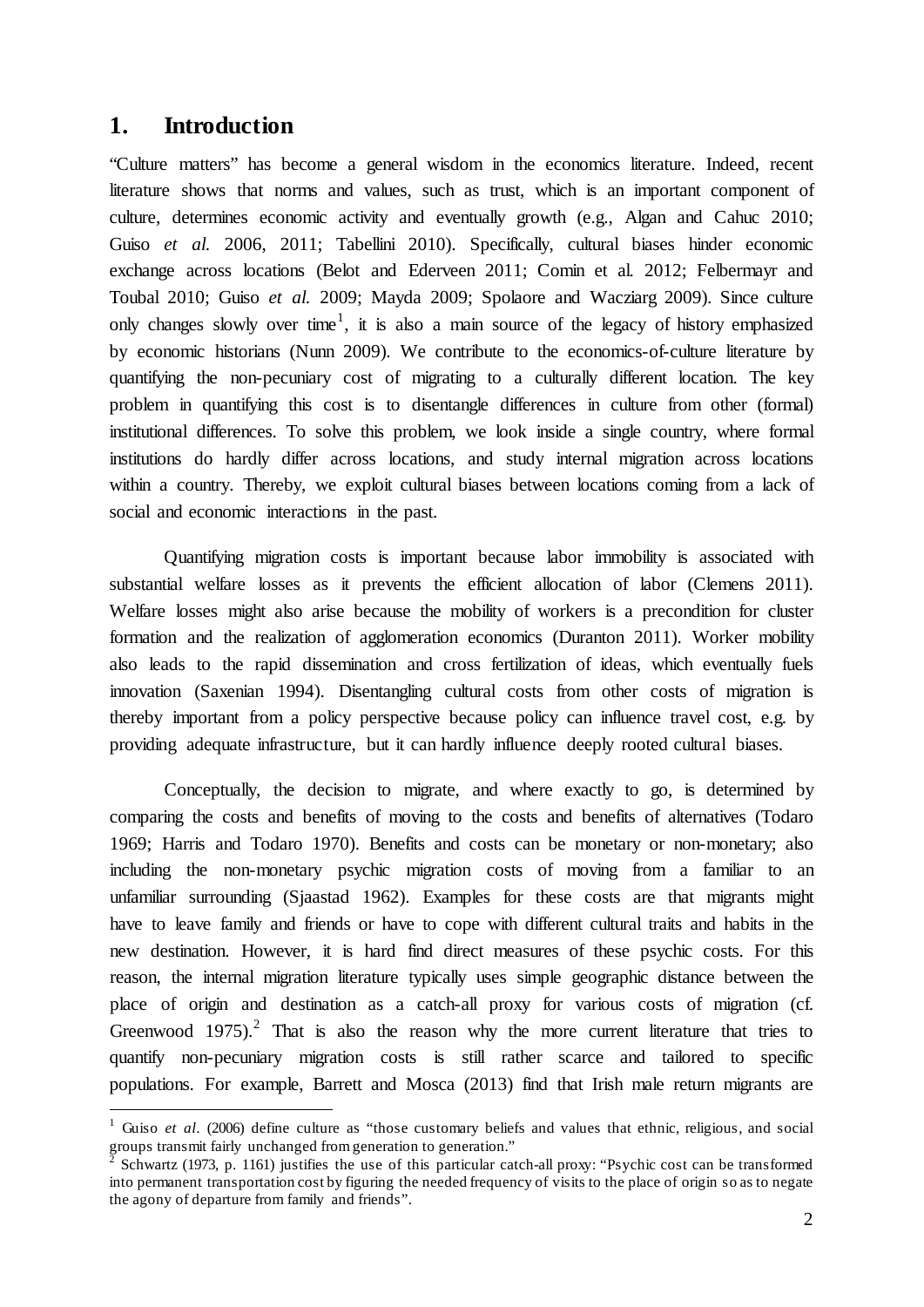more likely to have suffered from alcohol problems than those who never moved. Another paper, dealing also with internal migrants, by Dahl and Sorenson (2010) looks at skilled technical workers in Denmark. They find that these workers are more likely to accept job offers from regions close to where they grew up. Based on conditional logit regressions, the paper finds substantial psychic migration costs through some back-of-the-envelope calculations to quantify, for example, the effect of doubling the distance to home or doubling the distance to parents.

We quantify the psychic costs of migration as the wage premium that migrants demand when moving to a culturally different location. This approach is motivated by regional general equilibrium models in the tradition of Roback (1982). We assume that living in a culturally unfamiliar environment is comparable to a disamenity in the Roback model. Consequently, a potential internal migrant will move to a culturally unfamiliar environment only if she is compensated for this disamenity in the form of a higher wage and/or lower rent compared to her place of origin. For this purpose, we use administrative social security panel data to identify internal migrants in Germany. Internal migrants are defined as job switchers for whom the job switch involves the move from one county to another.<sup>[3](#page-4-0)</sup> We merge the internal migrants' wage profiles over time with information on the geographic and cultural distance between their counties of origin and destination. Cultural distance is calculated from unique data on historical dialect dissimilarity between German counties (Falck *et al.* 2012). This historical dialect information comes from a government-funded dialect survey conducted in the German Empire at the end of the  $19<sup>th</sup>$  century. At the time, dialects were still the prevalent languages of communication, often leading to significant problems in understanding between people from different regions or even nearby towns. As the most prominent expression of social identity, almost like a genome, historical dialects stored information about past interactions across German counties over time. Our broad and evolutionary perspective of culture is thus similar to that of Guiso *et al.* (2006), who define culture as "those customary beliefs and values that ethnic, religious, and social groups transmit fairly unchanged from generation to generation."<sup>[4](#page-4-1)</sup>

Our findings imply that, conditional on geographic distance and quarterly premigration wage profiles, internal migrants demand a wage premium of about 1 percent for overcoming one standard deviation in historical dialect distance. If we index wages with

<u>.</u>

<span id="page-4-0"></span><sup>3</sup> Thus, we do not study commuting. We are also not looking at gains to migration in general. McKenzie *et al.* (2010) have shown that these gains are hard to retrieve from non-experimental data. Therefore, we focus solely on the internal margin, that is, looking only at individuals who have changed their place of work and place of residence and do not discuss outcomes from individuals who have changed their place of work without moving to another region. Refer to Lehmer and Ludsteck (2011) for a study about gains to interregional migration within Germany.

<span id="page-4-1"></span><sup>&</sup>lt;sup>4</sup> The linguistic situation changed when social and economic exchange was intensified after the founding of the German empire in 1871. At that point, the national language (Hochdeutsch), which, until then, had been mostly reserved for written contexts, became increasingly adopted for speech also. At the same time, and considerably more so after World War II, German dialects show signs of both convergence and linguistic transfer from the national language. Obtaining explicit cultural consolidations at a very small geographic scale is thus made easier by using historical dialect data.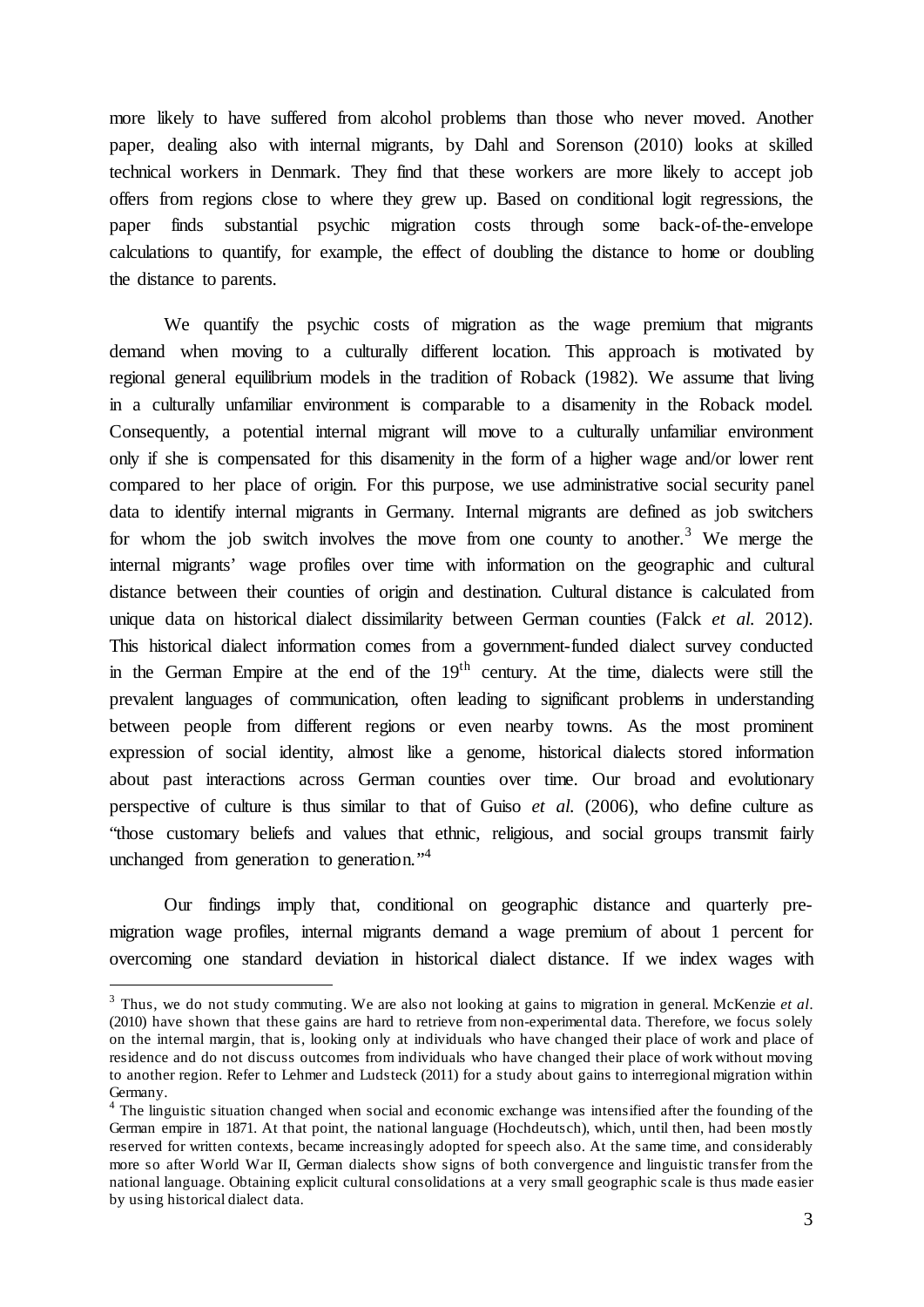respect to local rents, we document an indexed wage premium of 1.5 percent. This wage premium is most likely a lower-bound estimate for internal migrants since the county of immediate origin of an internal migrant is not necessarily the place where she was born and socialized. For those cases, however, we would not expect to find a systematic correlation between wage changes and dialect distance. It could also be that migrants in culturally more distant regions are discriminated and earn lower wages. However, this would also work against our finding that migrants in culturally more distant regions earn more. The effect is driven by males and those who earn above average occupational wages, more pronounced for geographically short moves, and persistent over time. Considering higher polynomial functions of geographic distance in the regressions provides additional confidence that the effect of dialect distance is not only reflecting a non-linearity in the geographic distance effect. We also analyze those who have made multiple moves within a relatively short period and find that internal migrants who made a "wrong decision" in the first move correct this decision in the second move and demand a much higher wage premium. Our results imply that each analysis of returns to migration that do not consider these psychic costs of migration overestimates the rate of return to monetary resources allocated to migration.

We interpret our findings within a model of search and matching (see for example Postel-Vinay and Robin (2002)) where cultural barriers to migration represent a labor market friction that prevents the efficient allocation of labor. The rationale is the following: Détang-Dessendre *et al.* (2004), for example, argue that the search process of people looking for a job is not random and that individuals accept wage offers only when they are compensated for (pecuniary and non-pecuniary) migration costs. Because of cultural barriers, migrants do not consider the whole spectrum of wage offers and make suboptimal choices in terms of wage income. However, individual welfare might not suffer from this search behavior because they are finally compensated by higher cultural familiarity with the destination region.

The remainder of the paper is organized as follows. Section 2 introduces the data. Section 3 explains our estimation strategy. Section 4 shows the results. Section 5 concludes.

### **2. Data**

<u>.</u>

#### **2.1 Historical Dialect Distance between German Counties**

Our proxy for cultural distance is based on historical dialect data from German localities. This unique source of data is derived from the language survey conducted for the Linguistic Atlas of the German Empire (*Sprachatlas des Deutschen Reichs*; data exploration between 1879 and 1888). Under the direction of the linguist Georg Wenker, pupils in more than 45,000 German schools were asked to translate 40 German sentences (more than 300 words) into their local dialect.<sup>[5](#page-5-0)</sup> One of the chief results of this project was the discovery of 66 prototypical

<span id="page-5-0"></span> $<sup>5</sup>$  The results are available in the form of phonetic protocols for each school, cf.</sup> <http://www.regionalsprache.de>.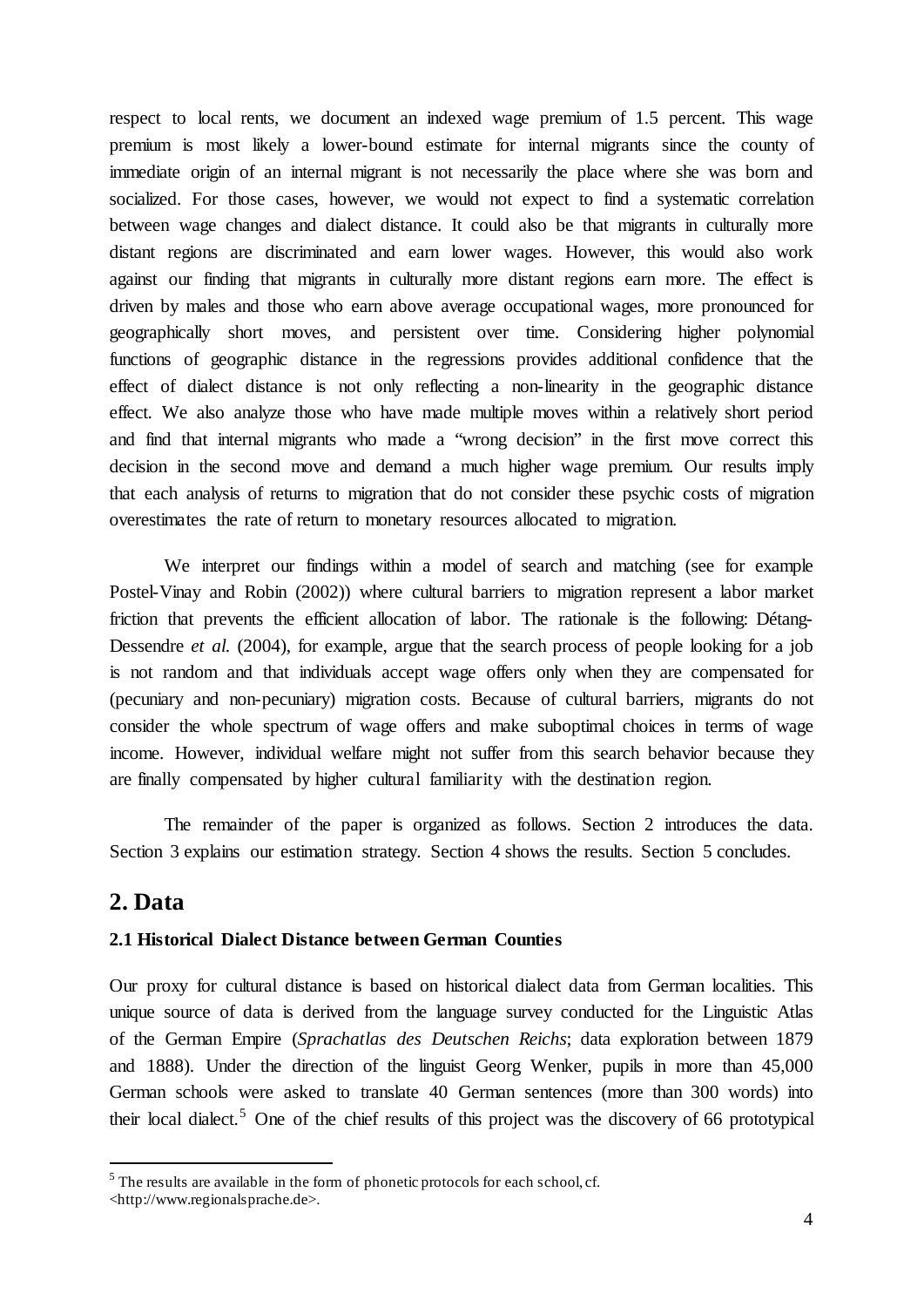characteristics of pronunciation and grammar that Wenker and his successors isolated during an extensive evaluation process (cf. Wrede *et al*. 1927). These characteristics are most relevant for structuring the German-language area. Hand-drawn maps illustrate the distribution of each of these prototypical characteristics across German counties.<sup>[6](#page-6-0)</sup>

Using these prototypical characteristics, Falck *et al*. (2012) construct a dialect similarity matrix across all German counties. Based on the hand-drawn maps, they map the 66 prototypical characteristics to the current boundaries of the 439 German counties (NUTS-3 level) and count for every pair of counties how many of the characteristics can be found in both dialect profiles. Thus, the dialect similarity is 0 if there is no overlap in the dialect and 66 if all characteristics can be matched (for more details, see Falck *et al*. 2012 and Lameli 2013). The authors end-up with a dialect similarity matrix of the dimension 439 x 439.

#### Dialect distance<sub>sd</sub> = 1 – Dialect similarity<sub>sd</sub>/66  $\in [0,1]$  (1)

For means of comparison with geographic distance., we convert thedialect similarity measure from a similarity matrix into a distance matrix by taking one minus the dialect similarity divided through the maximum value of 66 (Equation (1)). The resulting dialect distance matrix across all counties has a dimension of  $439 \times 439$ , with elements ranging between 0 (dialect identity) to 1 (maximum dialect distance). The subscript *s* indicates the sending county and *d* the destination county. To illustrate, Figure 1 shows the dialect distance of all other counties to the city of Worms (Rhineland-Palatinate). The figure reveals that dialect distance is low for counties to the east, west, and north of Worms, but high for counties to the south of Worms. The map documents that counties closer to Worms are, on average, culturally more similar to Worms. However, if we draw a concentric circle around Worms, which we do when we control for geographic distance, there are counties on that circle that are culturally more and less similar to Worms. We exploit this variation in our empirical setup later on.

<<Figure 1 about here>>

#### **2.2 Internal Migration in Germany**

<u>.</u>

Information on internal migration in Germany stems from the IAB Employment Panel. Based on the quarterly employment statistics of the Federal Employment Agency, the panel is a 2 percent subsample of the universe of employees who are subject to social security in Germany. Besides gross monthly wages, the data provide information on age, gender, educational attainment, nationality, and place of work and residence.<sup>[7](#page-6-1)</sup> Our sample period

<span id="page-6-0"></span> $6$  All hand-drawn maps are published online as the 'Digitaler Wenker-Atlas' (DIWA), see http://www.diwa.info or, more recently, http://www.regionalsprache.de.

<span id="page-6-1"></span> $<sup>7</sup>$  To obtain the regional identifiers for the county of work and county of residence, we use the confidential</sup> weakly anonymous version of the scientific use file (see Schmucker and Seth 2009).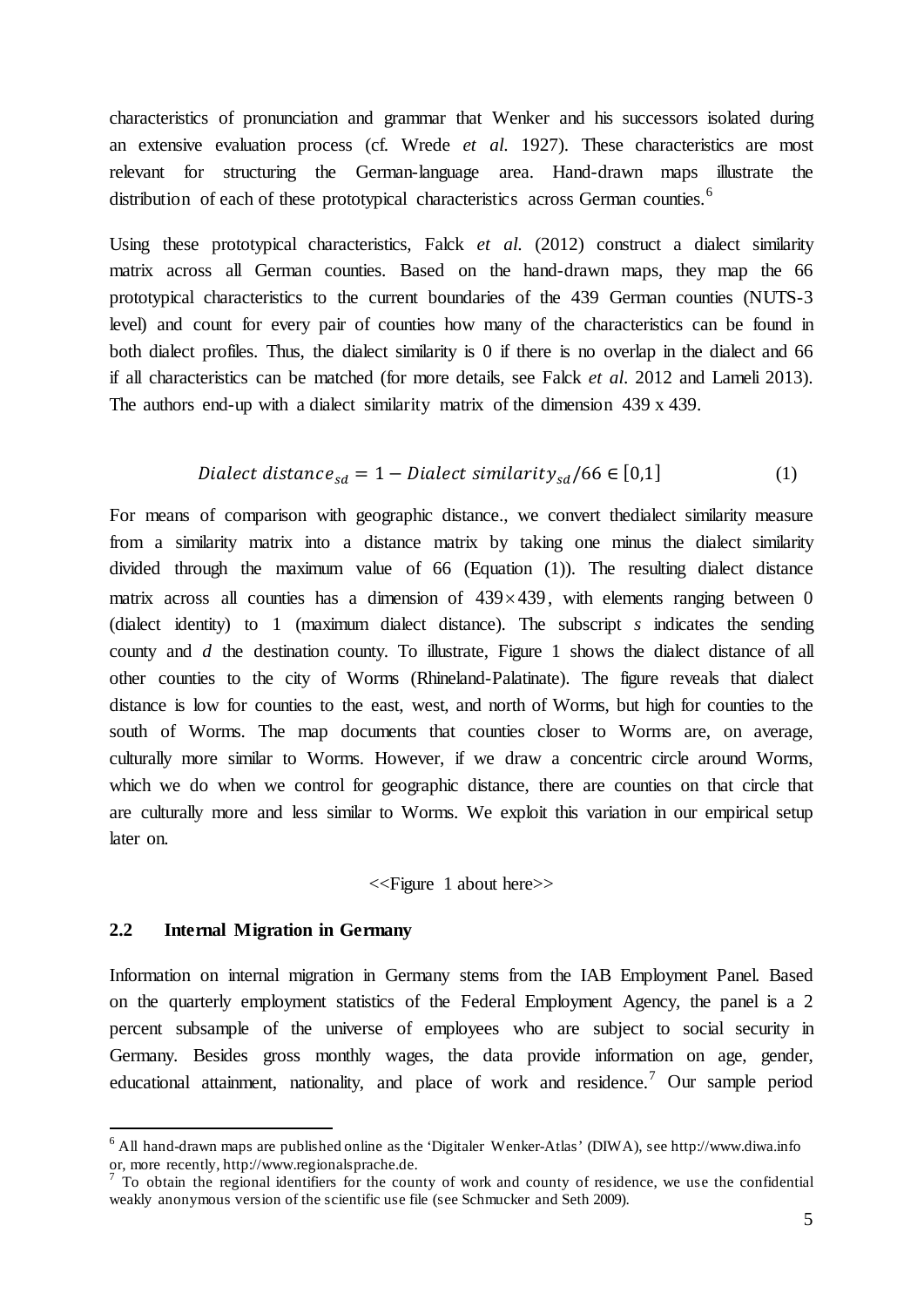covers the years 1998 to 2006 and thus includes about 26 million quarterly observations from around 925,000 individuals. Since information on hours worked is not accurate in the IAB Employment Panel, we restrict our analysis to full-time employed individuals. However, there are still workers who receive zero wages even if they are full-time employed. We follow Card *et al.* (2013) and drop all workers with daily wages below  $\epsilon$  10. Another problem is that the wage data are top-coded at the social security maximum. The number of workers affected by this restriction in the full sample is of the order of 10 to 12 percent of male workers and 1 to 3 percent of female workers (Card *et al.* 2013). The literature proposes imputing the missing wage information by assuming a normal wage distribution (Dustmann *et al.* 2009; Card *et al.*  2013). However, we restrict our sample to include only persons who have moved between two quarters. We find that only about 2 percent of the movers, either one quarter before or after the move, report top-coded wages. Thus, in total, we have only about 4 percent of topcoded observations. Therefore, instead of using imputation methods, we check the robustness of our results by excluding this group and find that the results do not change (Column (1) of Table 3). <sup>[8](#page-7-0)</sup> Finally, we restrict our sample to German citizens only because it is not clear how dialect distance should affect those born abroad.

We define internal migrants as individuals who have changed their county of residence and their county of work between two consecutive quarters. In some cases, the information on county of residence and work is missing. In these cases, we allow for an administrative lag of one quarter and determine whether the person has moved by comparing the work and residence status of the person in the wave before the missing entry with the wave after the missing entry.<sup>[9](#page-7-1)</sup> Our final sample contains 9,090 internal migrants. The internal migration rate in our sample is roughly 3 percent, which is comparable to official aggregate internal migration statistics for Germany.<sup>[10](#page-7-2)</sup>

Panel A of Table 1 shows the distribution of wages four quarters before (*t-1, t-2, t-3, t-4)* and one quarter after the move (*t+1*). Wages are in 2010 prices, that is, we adjust wages for the national consumer price index (Federal Statistical Office, 2014). The average monthly gross wage in 2010 prices before the move is  $\epsilon$ 2,867 and increases by 3.9 percent to  $\epsilon$ 2,980 after the move.

$$
wage_{ict}^{indexed} = \frac{wage_{ict}}{index_c}
$$
 (2)

<u>.</u>

<span id="page-7-0"></span><sup>&</sup>lt;sup>8</sup> The social security data should only report wages until the social security maximum. However, there are a few cases in which the reported wage exceeded this amount. We restricted these cases back to the social security maximum. We also performed robustness checks by omitting the bottom and top 5 percent of the wage distribution and the results are not sensitive to this omission.

<span id="page-7-1"></span><sup>9</sup> Omitting individuals with an administrative lag from the sample or controlling for them with an indicator variable does not change the results.

<span id="page-7-2"></span><sup>&</sup>lt;sup>10</sup> The average overall internal migration rate for the period 1998 to 2006 was 4.6 percent (own calculations based on official migration and population data of the Federal Statistical Office 2013). Since our sample consists only of working individuals subject to social security, the internal migration rate in our sample is slightly lower.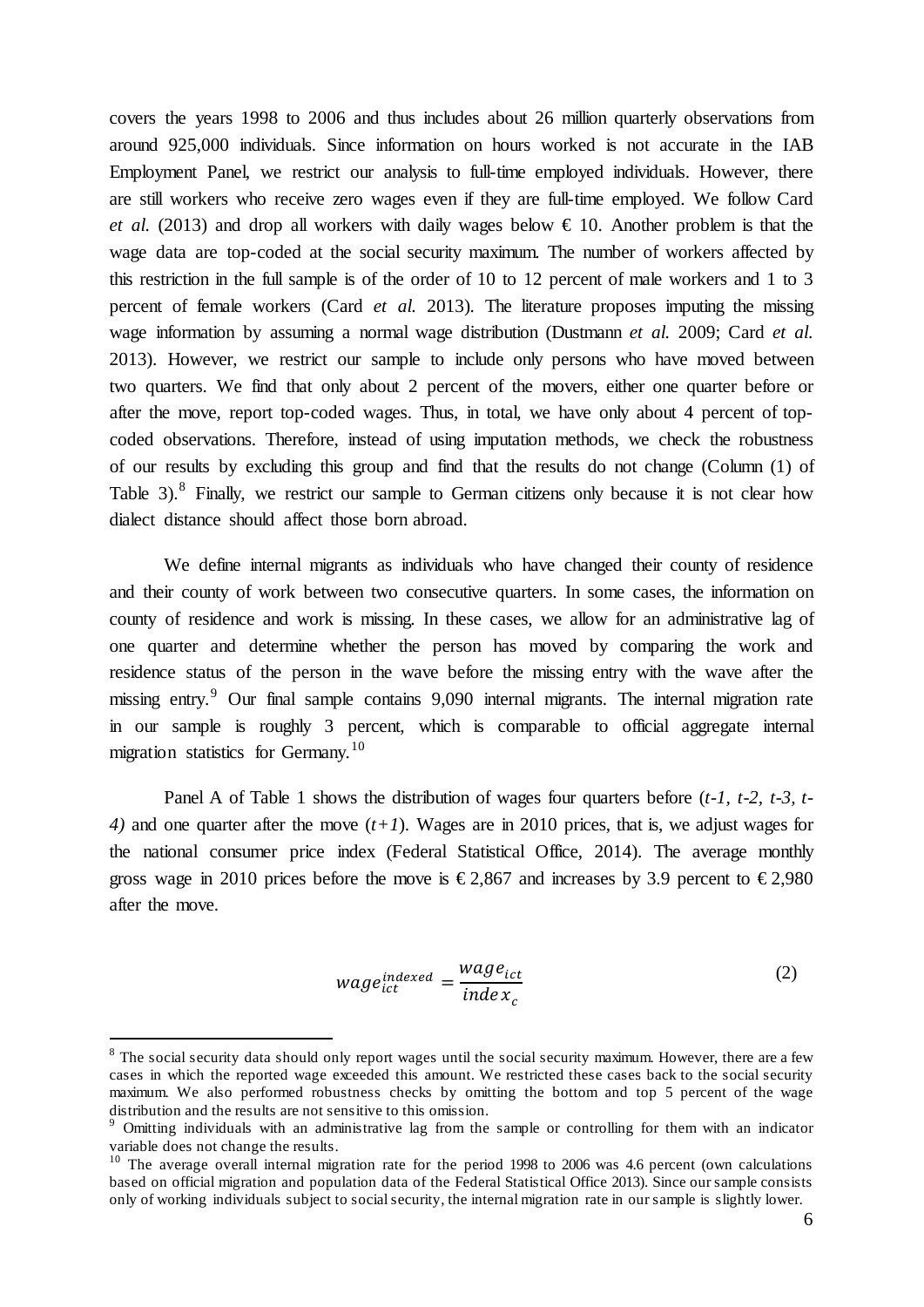To account for the fact that moving to a culturally unfamiliar environment might also be capitalized in rents, we also calculate an index wage based on local rents. We use rental prices averaged over the years 2004 to 2008 as reported by the Federal Institute for Research on Building, Urban Affairs and Spatial Development, as well as by the IDN ImmoDaten GmbH. The rental prices are transformed into a price index (*index<sub>c</sub>*) expressed in terms of the most expensive place, Munich. Thus, the index ranges between 1 for Munich and 0.35 for the county Hof in Northern Bavaria. Equation (2) gives the indexed gross wage (in 2010 prices) of individual *i* in county *c* at time *t*. The average monthly gross wage (relative to Munich) before the move is 5,200 and increases by 1.4 percent to 5,271 after the move (see Panel A of Table 1).

#### $<<$  Table 1 about here  $>>$

Another observation from Panel A of Table 1 is that the average wage for movers to counties farther away than the median dialect distance is higher than that of movers to counties closer than the median dialect distance. This is the case not only one quarter after the move but at each point in time. This suggests that these "far" movers have higher skills than "close" movers. However, these skills are also reflected in pre-migration wages.

Panel B of Table 1 shows descriptive statistics for the distance data. The geographic distance definitely correlates with dialect distance.<sup>[11](#page-8-0)</sup> The mean geographic distance is 318 km (197.6 miles) for individuals who moved to a county farther away than the median dialect distance whereas the destination county is only 76 km (47.2 miles) away for the closer-thanmedian mover. On average, an internal migrant moves 200 km (124.3 miles) and experiences 0.372 in cultural distance by doing so.

The selection of individuals into moving across cultural borders can be seen in Panel C of Table 1. Above-median movers are more likely to have a university degree (33.9 percent vs. 26 percent) and to have attended the highest academic track in secondary school (15.2 percent vs. 13.5 percent). There is also a gender gap. The share of male migrants is higher in both the below-median mover group and in the above-median mover group. Age and

<u>.</u>

<span id="page-8-0"></span> $11$  The correlation between dialect distance and geographic distance is 0.7697. Appendix Figure A1 provides a graphical illustration. We construct the figure by portioning the dialect distance into 20 equal sized bins (5 percentage intervals) and compute the mean geographic distance for each of the bins. The relationship between both distances shows that a higher dialect distance is associated with a higher geographic distance. One standard deviation increase in the dialect distance is associated with an increase in geographic distance by 130 km (80.8 miles). The curvature follows an s-shaped curve, with an accelerating increase in geographic distance at low levels of dialect distance and decreasing increases in geographic distance at higher levels of dialect distance. This curvature is in line with the argument that dialect distance (or cultural distance) might explain non-linearity in geographic distance. The positive correlation between geographic distance and dialect distance makes it important to control for geographic distance in the following analyses. We also control for non-linearities in geographic distance in some specifications. This can be viewed as a conservative approach since it removes some of the non-linearity that might have its origin in culture.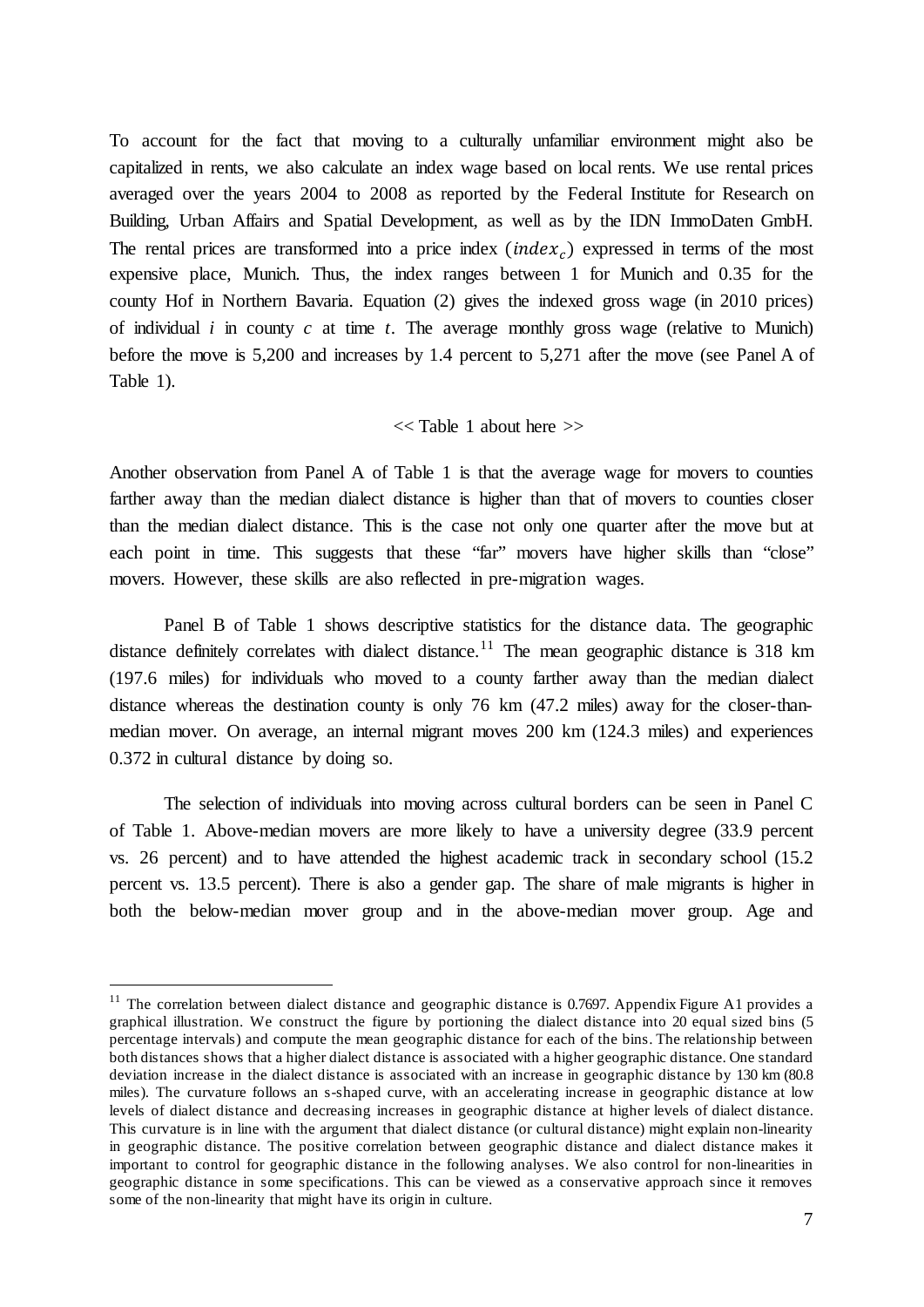(potential) experience are comparable across both groups.<sup>[12](#page-9-0)</sup> The average age of the movers is 32. The question arises whether the wage earned around age 30 is a meaningful reflection of an individual's lifetime productivity or earnings. Studies by Haider and Solon (2006), who look at the relationship of current and life-time earnings, and by Chetty *et al.* (2014), who look at the relationship of parental and child earnings, show that measures using wages at age 30 are fairly stable predictors of life-time earnings or intergenerational mobility, respectively. Finally, slightly less than 60 percent of the internal migrants change the industry in which they work when they move.

# **3. Estimation Strategy**

#### **3.1 Identification**

<u>.</u>

The purpose of the paper is to show whether and how much people value cultural familiarity to a county. Intuitively, the identification problem can be illustrated in Figure 1 where we plot the dialect distance for each county to the city of Worms. If we think of one exemplary circle around Worms, there are counties on that circle that are culturally closer to Worms – counties to the east, west, and north of Worms – and there are counties that are culturally farer away to Worms – counties to the south of Worms. The empirical question is whether internal migrants to the south (culturally farer away) demand higher wages than internal migrants to the north (culturally closer). If we could randomly allocate migrants to the north and the south of Worms, our treatment effect would be the mean difference between the north and the south in post-migration wages. However, the location choice is not random. For example, Bauernschuster *et al.* (2014) show that skilled and risk-loving people are more likely to cross cultural borders. We can control for the educational background of movers, however, we cannot directly control for unobserved individual characteristics, such as risk-aversion, which are important determinants in the location choice. Thus, comparing unconditional postmigration wages of migrants who have moved to culturally closer regions with wages of migrants to culturally more farer regions is confounded by these unobserved individual characteristics.

To deal with self-selection into different locations, we adopt an estimation strategy from the labor economics literature on the effects of training programs on wages (e.g., Ashenfelter and Card 1985; LaLonde 1986). The basic idea in this strand of literature is to use pre-treatment wages to control for unobserved selection into programs. Comparing individuals with similar pre-treatment wage profiles should mitigate the selection problem because unobserved individual characteristics should already show up in pre-treatment wages. McKenzie *et al.* (2010) evaluate the transferability of this estimation strategy to the context of gains to migration. They analyze the performance of different estimators in identifying the gains to migration causally. The authors make use of a special arrangement between New Zealand and Tonga in which the New Zealand government granted randomly the right to

<span id="page-9-0"></span><sup>12</sup> Potential labor market experience is computed by *Age – 6 – Years of Education.*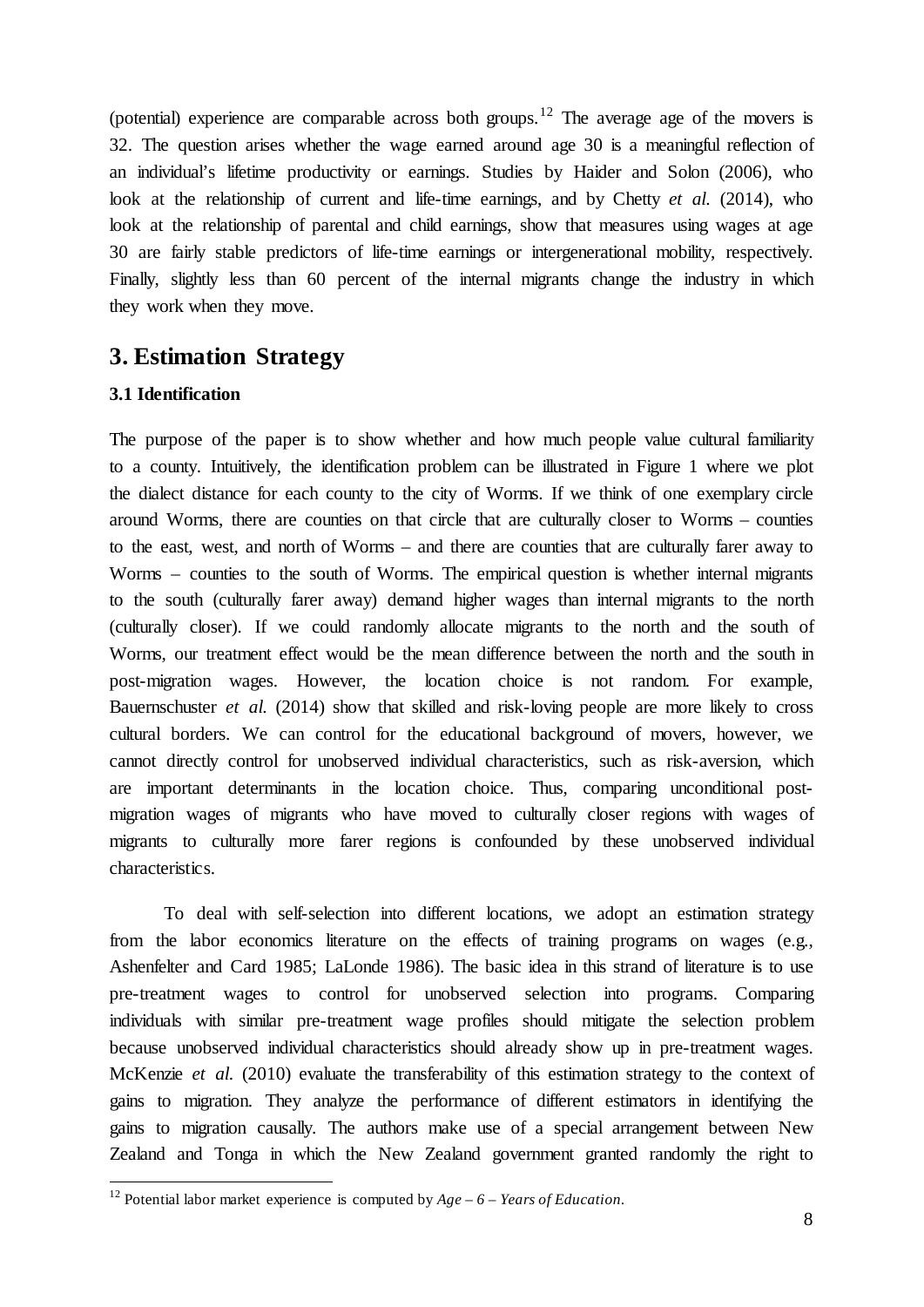immigrate to Tongan applicants. After extensive surveys among applicants and nonapplicants, they find evidence that applicants are positively selected along observed and unobserved characteristics. They show that in the New Zealand–Tonga case, a differences-indifferences estimator, taking the wage before migration into account, is among the better performing non-experimental estimators. However, they also show that this estimator does not recover experimental estimates, which is also true for instrumental variable estimators. However, our data and approach allows us to improve on their setup.

First, McKenzie *et al.* (2010) only have one observation for pre-treatment wages. Kratz and Brüderl (2013) point out that internal migrants in Germany are also selected based on wage growth instead of wage levels. Thus, the parallel trends assumption of the differences-in-differences estimator is clearly violated. In addition, there is a one year gap between the pre- and post-treatment wage observation, which are collected by a survey. Instead, we use administrative quarterly panel data and several lags of pre-treatment wages as our control variables. This more detailed wage profile should control more accurately for unobserved individual characteristics. The approach should also control for the possibility that internal migrants are selected based on wage growth instead of wage levels. Second, McKenzie *et al.* (2010) cite the labor economics literature by arguing that non-experimental estimators perform better when the probability for receiving the treatment is more balanced in the population (common support). This should be more the case in our exercise because we look at internal migration which has lower barriers to migration than international migration. Third, we only look at the internal margin of migration, that is, *where* to move, whereas McKenzie *et al.* (2010) look at the external margin, that is, *whether* to move at all. Conditioning on the sample of movers, all individuals are more likely to receive the same treatment, that is, to choose a familiar or unfamiliar region.

Local amenities, such as schools, transport infrastructure, health care providers, shopping alternatives, or leisure facilities, and also disamenities, such as pollution, congestion, and the like, are also capitalized in local wages and rents. However, the local amenity level should not bias our estimate as long as the difference in amenities between two counties is not correlated with dialect distance. We check this assumption by controlling for several pair-wise county characteristics in the robustness checks (Column 5 of Table 3). Among other things, we include two differences in local amenities, that is, differences in weather conditions and differences in per-capita expenditures on local amenities (expenditures on schools, theaters, baths, and public parks). None of these pair-wise controls significantly alters the coefficient on dialect distance. Specifically for expenditures on local amenities, we find that higher per-capita expenditure levels in the destination than in the source county substitute for higher post-migration (indexed) wages, however, they do not affect the coefficient on dialect distance.

There are two potential biases that work against our hypothesis of a wage premium for moving to a culturally more unfamiliar environment: First, our data does not allow us to pick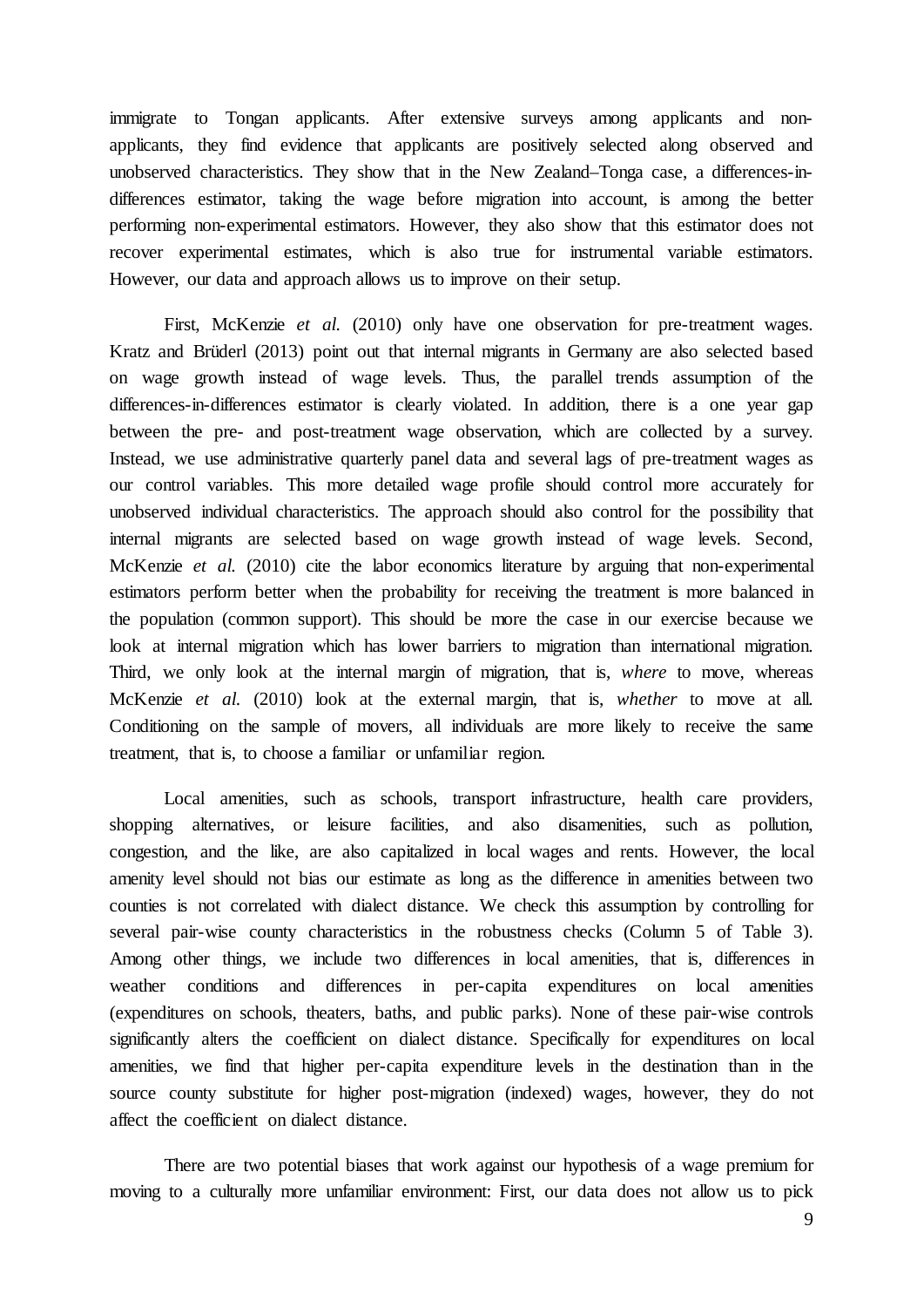up the people in the county where they have grown up or got socialized. However, if we think of a complete random distribution of people in the extreme, that is, that actually no one is attached to the county where he or she is coming from, we should not observe a significant correlation between dialect distance and (conditional) post-migration wages. Second, Grogger (2011) finds wage discrimination against African Americans in the United States based on their speech patterns. If internal migrants in Germany are also discriminated in regions that are culturally farer away from their former home county, we should observe that they earn less instead of receiving a wage premium for moving to that more unfamiliar region. Thus, discrimination would work against our hypothesis of a wage premium. In that sense, we interpret our results as lower bound estimates of the effect of cultural distance on postmigration wages. This is underlined by the fact that we can only trace out effects from people that actually move; which are only 3 percent of the working population (see above). For nonmovers, it seems that migration costs are so high that they do not consider moving at all, even though there are substantial differences in wages across German regions (Buettner and Ebertz 2009).

#### **3.2 Empirical Setup**

-

Following the identification discussion from above, we estimate the following wage regression:

$$
\log wage_{idt+1}^{indexed}
$$
  
=  $\alpha + \beta$  dialect distance<sub>sd</sub> +  $\sum_{j=1}^{4} \gamma_j \log wage_{ist-j}^{indexed}$   
+  $\lambda$  geographic distance<sub>sd</sub> +  $\phi X_{it-1} + \mu_t + \epsilon_{idt+1}$  (3)

The log of the indexed wage (see Equation  $(2)$ ) received by internal migrant *i* in destination county *d* in the quarter after the move, that is, at  $t+1$ , is regressed on the dialect distance between the origin county *s* and destination county *d* (see Equation (1)). We control for the (linear) geographical distance<sup>[13](#page-11-0)</sup> between the two counties as well as gender, education (five dummies), experience (and its square), and a dummy indicating an industry change accompanying the move.<sup>[14](#page-11-1)</sup> The quarter-year fixed effects  $\mu$ , capture all time-specific shocks.<sup>[15](#page-11-2)</sup> Finally,  $\varepsilon_{i,j_{t+1}}$  is an idiosyncratic error term. We use robust standard errors throughout the paper.<sup>[16](#page-11-3)</sup>

 $13$  We deal with non-linear geographic distance in Section 4.2.

<span id="page-11-1"></span><span id="page-11-0"></span><sup>&</sup>lt;sup>14</sup> An alternative for using a dummy for the industry change is to use industry fixed effects. The results do not change.

<span id="page-11-2"></span><sup>&</sup>lt;sup>15</sup> In a robustness check, we also use source county fixed effects. The results do not change. Appendix Table A1 provides the results.

<span id="page-11-3"></span><sup>&</sup>lt;sup>16</sup> In various robustness checks, we clustered standard errors at various levels. However, clustering at the origin county *x* destination county, the origin county, or the destination county yield almost the same standard errors.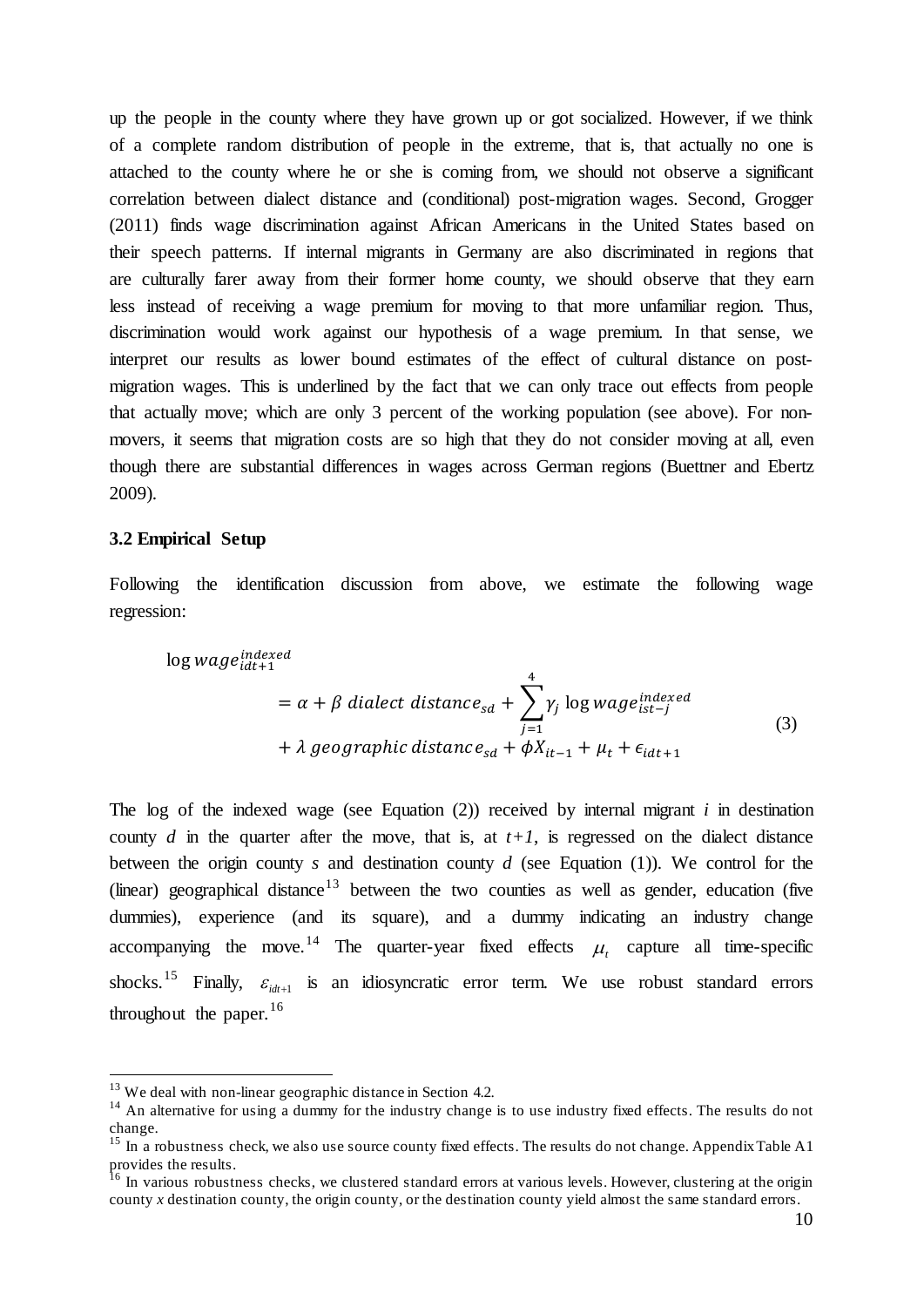The coefficient of interest is  $\beta$ , which is the wage premium in percent for overcoming one unit in dialect distance. The identification assumption under which *β* reports the causal effect of dialect distance on the wage after the move requires that dialect distance not be correlated with unobserved individual characteristics. Guided by the discussion from above, we argue that we can control for unobserved individual characteristics to a large extent by including the last four quarterly wages before the move,  $\sum_{j=1}^{4} \log wage^{indezed}$ .<sup>[17](#page-12-0)</sup> The identifying assumption, under which  $\beta$  describes a causal effect is that, conditional on the pretreatment wage profile and observed individual characteristics, the move to a familiar versus unfamiliar region is as good as random. Because there could be still omitted variables that bias the coefficient in one way or the other (see discussion above), we are confident that this strategy leads to a close to causal interpretation of the estimated treatment effect.

### **4. Results**

#### **4.1 Wage Premium for Overcoming Dialect Distance**

Table 2 sets out our baseline results. The sample is restricted to the internal migrants' first move that we observe in the data.<sup>[18](#page-12-1)</sup> Column  $(1)$  shows the unconditional association between dialect distance and post-migration log indexed wages. The association is positive and highly significant, meaning that a higher dialect distance leads to higher post-migration indexed wages. Column (2) shows the unconditional association between geographical distance and post-migration log indexed wages. The coefficient is also positive but not significant. Including both variables in Column (3) more than doubles the coefficient on the dialect distance and decreases the coefficient on geographic distance, which is significantly negative now. Thus, the small wage premium implied by the positive coefficient on geographic distance in Column (2) is completely captured and reversed by dialect distance. The negative coefficient on geographic distance can be explained by the construction of the dependent variable, which has the (index of the) rental price of the destination county in the denominator. We come back to this issue at the end of this section.

 $<<$  Table 2 about here  $>>$ 

In Column (4), we add the last four quarterly pre-migration log indexed wages to control for unobserved individual characteristics that could drive unobserved self-selection into regions. The coefficient on dialect distance drops by almost a factor of four and almost all premigration wages are highly significant predictors of post-migration wages. This indicates that self-selection is indeed a serious issue and that neglecting pre-migration wages in the regression will lead to an upwardly biased effect of dialect distance. After controlling for premigration wage profiles, adding further control variables in Column (5) does not lead to a

<u>.</u>

<span id="page-12-0"></span><sup>&</sup>lt;sup>17</sup> Using four quarterly pre-migration wages as controls is somewhat arbitrary. We check this specification by changing the structure of the pre-migration wage profiles in Section 4.2.

<span id="page-12-1"></span><sup>&</sup>lt;sup>18</sup> We analyze multiple-time movers in Section 4.3.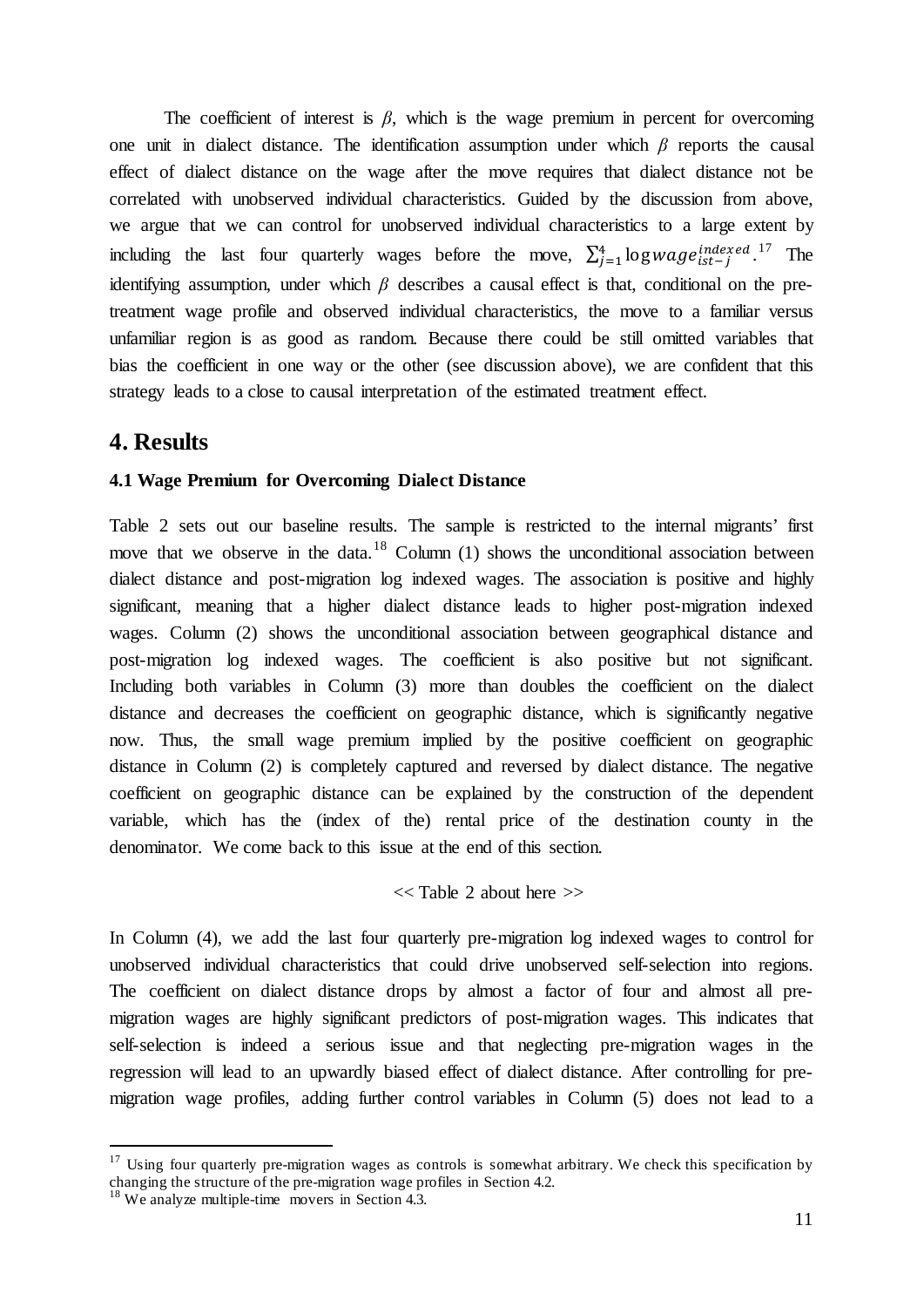statistically significant change in the coefficient on dialect distance. The coefficient decreases slightly to 0.075 and is still highly significant. Thus, a one standard deviation (about 0.2) increase in dialect distance increases the post-migration indexed wage by about 1.5 percent.

In Column (6) of Table 2, we provide an alternative specification in which we relate the log wage and control for the log rental price in the destination and the source county on the right-hand side of the regression. This specification gives us an indication whether the effect of dialect distance comes from a tradeoff in wages (nominator of the dependent variable) or in rental prices (denominator of the dependent variable). In addition, to get an impression of the importance of the tradeoff, the specification allows us to compare the effect of dialect distance to recent collective wage agreements, which we use as a benchmark. Note that we use in this model non-indexed quarterly pre-migration wages. Not surprisingly, we find that the log rental price in the destination county is a significant predictor of postmigration log wages. Thus, wages in areas with high rental rates are also relatively high. The rental price in the source county is not associated with the post-migration wage. Given rental prices in the destination and the source county, increasing dialect distance by one standard deviation increases the post-migration wage by about 1 percent.<sup>[19](#page-13-0)</sup> This model also reveals that geographic distance is not correlated with post-migration wages when we condition on dialect distance, rental prices, and pre-migration wage profiles.<sup>[20](#page-13-1)</sup> The result suggests that the negative coefficient on geographic distance in Columns (3) to (5) originates from a correlation between geographic distance and higher rental prices in the destination county. An explanation for this finding is that longer distance moves are associated with moves toward bigger cities. Internal migrants move on average 269 km when one of the 5 biggest cities in Germany (Berlin, Hamburg, Munich, Cologne, and Frankfurt) is the destination. For all other moves, we observe that people are only moving 179 km on average.

To benchmark our results, we compare the effect size found in Table 2 to the average increase in wages from before to after the move and to the most recent collective wage agreements. The indexed wages of internal migrants increase, on average, by about 1.4 percent from the quarter before the move to the first quarter after the move. This implies that the wage premium necessary to compensate for one standard deviation in dialect distance is about 107 percent of the average indexed wage gain in 2010 prices from internal migration. In terms of non-indexed wages, we observe an increase from the quarter before the move to the quarter after the move by 3.9 percent. Thus, in 2010 nationwide prices, the wage premium has to be 26 percent of the average wage gain in 2010 prices from internal migration. The effect size of 1 percent per standard deviation in non-indexed wages is sizeable when compared to

-

<span id="page-13-0"></span><sup>&</sup>lt;sup>19</sup> The results are comparable when we use a regional price index instead of rental rates. However, we think that rental rates are better able to capture amenities than are price levels.

<span id="page-13-1"></span> $20$  Appendix Table A2 shows that the correlation between geographic distance and non-indexed post-migration wages is positive and highly significant. Adding pre-migration wages and rental prices in the destination and source county does not change this result. However, once we include dialect distance, the coefficient on geographic distance turns negative (and insignificant), which shows that the wage premium obtained from geographic distance is entirely due to overcoming cultural barriers.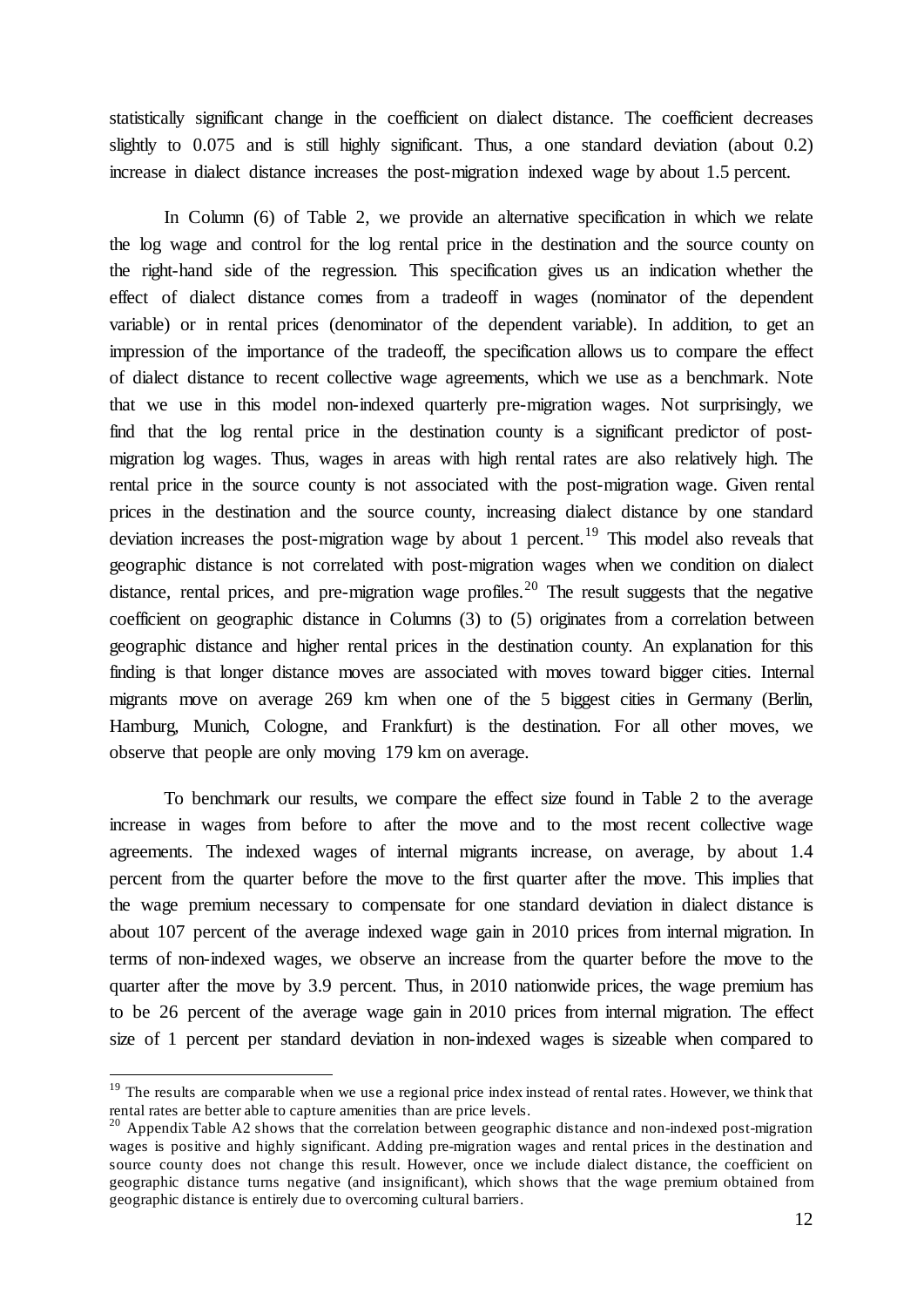estimated gains to internal migration in Germany, which are around 3 percent for the average mover (Kratz and Brüderl 2013; Lehmer and Ludsteck 2011). The treatment effect is also sizable when compared to the most recent (2013) collective wage agreements in Germany. For example, in the public sector, there was an agreed upon increase of 2.65 percent in nominal wages (ver.di 2013) and in manufacturing, an increase of 3.4 percent in nominal wages was negotiated (IG Metall 2013).

Figure 2 provides a graphical illustration of the relationship between dialect distance and post-migration indexed wages. The figure shows an added-variable plot where we use only the variation in the post-migration indexed wage and the dialect distance that remains after taking account of the full control set of the baseline model in Column  $(5)$  of Table 2.<sup>[21](#page-14-0)</sup> The figure reveals an almost linear relationship between residual dialect distance and the conditional post-migration indexed wage once the dialect distance crosses the  $10<sup>th</sup>$  percentile (first two bins). This ensures that the effect is not driven by outlier observations at the top and the bottom of the dialect distance distribution and that there are no substantial non-linearities.<sup>[22](#page-14-1)</sup>

 $<<$  Figure 2 about here  $>>$ 

#### **4.2 Robustness Checks**

-

In this section, we conduct a couple of robustness checks. We first check whether our results are driven by top-coded wages. As mentioned above, the number of top-coded wages among the movers is relatively low compared to the number of top-coded wages in the overall working population. Column (1) of Table 3 shows the results of omitting internal migrants who report a wage that is at or above the social security maximum at either directly after the move  $(t+1)$  or at some time before the move  $(t-1)$  to  $t-4$ ). However, top-coded wage observations do not affect the coefficient on dialect distance.

$$
\ll
$$
 Table 3 about here  $>$ 

It could also be that the observed effect is driven by moves from and to large agglomerations, which might differ from other counties in terms of amenities. To check this, we exclude the five largest cities in Germany (Berlin, Hamburg, Munich, Cologne, and Frankfurt) as destination and source counties (Column (2) of Table 3). Even though these cities account for almost a quarter of the sample, the coefficient of the regression stays virtually the same. At contrast, restricting the sample of movers toward these five largest

<span id="page-14-0"></span> $21$  The figure is a binned scatterplot where the residual dialect distance is binned into 20 equal-sized bins. The mean of the conditional post-migration indexed wage within each bin is then computed and plotted against the dialect distance.

<span id="page-14-1"></span><sup>&</sup>lt;sup>22</sup> Nevertheless, we have also estimated models considering non-linear effects in the dialect distance by adding a squared term to the model. The effects size for the median dialect distance is equal to 1.6 percent (significant at 1 percent) increase for one standard deviation increase in dialect distance and, thus, very close to the baseline effect of 1.5 percent.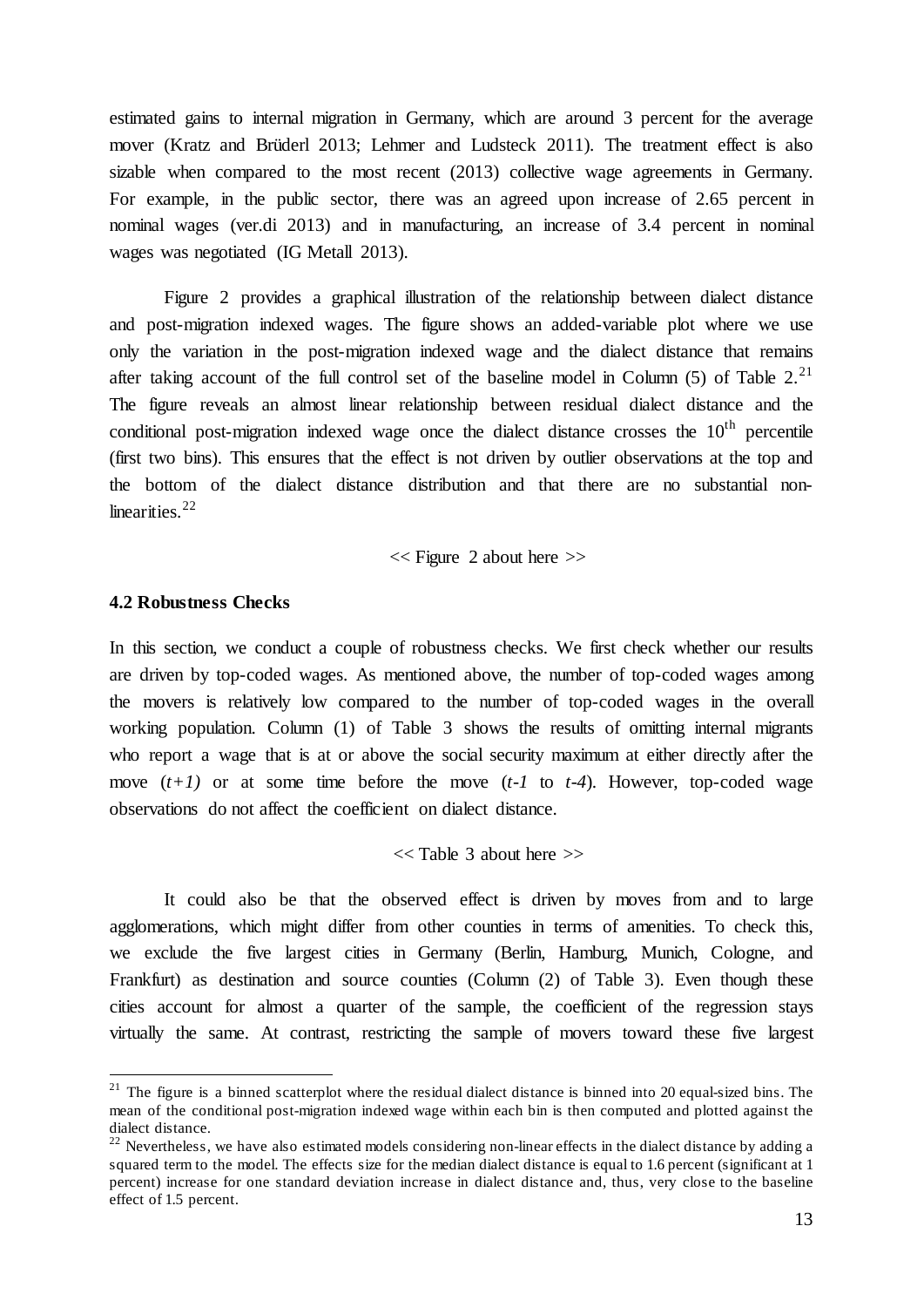cities, dialect distance is only a weak explanatory variable (coefficient on dialect distance is 0.0364 and insignificant). Interestingly, the coefficient on geographic distance in this sample is positive and marginally significant at the 10 percent level. This indicates that moves toward the big agglomerations are more driven by economic rather than cultural motives.

In Column (3) of Table 3, we test the robustness of the effect by including dummies for moving from East to West Germany, West to East Germany, and moving within East Germany (moving within West Germany is the baseline category). This specification controls for important cultural differences between German regions. However, the coefficient on dialect distance is not affected.

Unfortunately, we do not know where the individuals in our sample were born and socialized, raising the concern that a migrant might not be attached to the county he or she left.<sup>[23](#page-15-0)</sup> In this case, however, we would not expect to see any effect of cultural distance on post-migration wages. Thus, our baseline results should indicate a lower bound of the effect of cultural distance on migration wage gains. To get some sense of the extent to which we underestimate the true effect of cultural distance on migration wage gains, we restrict the sample to those internal migrants who have not changed place of work or residence for a reasonable period before the move. Living in a region for a longer period could make a person more attached to that county than to the former home county (Burchardi and Hassan 2013). Given that our panel covers nine years, we restrict our analysis to those 1,815 individuals who resided and worked in the origin county for at least seven years and then moved to a different county during the last two years of our panel. The result of this procedure is shown in Column (4) of Table 3. The coefficient of dialect distance almost doubles, providing more support for our argument that the baseline effect is more of a lower bound and that being attached to a certain area for a longer period increases the cost of moving.

The last robustness check (Column (5) of Table 3) introduces various pair-wise historical and contemporaneous controls between the counties of origin and destination that might be correlated with both migration flows and historical dialect distance. We include the log difference in slope, the historical rail distance, a dummy that is 1 when the dominant religion is not the same in both counties, the difference in share Catholics, the difference in the historical industry structure, the difference in the current industry structure, the difference in per-capita expenditures on local amenities, and weather controls such as the difference in temperature, difference in sunshine duration, and difference in precipitation.<sup>[24](#page-15-1)</sup> None of these controls significantly changes the coefficient on dialect distance.<sup>[25](#page-15-2)</sup>

-

<span id="page-15-0"></span><sup>&</sup>lt;sup>23</sup> For example, migration flows in the aftermath of World War II (e.g., refugees, ethnic Germans, etc.) might have substantially involuntarily reshuffled the German population with respect to cultural roots.

<span id="page-15-2"></span><span id="page-15-1"></span><sup>&</sup>lt;sup>24</sup> Data on log difference in slope, the historical rail distance, a dummy for a different religion, the difference in share Catholics, the difference in the historical industry structure, the difference in the current industry structure are taken from Falck *et al.* (2012). Climate data come from the Deutscher Wetterdienst (DWD). We use longterm averages from 1961 to 1990. We mapped all weather monitoring stations to counties and calculated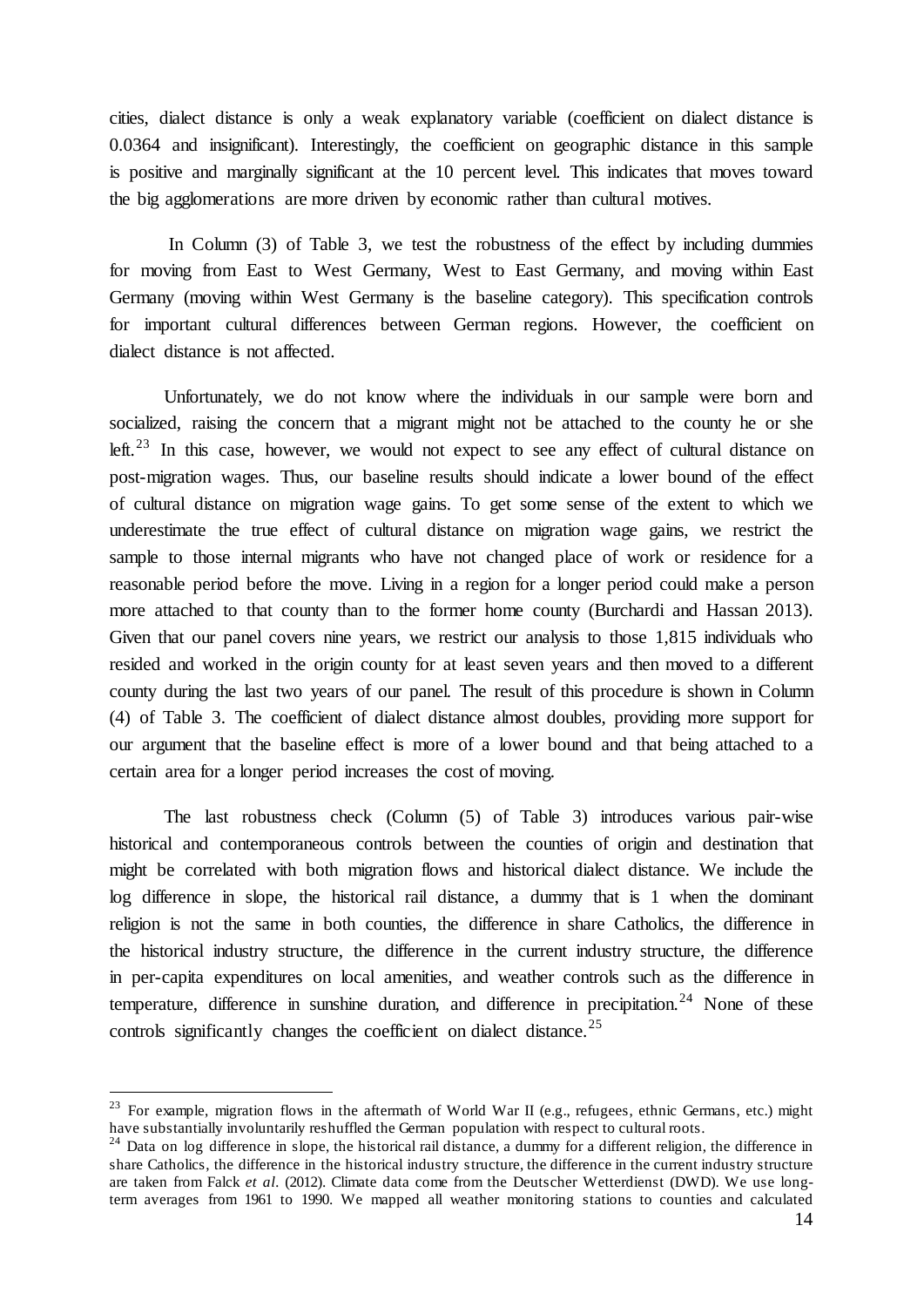A crucial assumption is that the four quarterly pre-migration wages sufficiently capture the migrant's unobserved ability. Table 4 introduces alternative specifications regarding the structure of the pre-migration wage profile. Column (1) of Table 4 includes premigration wages one, two, and three years before the move. The coefficient on dialect distance substantially increases, which indicates that a yearly pre-migration wage profile does not capture unobserved individual characteristics better than the quarterly pre-migration wage profile from the baseline model. The next specification in Column (2) uses the average yearly pre-migration wages from the last three years as control variables. The coefficient on dialect distance is almost the same as in the baseline model. In the last column of Table 4, we include the quarterly pre-migration wages of the last three years prior to the move. In fact, this specification also shows a slightly larger coefficient on the dialect distance compared to the baseline model in Table 2.

#### $<<$  Table 4 about here  $>>$

The previous robustness check indicates that adding pre-migration wages beyond four quarters do not significantly change the results. In Table 5, we provide another specification check by shifting the timing of the move to two and three years prior to the move (placebo treatment). At that time, people should not know yet that they are moving two or three years later. Therefore, the dialect distance at the time of the move should not be able to predict wages in the following quarter. If we would find that the dialect distance is able to predict wages prior to the move, we would be worried that these people are on different wage growth trajectories long before they decide to actually migrate. But Table 5 shows that this is not the case. The coefficient on the dialect distance is close to 0 and insignificant. Especially the indexed wage one quarter for the placebo move is close to one, which signals high persistence in wages. This placebo treatment analysis gives more confidence that dialect distance, conditional on pre-treatment wage profiles and observable factors, is not capturing unobserved individual characteristics.

#### $<<$  Table 5 about here  $>>$

The next concern is the possibility that dialect distance captures non-linearities in geographic distance that do not have their origin in culture. Table 6 sets out several specifications that include non-linear geographic distance measures. Column (1) replicates the baseline regression for means of comparison. Column (2) includes the geographic distance of power

<u>.</u>

averages. We use state averages for missing county observations. Data on differences in per-capita expenditures on local amenities come from a special statistical evaluation for the year 2004 from the Federal Statistical Office. These expenditures include expenditures on schools, research, theaters, concerts, sport facilities, public parks, and baths.

<sup>&</sup>lt;sup>25</sup> We also run a regression by adding the current average bilateral migration flow  $(2000 - 2006)$  to the model in Column (5) of Table 3. Even though the bilateral migration flow might be a bad control, the coefficient on dialect distance decreases only slightly to 0.0778 and is still highly significant. The coefficient on the migration flow is, as expected, highly significant negative, indicating that the current migration flow decreases indexed post-migration wages substantially.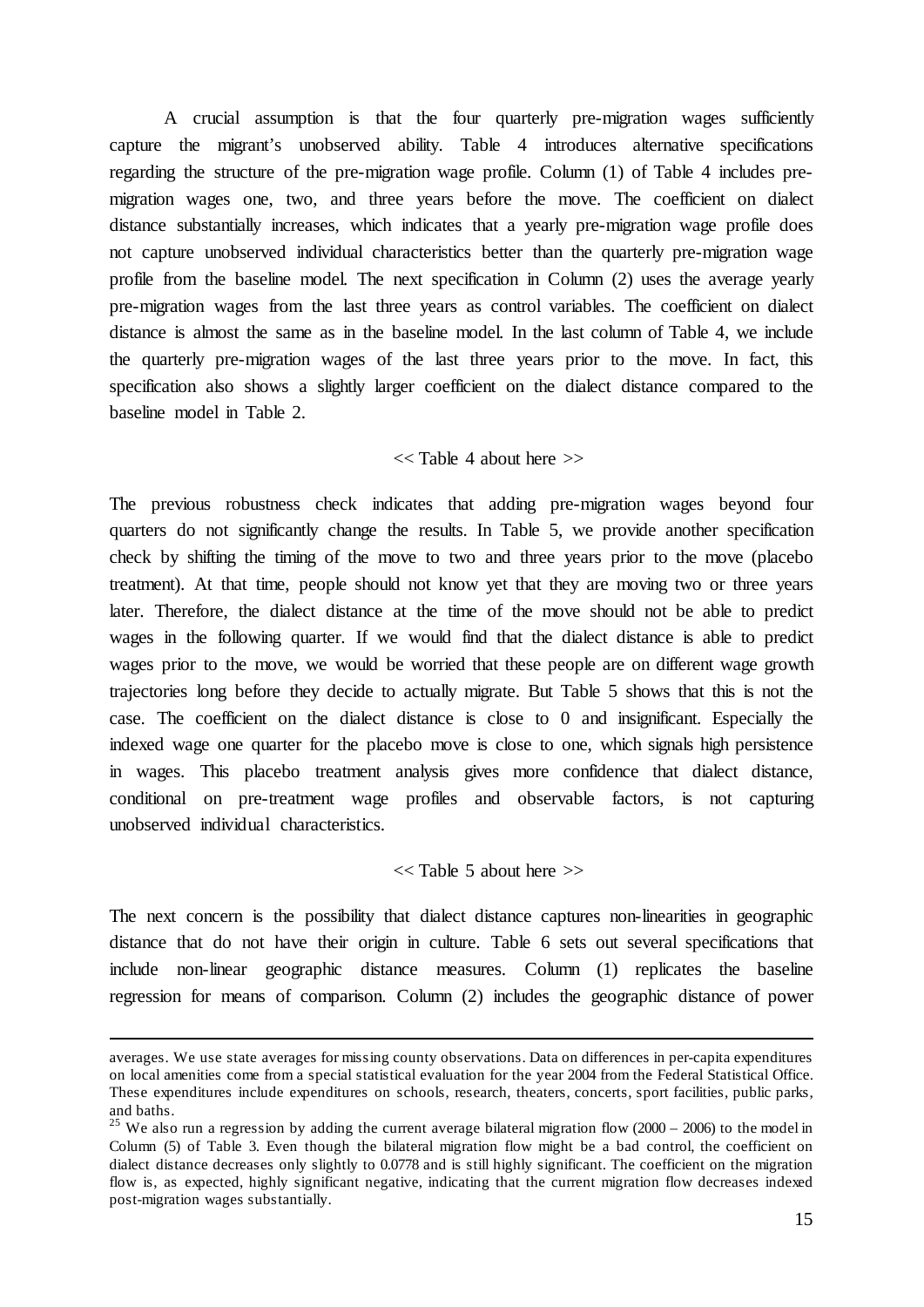two and three. The coefficient on dialect distance increases slightly, which indicates that dialect distance does not capture strong non-linearities in geographic distance. However, it could be that geographic distance is an insufficient distance proxy for dialect distance. Therefore, in Columns (3) and (4) of Table 6, we use the travel distance between counties by car in minutes as an alternative geographic distance measure.<sup>[26](#page-17-0)</sup> Column (3) shows a specification in which we include the travel distance instead of the geographic distance. The coefficient of dialect distance decreases but remains significant. When we include travel distance to the power two and three in Column (4), we see that the coefficient increases slightly again compared to Column (3). However, travel time could be affected by dialect distance because it is very likely that transportation hubs and networks have developed along historical travel routes. Therefore, it is likely that some of the effect that should be attributed to dialect distance actually goes through travel distance. Nevertheless, the results of this exercise indicate that there are only minor nonlinear effects, if any, of geographic distance that are picked up by dialect distance.

#### $<<$  Table 6 about here  $>>$

Table 7 uses alternative measures of dialect distance to check the robustness of our results. To this point, we have used a metric measure of dialect distance. However, it could be that cultural space is dependent not only on gradual differences but on categorical ones. That is, the decision to move could be due to a difference between, for example, "Swabian" and "Bavarian" as such and not to the actual gradual difference between the counties within the Swabian and Bavarian region. To test for the impact on migration of categorical differences between smaller regions, we use a classification introduced by Lameli (2013) that captures the most prominent 13 dialect areas in Germany.<sup>[27](#page-17-1)</sup> Column (1) of Table 7 sets out the results. The coefficient is positive and significant. A one standard deviation in the dialect distance by language area (1.04) leads to 1.11 percent higher post-migration indexed wages.

#### $<<$  Table 7 about here  $>>$

As the most important linguistic difference between German dialects is that between Low German (northern part of Germany) and High German (southern part), we further construct a dummy that substantiates the particular locality of the counties and tests for movements within the two larger areas of Low German and High German. Column (2) of Table 7 includes a dummy for moving from a High German county to a Low German county, a dummy for moving from a Low German county to a High German county, and a dummy for moving from a High German county to another High German county. The omitted category is moving from a Low German county to another Low German county. The results show that the effect of dialect distance remains robust when testing for the north-south distinction. We find,

<u>.</u>

<sup>&</sup>lt;sup>26</sup> Data are provided by the Federal Institute for Research on Building, Urban Affairs and Spatial Development.

<span id="page-17-1"></span><span id="page-17-0"></span><sup>&</sup>lt;sup>27</sup> The measure results from bootstrapped hierarchical cluster analysis, based on the measurement of linguistic similarity of German counties.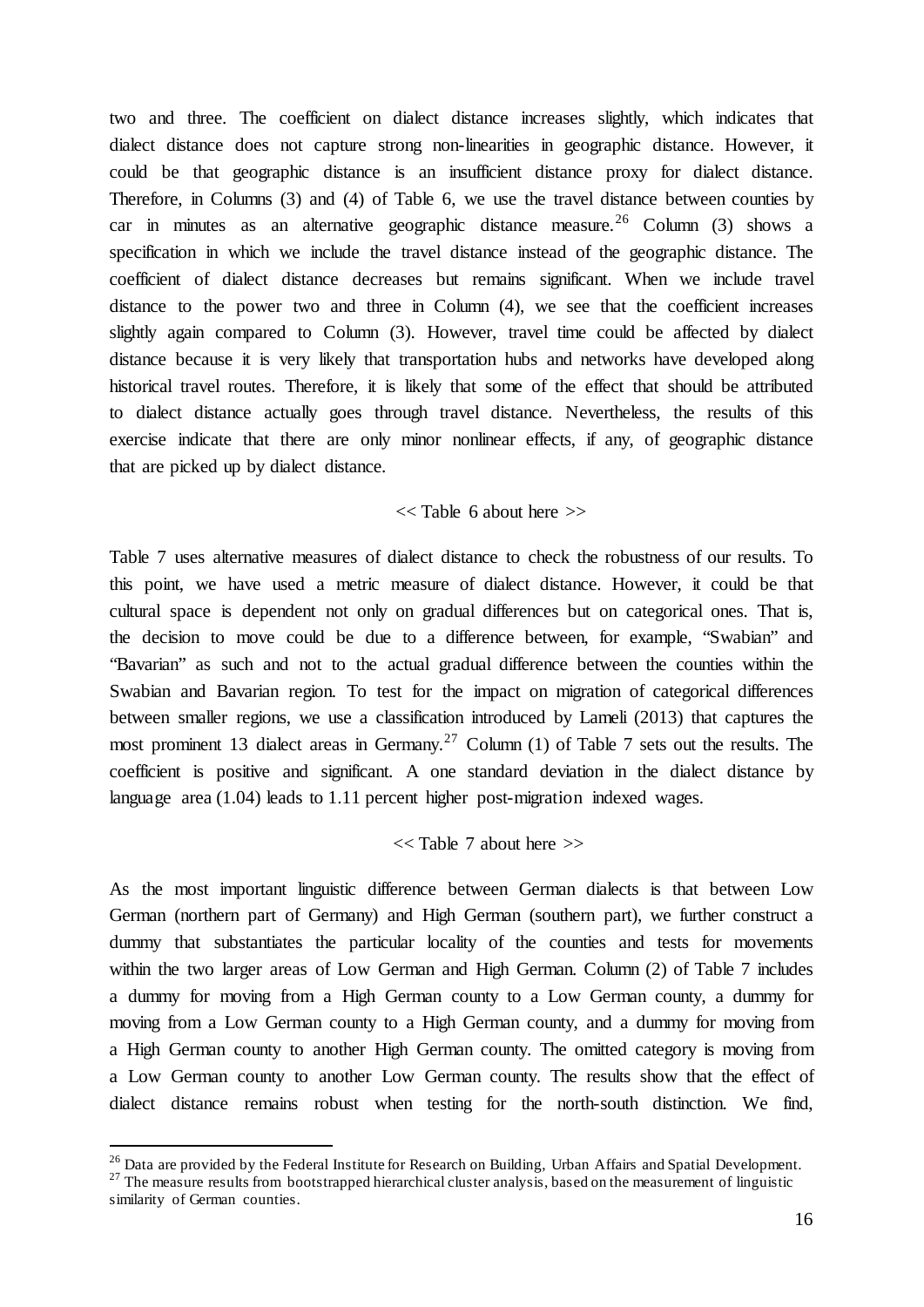however, a slight north-south divide, indicating the relevance of a categorical conceptualization of cultural space.

#### **4.3 Effect Heterogeneity**

<u>.</u>

The question arises as to whether there is a group of individuals that is driving the baseline results. To answer this question, we spilt in Table 8 the sample by age (Panel A), gender and education (Panel B), education *x* gender (Panel C), geographic distance of the move (Panel D), whether the wage received before the move is above or below the average wage in the specific occupation (Panel E), and occupational change (Panel F).

$$
<<
$$
 Table 8 about here  $>>$ 

Panel A of Table 8 stratifies the sample between young (below age 30) and older (above age 30) movers. In the first column, we look only at movers who are 30 or younger to discover whether age plays a crucial role in overcoming cultural distance, as argued by Schwartz (1973). The coefficient is large and significant for these younger movers. The coefficient on dialect distance for older movers in the second column is smaller and not significant. This indicates that our results are more driven by young movers than by older movers, even though the difference between both coefficients is not significant. Schwartz (1973) further argues that the interaction of geographic distance with age should indicate the importance of the psychic costs of migration. Therefore, we interacted geographic distance with age. In this specification (not shown), the interaction is not significant and the effect of dialect distance remains unchanged, indicating that dialect distance better captures the psychic costs of migration than does an interaction between geographic distance and age.

Panel B of Table 8 shows that the wages of men are more responsive to culture than those of women. Possibly this is because in most families the male adult is the household head and his place of work largely determines where the family lives. We also see that low- and medium-qualified migrants find culture more of a barrier to migration than do higher qualified migrants.<sup>[28](#page-18-0)</sup> However, the difference between the groups is not large. Panel C shows that within the group of men, it is again the group of lower qualified migrants that shows a larger coefficient, but the differences are not significant. The results for women are insignificant again and the coefficient for lower qualified women is slightly higher than for higher qualified women. Panel D reveals that the effect comes mainly from shorter-distance moves, that is, moves less than 300 km from the former home county. Thus, the wage increases from moving to a culturally more distant county are not driven by long-distance moves as one might have expected.

<span id="page-18-0"></span><sup>&</sup>lt;sup>28</sup> The group of low- and medium-qualified migrants consists of those with a degree from the lowest and middle academic track with and without vocational education and training (VET). We also include people for whom level of education is unknown. However, the picture does not change by omitting this group. The group of highqualified people is comprised of those having a degree from the highest academic track or a university degree.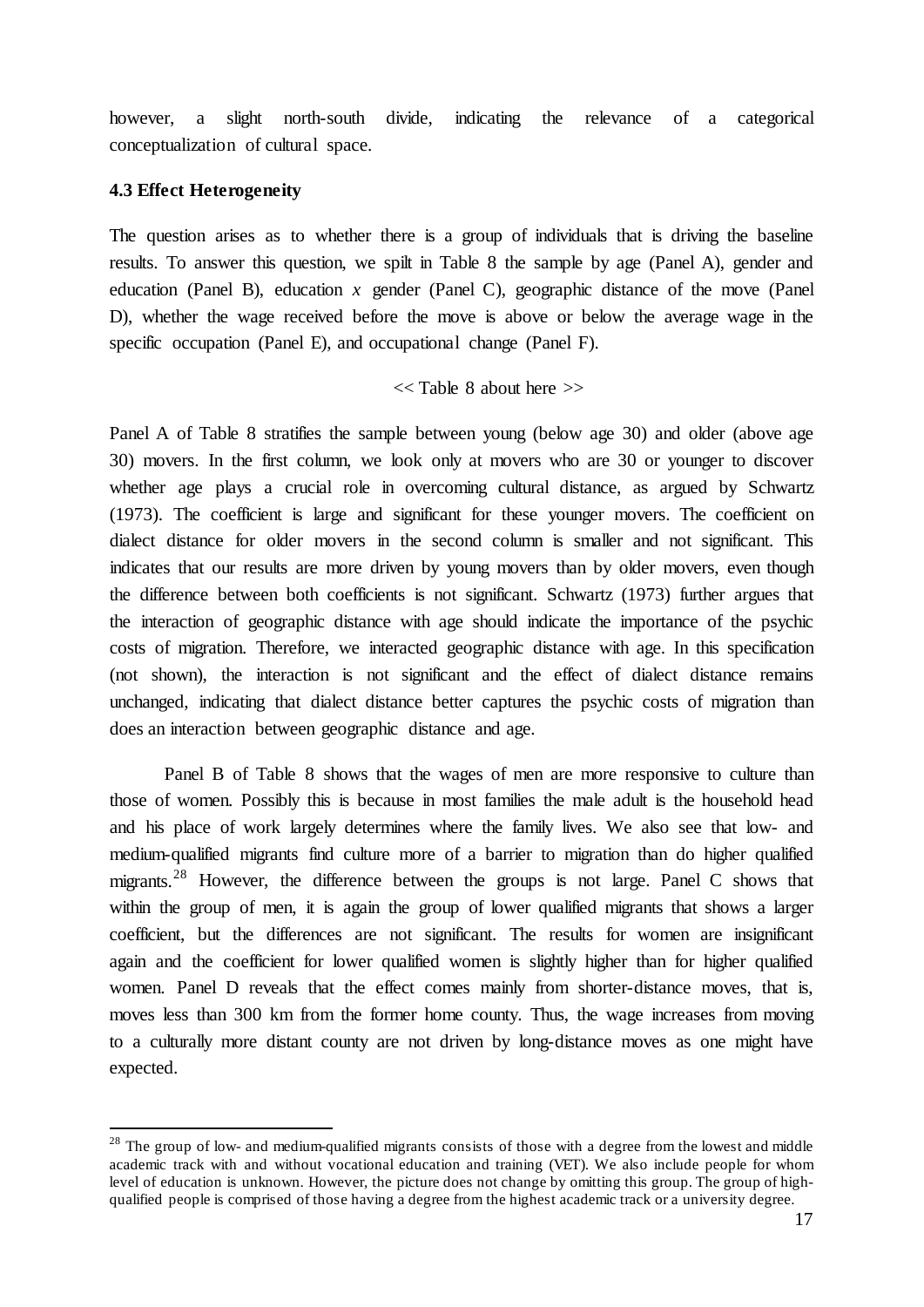Panel E of Table 8 splits the sample by those who have earned a higher or lower wage compared to the average wage in their occupation before the move. The rationale for this split is that those who have earned a wage that is lower than the comparison wage in their occupation might move more for economic reasons and do not put so much emphasis on culture. However, those who have earned a higher wage than is typically achieved in their occupation might put a higher weight on culture.<sup>[29](#page-19-0)</sup> To test this hypothesis, we compute average occupational wages at the national level (Columns (1) and (2)) and at the county-oforigin level (Columns (3) and (4)). Then, we compare the average wage of the four premigration periods (quarters) to the average occupational wage for the same period. Using either of the two occupational wages, we see that the baseline effect is mainly driven by internal migrants who earn above occupational wages before the move. This indicates that movers who can be expected to move for monetary reasons, that is, to receive a higher wage in the first instance, are less responsive to cultural differences. We also looked at the subsample of internal migrants who switch occupation when they move (Panel F). Compared to occupational stayers, switchers are compensated more for their move to a dialect-dissimilar county.

We also analyze in more detail the  $567$  two-time movers in our sample.<sup>[30](#page-19-1)</sup> Recall that the total time period under analysis is nine years, meaning that every second move occurs within a relatively short time window. For the second move, we use the dialect distance and geographic distance between the origin county of the first move and the destination county of the second move. This should mimic the hypothetical direct move to the destination county in the second move. All other control variables (quarterly pre-treatment wages, education, experience, age, etc.) are taken from the second move. Figure 3 illustrates the composition of the sample. As mentioned above, we have 567 individuals who move at least two times. Interestingly, almost 34 percent (194 migrants) of the two-time movers in our sample return in the second move to exactly the same county from which they came.<sup>[31](#page-19-2)</sup> However, only 32 of the 194 repatriates return to the same firm.

#### $<<$  Figure 3 about here  $>>$

Table 9 shows the results of the two-time mover analysis by first and second move and by timing of the move, that is, whether the migrant moved another time after or before eight quarters (two years). Panel A shows the results with repatriates included and Panel B shows the results without this group. The first move shows, independent of the timing, that the coefficients are larger than in the baseline sample. This indicates that these particular people,

<u>.</u>

<span id="page-19-0"></span><sup>&</sup>lt;sup>29</sup> Complementary to that, it could also be that those who have earned above the average occupational wage have a better bargaining position. Thus, due to the higher outside option at home, they are able to negotiate a wage premium.

<span id="page-19-1"></span> $30$  There are some individuals who moved more than two times, but this group is too small for an in-depth investigation.

<span id="page-19-2"></span><sup>&</sup>lt;sup>31</sup> *Repatriates* are those who move to their previous county of residence and again work in their previous county of work. Thus, migrants who return to their previous home county but work in a different county than before are not repatriates.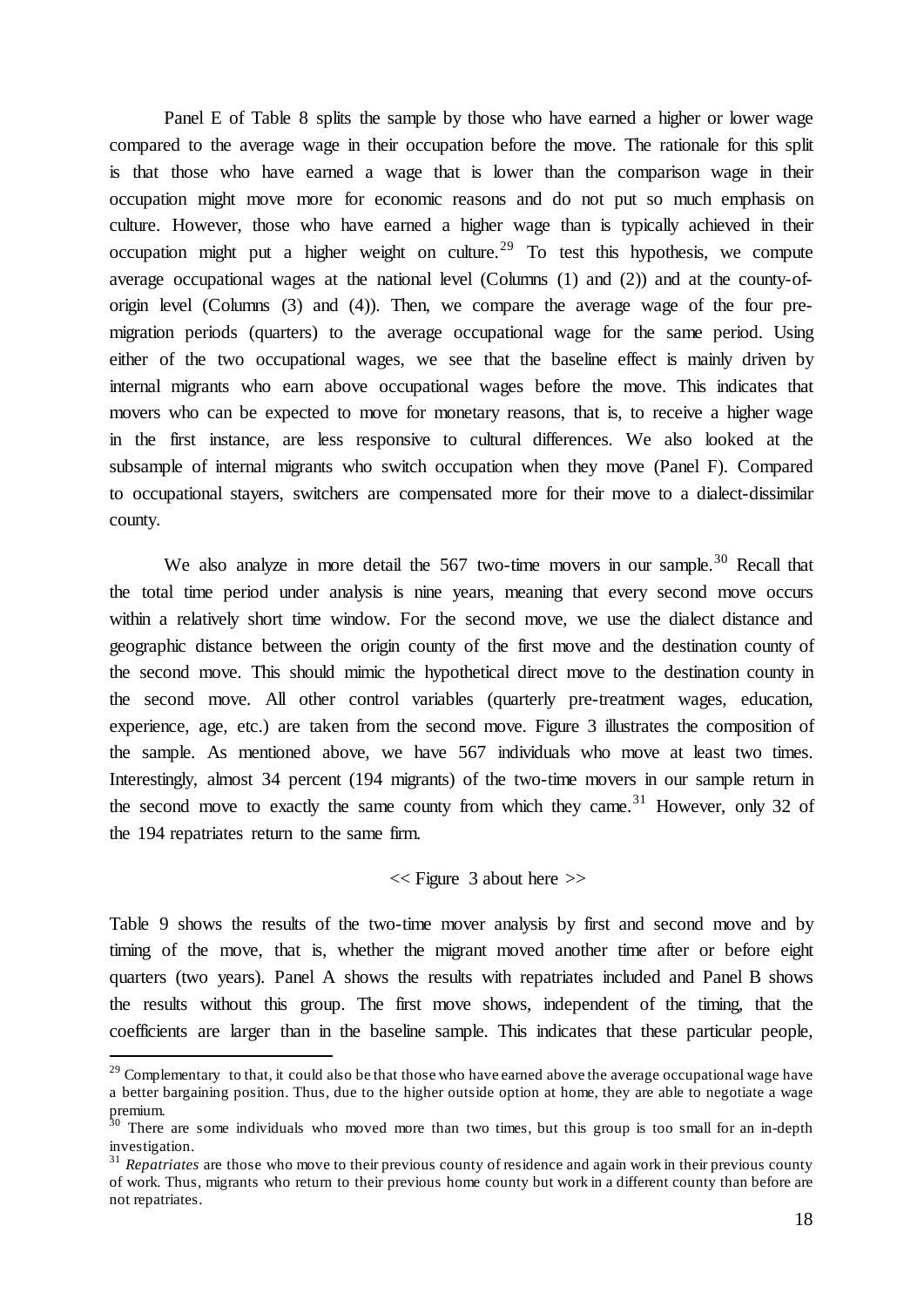who we know are going to move again within the next nine years, value culture highly. The second move is more interesting. The coefficient for those who moved another time within eight quarters is almost seven times as large as the baseline coefficient. The above findings lead us to view these two-time movers as people who made the wrong decision about where to live and work for the first move and are now willing to sacrifice a lot more money in return for a more familiar environment.

 $<<$  Table 9 about here  $>>$ 

#### **4.4 Persistence of Wage Premium**

We now turn to the question of whether the initial effect directly after the move is persistent over time. We model this question by comparing the wage growth after the move between those who have moved to a more familiar versus those who have moved to a more unfamiliar region. For the United States, Borjas *et al.* 1992 show that internal migrants earn initially less than comparable non-migrants in the new destination, but that this penalty disappears within a few years. Thus, for our case, it could be that the initially wage penalty pays off for migrants in more familiar regions because they might feel more comfortable, integrate more quickly, and are more productive in the end. Therefore, our hypothesis is that migrants who move to culturally more familiar regions experience a stepper wage growth after the move than migrants to culturally more unfamiliar regions. Empirically, we look at wage growth after the first move by estimating the following regression:

$$
[\log wage_{idt+k}^{indexed} - \log wage_{idt+1}^{indexed}]/k
$$
  
=  $\alpha + \beta$  dialect distance<sub>sd</sub> +  $\gamma$  log wage<sub>ist+1</sub><sup>indexed</sup>  
+  $\lambda$  geographic distance<sub>sd</sub> +  $\phi X_{it-1} + \mu_t + \epsilon_{idt+1}$  (4)

Conditional on the logged initial wage level after the move, we regress the average yearly wage growth from period  $t+1$ , that is, the first quarter after the move, to period  $t+k$ , on dialect distance. Thereby, *k* takes a maximum value of 32 (quarters), that is, we analyze wage growth within a maximum of eight years after the move. Note that by extending the growth period of analysis year by year, the number of internal migrants remaining in the sample drops significantly, until finally, in the analysis of eight-year post-move wage growth, there are less than 700 internal migrants. All other control variables remain equivalent to the baseline model. As mentioned above, due to a "catching-up" process, we expect that migrants who moved to culturally more dissimilar counties will exhibit lower wage growth rates. Table 10 shows the results for the three- to six-year wage growth rates. The coefficient on the logged initial wage level after the move shows that internal migrants with initially higher wages after the move generally have lower wage growth in the future. However, dialect distance is not significantly associated with future wage growth. Thus, we conclude that the initial wage sacrifice is persistent over time.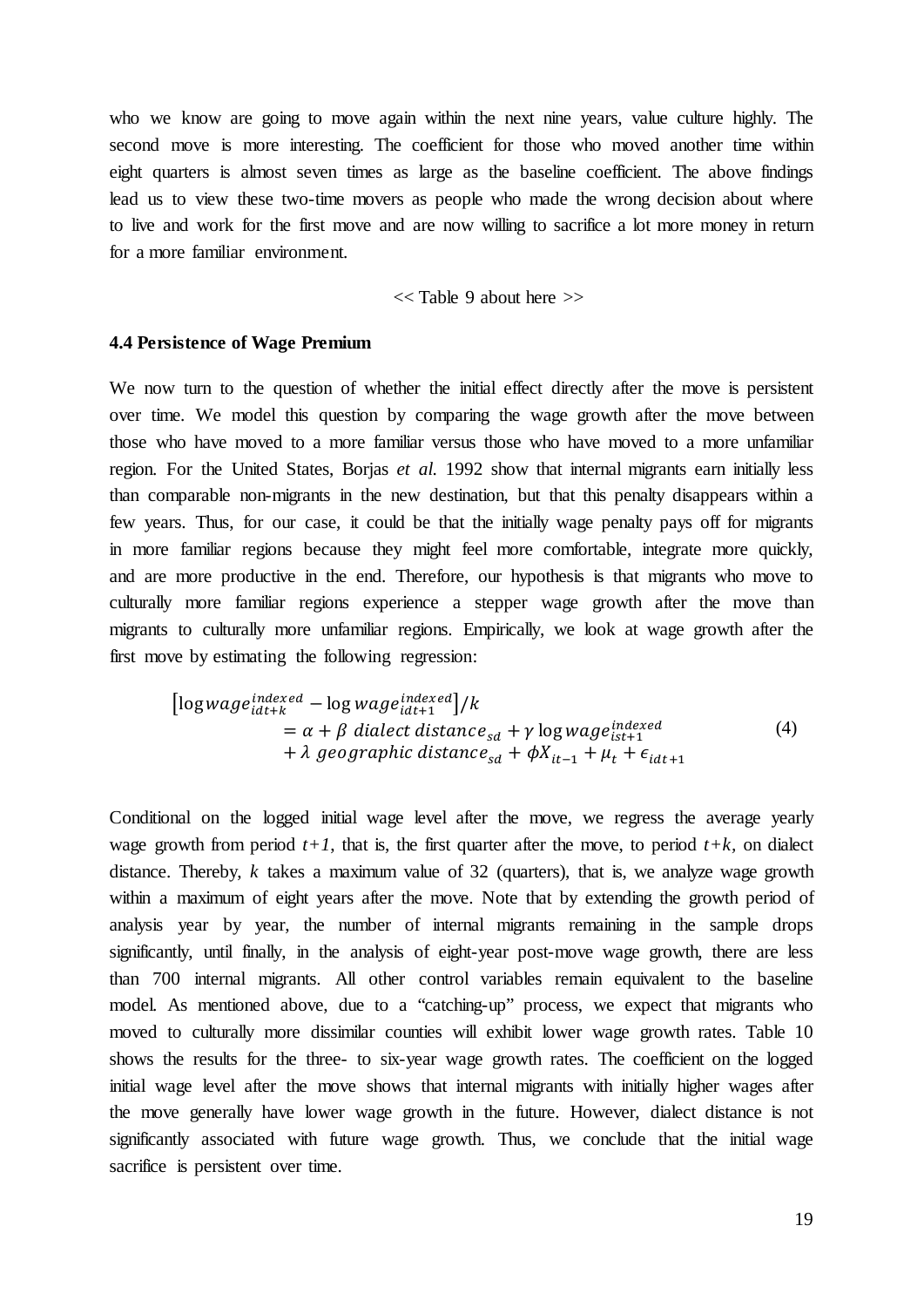$<<$  Table 10 about here  $>>$ 

### **5. Conclusion**

In this paper, we quantify the psychic costs of migration by combining administrative social security panel data with a proxy for cultural difference that is based on historical dialect distance between German counties. Internal migrants demand a wage premium of about 1 percent for a one standard deviation increase in dialect distance. Using wage that are indexed by local rents, we find an indexed wage premium of 1.5 percent. Compared to the general wage gain associated with internal migration, as well as to general wage increases negotiated in recent collective agreements, this wage premium is economically substantive and persistent over time. We argue that the effects are lower-bound estimates, because discrimination in regions that a culturally more distant and picking up people in regions where they might not got socialized, lead to an underestimation of the true effect. Additionally, all non-migrants should have larger migration costs than those who migrate. This implies a further underestimation of the effect. Important effect heterogeneities arise: We observe that the effect is driven by males and those who earn above average occupational wages before the move, more pronounced for geographically short moves, and persistent over time. Considering higher polynomial functions of geographic distance in the regressions provides additional confidence that the effect of dialect distance is not only reflecting a non-linearity in the geographic distance effect. We also analyze those who have made multiple moves within a relatively short period and find that internal migrants who made a "wrong decision" in the first move correct this decision in the second move and are willing to sacrifice much more of their wages to return to a more familiar region. Our results imply that each analysis of returns to migration that do not consider these psychic costs of migration overestimates the rate of return to monetary resources allocated to migration.

We interpret our findings within a model of search and matching (see for example Postel-Vinay and Robin (2002)) where cultural barriers to migration represent a labor market friction that avoids the efficient allocation of labor. The rationale is the following: Détang-Dessendre *et al.* (2004), for example, argue that the search process of people looking for a job is not random and that individuals accept wage offers only when they compensate for (pecuniary and non-pecuniary) migration costs. We have demonstrated that cultural differences represent substantial migration costs. As a consequence, potential migrants might not consider wage offers from specific local labor markets because they would dislike to life there. Thus, because migrants do not consider the whole spectrum of wage offers, they make suboptimal choices. However, individual welfare might not suffer from this search behavior because they are finally compensated by higher cultural familiarity with the destination region.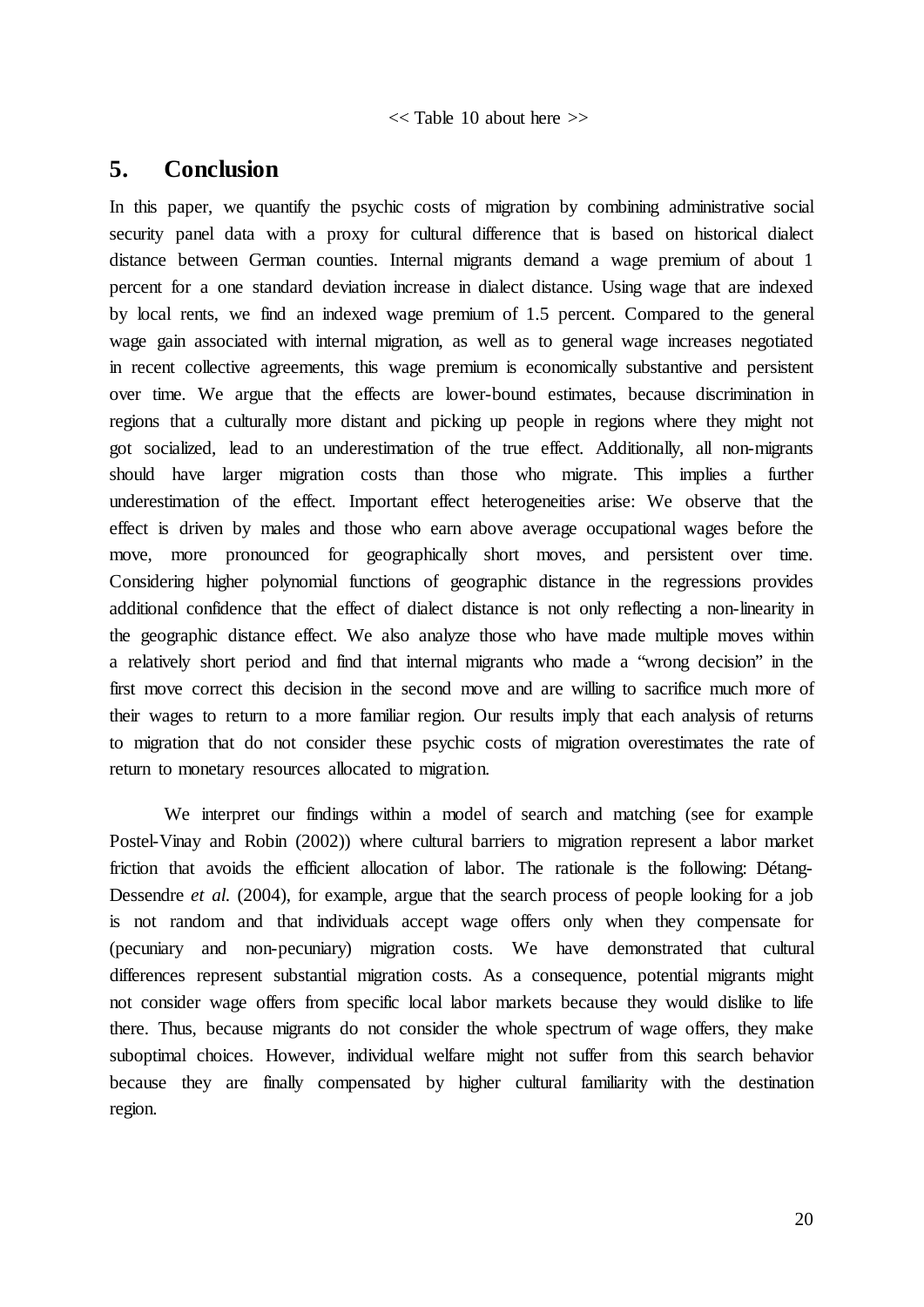## **Literature**

- Algan, Yann and Pierre Cahuc (2010), Inherited Trust and Growth. *American Economic Review*, 100(5), 2060–2092.
- Ashenfelter, Orley C. and David Card (1985), Using Longitudinal Structure of Earnings to Estimate the Effect of Training Programs. *Review of Economics and Statistics*, 67(4), 648–660.
- Bauernschuster, Stefan, Oliver Falck, Stephan Heblich, Jens Suedekum, and Alfred Lameli (2014), Why are Educated and Risk-loving Persons more Mobile across Regions? *Journal of Economic Behavior & Organization*, 98, 56-69.
- Barrett, Alan and Irene Mosca (2013), The Psychic Costs of Migration: Evidence from Irish Return Migrants. *Journal of Population Economics*, 26(2), 483–506.
- Belot, Michèle and Sjef Ederveen (2011), Cultural Barriers in Migration between OECD Countries. *Journal of Population Economics*, 25(3), 1077–1105.
- Böheim, René and Mark P. Taylor (2007), From the Dark End of the Street to the Bright Side of the Road? The Wage Returns to Migration in Britain. *Labour Economics*, 14(1), 99– 117.
- Borjas, George J., Stephen G. Bronars, and StephanJ. Trejo (1992), Assimilation and the Earnings of Young Internal Migrants. *Review of Economics and Statistics*, 74(1), 170- 175.
- Buettner, Thiess and Alexander Ebertz (2009), Spatial Implications of Minimum Wages. *Jahrbücher für Nationalökonomie und Statistik*, 229(2-3), 292-312.
- Burchardi, Konrad B. and Tarek A. Hassan (2013), The Economic Impact of Social Ties: Evidence from German Reunification. *Quarterly Journal of Economics*, 128(3), 1219– 1271.
- Card, David, Jörg Heining, and Patrick Kline (2013), Workplace Heterogeneity and the Rise of West German Wage Inequality. *Quarterly Journal of Economics*, 128(3), 967–1015.
- Chetty, Raj, Nathaniel Hendren, Patrick Kline, Emmanuel Saez, and Nicholas Turner (2014), Where is the Land of Opportunity? The Geography of Intergenerational Mobility in the United States. *Quarterly Journal of Economics*, 129(4), 1553-1623.
- Clemens, Michael A. (2011), Economics and Emigration: Trillion-Dollar Bills on the Sidewalk? *Journal of Economic Perspectives*, 25(3), 83–106.
- Comin, Diego A., Mikhail Dmitriev, and Esteban Rossi-Hansberg (2012). The Spatial Diffusion of Technology. NBER Working Paper No. 18534.
- Dahl, Gordon B. (2002), Mobility and the Return to Education: Testing a Roy Model with Multiple Markets. *Econometrica*, 70(6), 2367–2420.
- Dahl, Michael S. and Olav Sorenson (2010), The Migration of Technical Workers. *Journal of Urban Economics*, 67(1), 33–45.
- Détang-Dessendre, Cécile, Carine Drapier, and Hubert Jayet (2004), The Impact of Migration on Wages: Empirical Evidence from French Youth. *Journal of Regional Science* 44(4), 661-691.
- Duranton, Gilles (2011), California Dreamin': The Feeble Case for Cluster Policies. *Review of Economic Analysis*, 3(1), 3–45.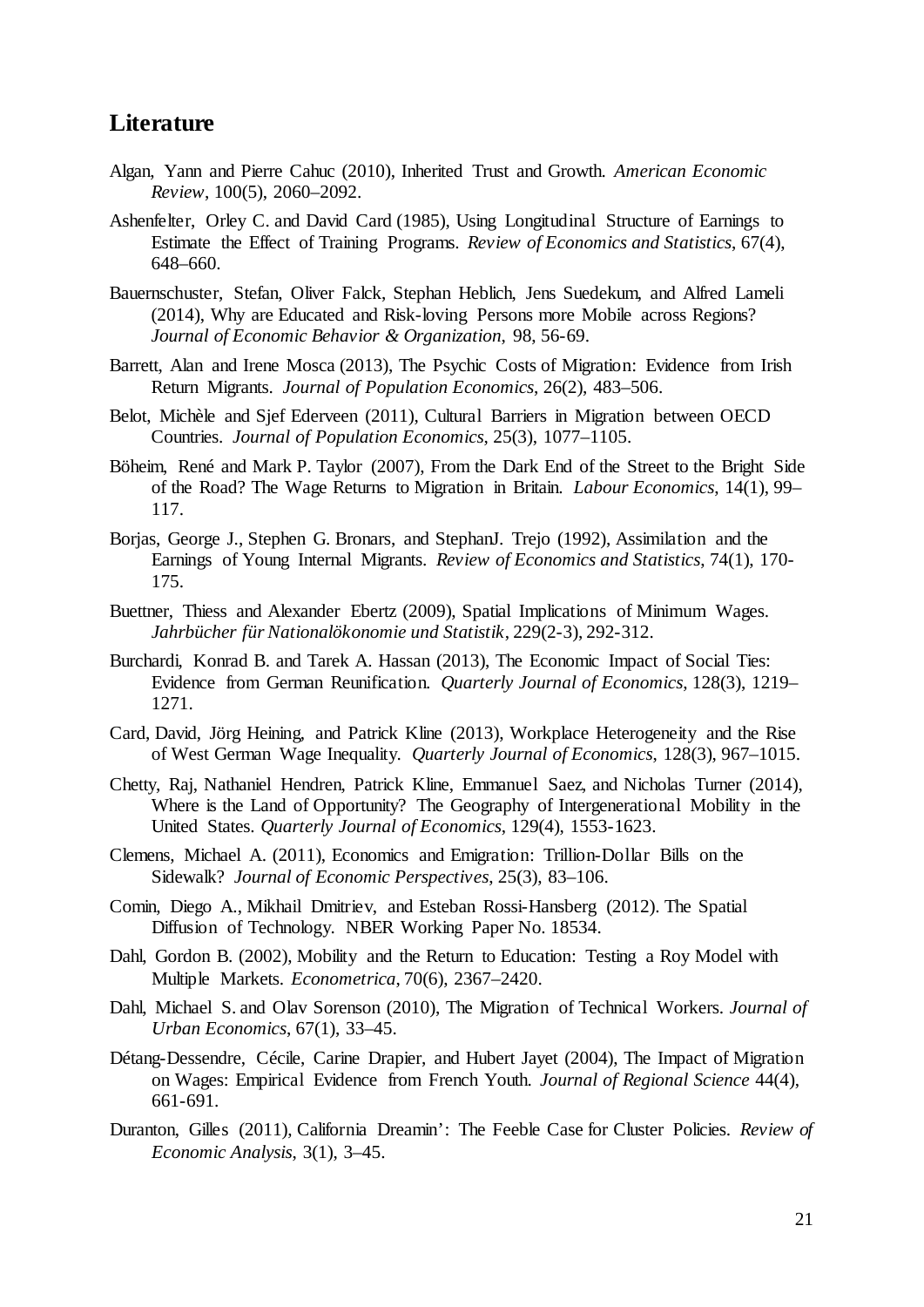- Dustmann, Christian, Johann Ludsteck, and Uta Schönberg (2009), Revisiting the German Wage Structure. *Quarterly Journal of Economics*, 124(2), 843–881.
- Falck, Oliver, Stephan Heblich, Alfred Lameli, and Jens Suedekum (2012), Dialects, Cultural Identity, and Economic Exchange. *Journal of Urban Economics*, 72(2–3), 225–239.
- Federal Statistical Office (2013), Bevölkerung und Erwerbstätigkeit, Fachserie 1, Reihen 1.2 und 1.3.
- Federal Statistical Office (2014), Consumer Price Indices, https://www.destatis.de/EN/FactsFigures/Indicators/ShortTermIndicators/Prices/pre110. html.
- Felbermayr, Gabriel J. and Farid Toubal (2010), Cultural Proximity and Trade. *European Economic Review*, 54(2), 279–293.
- Greenwood, Michael J. (1975), Research on Internal Migration in the United States: A Survey. *Journal of Economic Literature*, 13(2), 397–433.
- Grogger, Jeffrey (2011), Speech Patterns and Racial Wage Inequality. *Journal of Human Resources*, 46(1), 1-25.
- Guiso, Luigi, Paula Sapienza, and Luigi Zingales (2006), Does Culture Affect Economic Outcomes? *Journal of Economic Perspectives*, 20(2), 23–48.
- Guiso, Luigi, Paula Sapienza, and Luigi Zingales (2011), Civic Capital as the Missing Link. In J. Benhabib, A. Bisin, & M. O. Jackson (Eds.), *Handbook of Social Economics*, 1A ed., Vol. 1, 417–480. Amsterdam: Elsevier, North-Holland.
- Guiso, Luigi, Paula Sapienza, and Luigi Zingales (2009), Cultural Biases in Economic Exchange. *Quarterly Journal of Economics*, 124(3), 1095–1131.
- Haider, Steven and Gary Solon (2006), Life-Cycle Variation in the Association Between Current and Lifetime Earnings. *American Economic Review*, 96(4), 1308–1320.
- Harris, John R. and Michael P. Todaro (1970), Migration, Unemployment and Development: A Two-Sector Analysis. *American Economic Review*, 60(1), 126–142.
- IG Metall (2013), Collective Wage Agreement in the Manufacturing Sector 2013, http://www.igmetall.de/SID-49F5A1E2-969B8B98/metall-tarifrunde-2013-bayerischesergebnis-in-allen-11891.htm
- Jaffe, Adam B., Manuel Trajtenberg, and Rebecca Henderson (1993), Geographic Localization of Knowledge Spillovers as Evidenced by Patent Citations. *Quarterly Journal of Economics*, 108(3), 577-598.
- Kennan, John and James R. Walker (2011), The Effect of Expected Income on Individual Migration Decisions. *Econometrica*, 79(1), 211–251.
- Kratz, Fabian and Josef Brüderl (2013), Returns to Regional Migration: Causal Effect or Selection on Wage Growth? *Journal of Applied Social Science Studies*, 133(2), 227-238.
- LaLonde, Robert J. (1986), Evaluating the Econometric Evaluations of Training Programs with Experimental Data. *American Economic Review*, 76(4), 604–620.
- Lameli, Alfred (2013), *Strukturen im Sprachraum. Analysen zur arealtypologischen Komplexität der Dialekte in Deutschland*. Berlin, Boston: De Gruyter.
- Lehmer, Florian and Johannes Ludsteck (2011), The Returns to Job Mobility and Interregional Migration: Evidence from Germany. *Papers in Regional Science*, 90(3), 549– 571.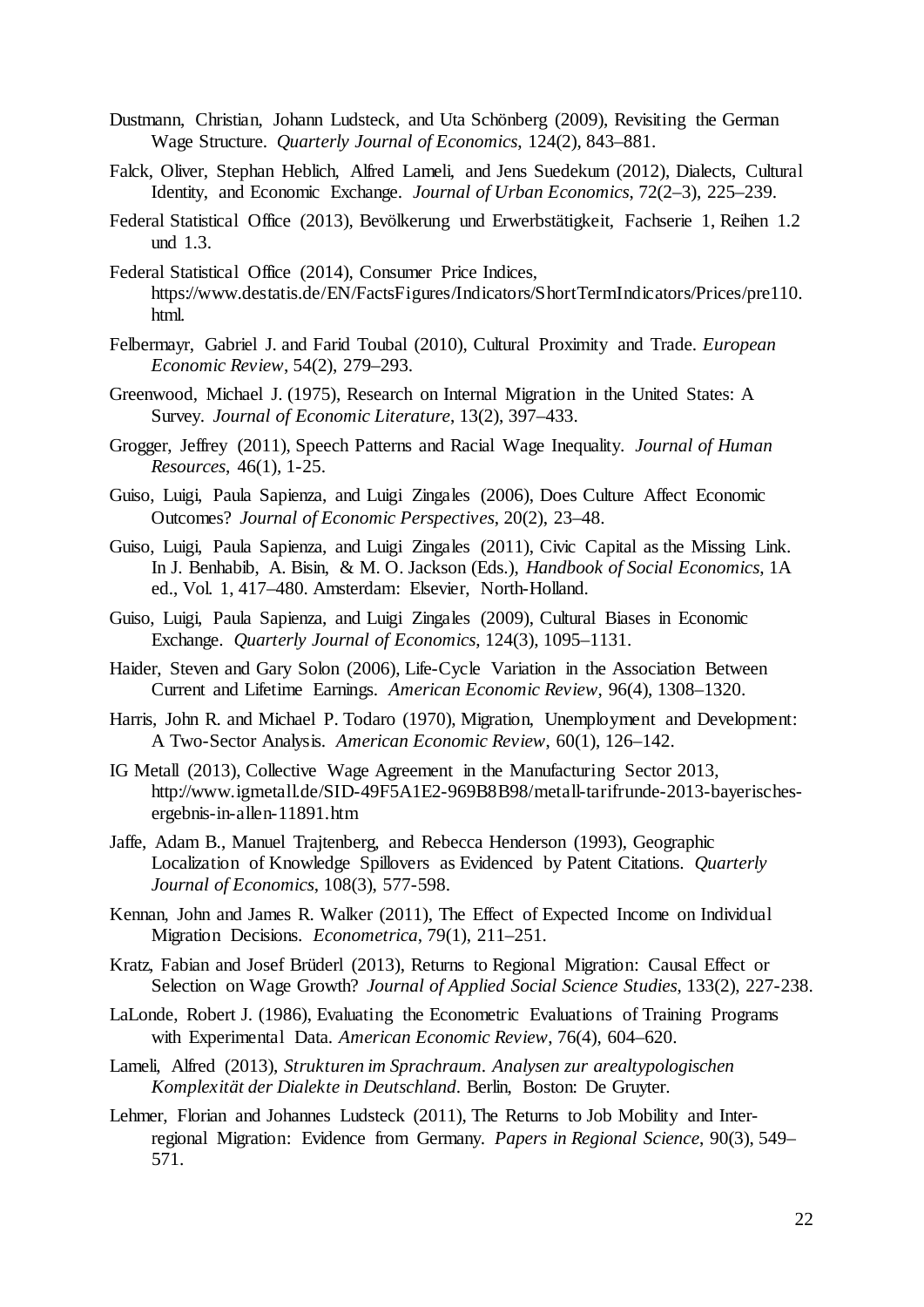- Mayda, Anna Maria (2009), International Migration: A Panel Data Analysis of the Determinants of Bilateral Flows. *Journal of Population Economics*, 23(4), 1249–1274.
- McKenzie, David, John Gibson, and Steven Stillman (2010), How Important is Selection? Experimental vs. Non-Experimental Measures of the Income Gains from Migration. *Journal of the European Economic Association*, 8(4), 913–945.
- Nunn, Nathan (2009), The Importance of History for Economic Development. *Annual Review of Economics*, 1(1), 65–92.
- Postel-Vinay, Fabien and Jean-Marc Robin (2002), Equilibrium Wage Dispersion with Worker and Employer Heterogeneity. *Econometrica*, 70(6), 2295-2350.
- Roback, Jennifer (1982), Wages, Rents, and the Quality of Life. *Journal of Political Economy*, 90(6), 1257–1278.
- Saxenian, AnnaLee (1994), *Regional Advantage: Culture and Competition in Silicon Valley and Route 128.* Cambridge, MA: Harvard University Press.
- Schmucker, Alexandra and Stefan Seth (2009), BA-Beschäftigtenpanel 1998–2007 Codebuch, FDZ Datenreport 01/2009, Bundesagentur für Arbeit Nürnberg.
- Schwartz, Aba (1973), Interpreting the Effect of Distance on Migration. *Journal of Political Economy*, 81(5), 1153–1169.
- Sjaastad, Larry A. (1962), The Costs and Returns of Human Migration. *Journal of Political Economy*, 70(5), 80–93.
- Spolaore, Enrico and Romain Wacziarg (2009), The Diffusion of Development. *Quarterly Journal of Economics*, 124(2), 469–529.
- Tabellini, Guido (2010), Culture and Institutions: Economic Development in the Regions of Europe. *Journal of the European Economic Association*, 8(4), 677–716.
- Todaro, Michael P. (1969), A Model of Labor Migration and Urban Unemployment in Less Developed Countries. *American Economic Review*, 59(1), 138–148.
- ver.di (2013), Collective Wage Agreement in the Public Sector 2013, http://www.verdi.de/themen/geld-tarif/tarifrunde-oeffentlicher-dienst-der-laender-2013/++co++a5c366fa-784c-11e2-8d18-52540059119e
- Wrede, Ferdinand, Walther Mitzka, and Bernhard Martin (1927), *Deutscher Sprachatlas. Auf Grund des von Georg Wenker begründeten Sprachatlas des Deutschen Reichs*. Marburg: Elwert.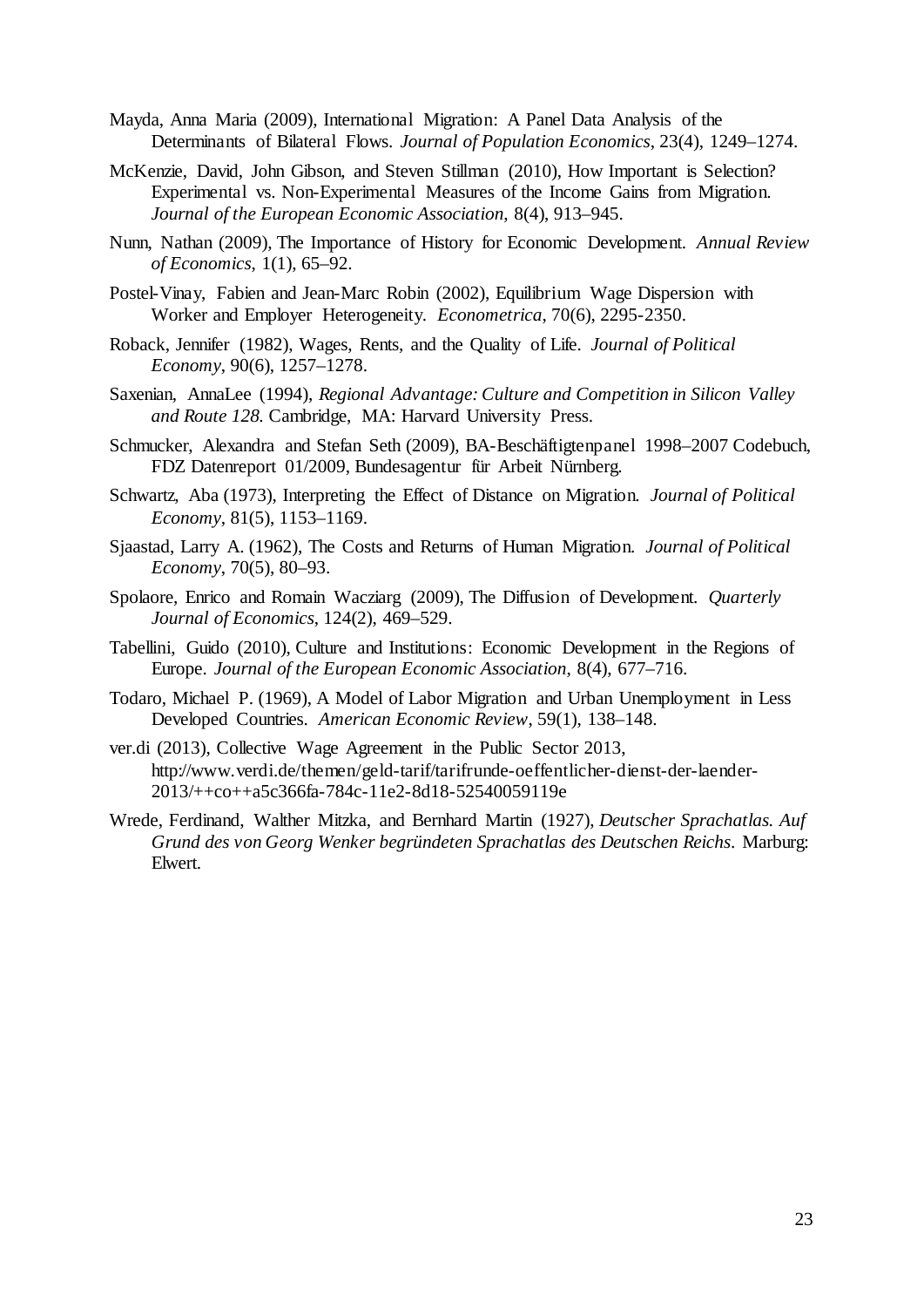# **Figures and Tables**

**Figure 1:** Dialect Distance—The Case of Worms



*Notes:* The figure shows dialect distance of all districts to the reference point Worms (20 quintiles of dialect distance). Degrees of dialect distance (from highest to lowest) are indicated by: white, grey, black.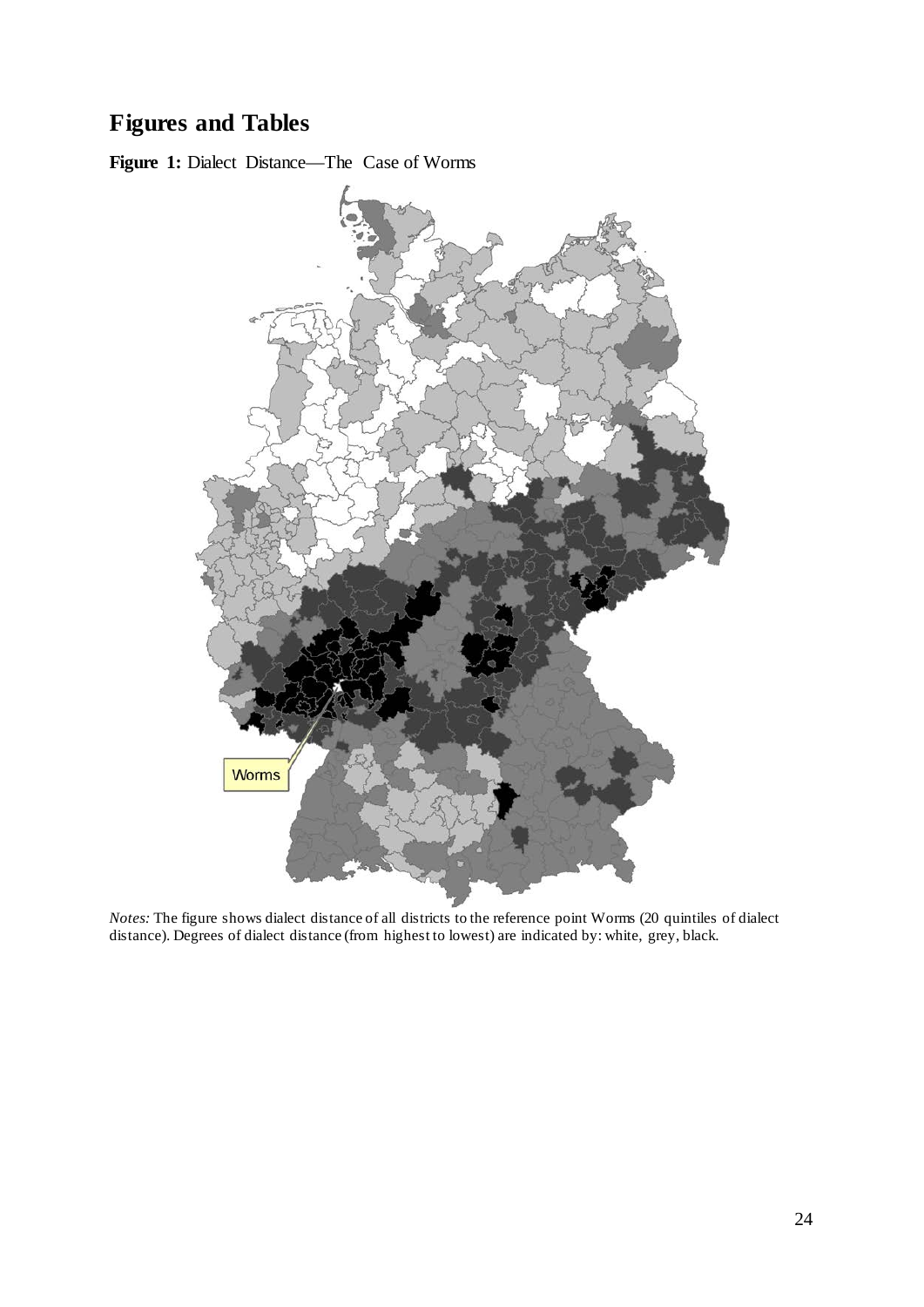

**Figure 2:** Added-Variable Plot of Dialect Distance and the Post-Migration Wage

*Notes:* The figure shows a binned scatterplot of residual post-migration indexed wages on residual dialect distance. The residual post-migration indexed wages are obtained from residuals from regressions on the geographic distance, quarter-year fixed effects, the last four quarterly pre-migration wages, education dummies, male, experience, experience squared, and an industry change dummy. The residual dialect distance is obtained from residuals from regressions on the same control set. The figure is constructed by binning dialect distance into 5-percentile point bins (so that there are 20 equal-sized bins) and computing the mean conditional postmigration indexed wage within each bin. The slope of the regression of post-migration wages, conditional on the full set of control variables is equal to 0.075 (0.029). The coefficient is significant at a 1 percent level.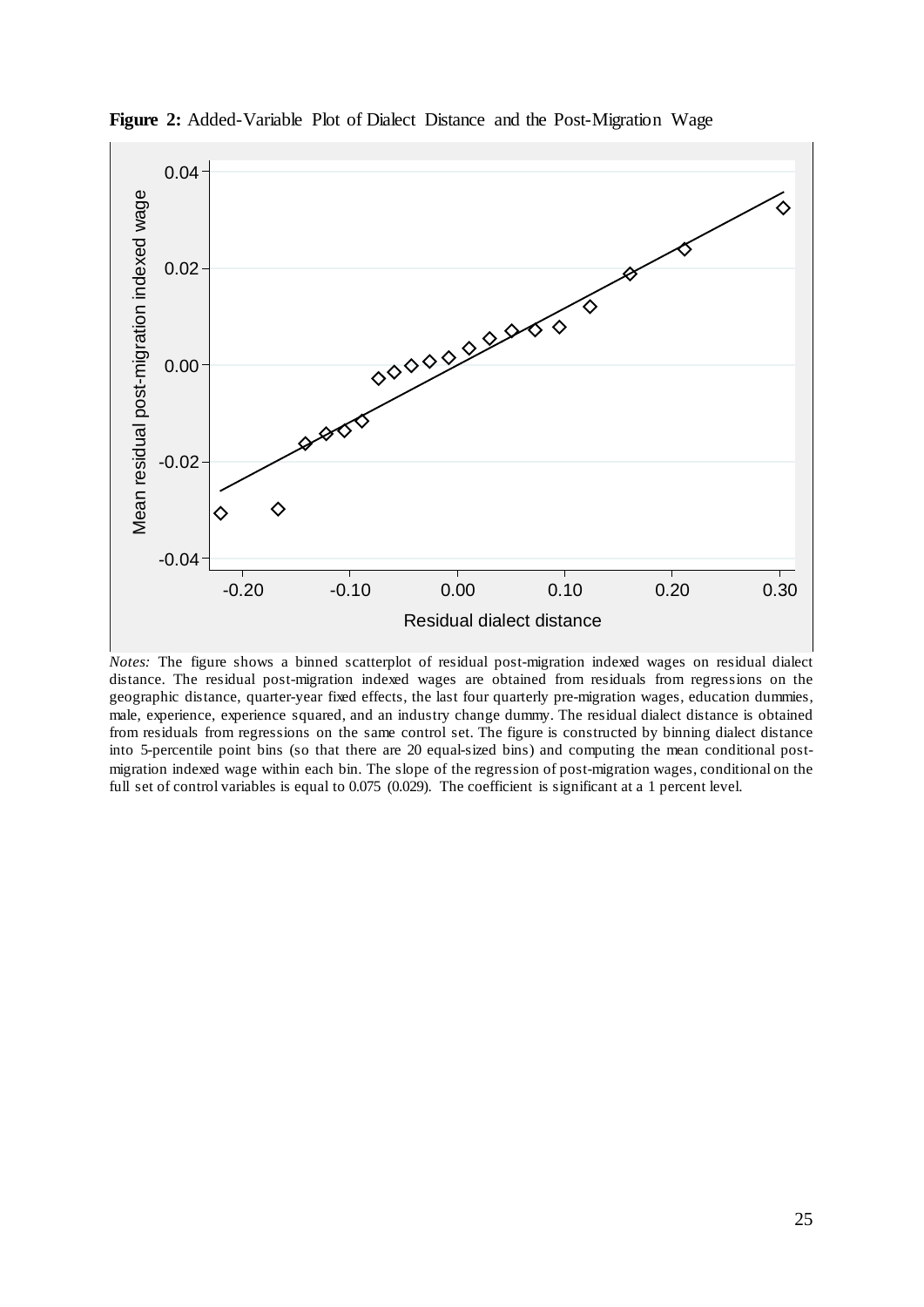



*Notes:* The figure illustrates the sample of two-time movers. In total, we have 567 internal migrants, who moved at least two times. 373 individuals moved to a different county of residence or county of work (county C) than their source county in the first move (county A). 194 individuals moved back to the same county of residence and county of work in the second move (from county B to county A). We call this group of people *repatriates.*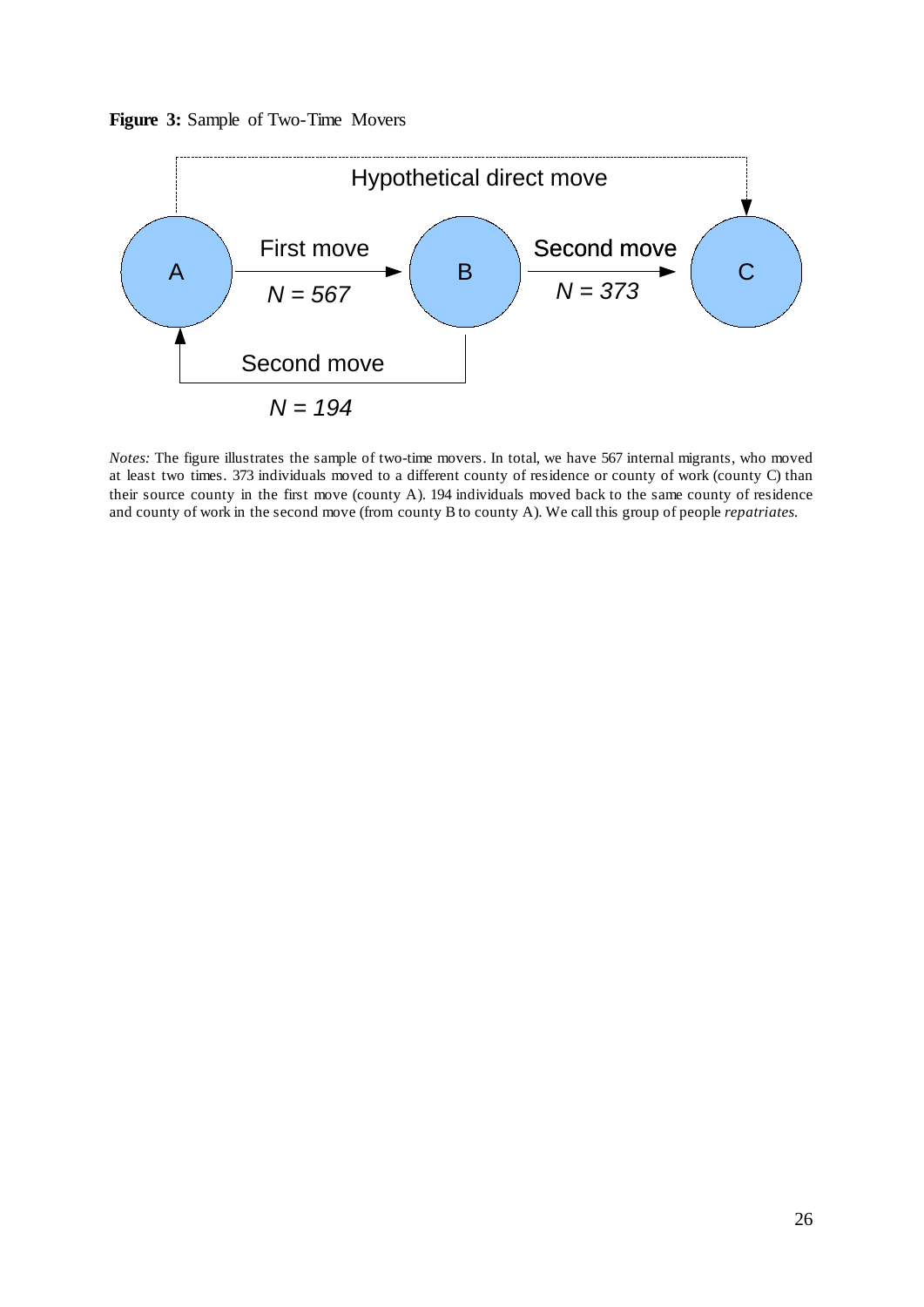|  |  | <b>Table 1: Descriptive Statistics</b> |  |
|--|--|----------------------------------------|--|
|--|--|----------------------------------------|--|

|                                       | Total sample |                        | Dialect distance                    |                  |              |                  |
|---------------------------------------|--------------|------------------------|-------------------------------------|------------------|--------------|------------------|
|                                       |              |                        | below median                        |                  | above median |                  |
| <b>Variable</b>                       | <b>Mean</b>  | Min                    | <b>Mean</b>                         | Min              | <b>Mean</b>  | Min              |
|                                       | (SD)         | <b>Max</b>             | (SD)                                | <b>Max</b>       | (SD)         | <b>Max</b>       |
|                                       |              | Panel A: Wage data     |                                     |                  |              |                  |
| Wage in 2010 prices $(t+1)$           | 2,980        | 240                    | 2,857                               | 248              | 3,098        | 240              |
|                                       | (1,291)      | 5,692                  | (1,266)                             | 5,692            | (1,303)      | 5,692            |
| Wage in $2010$ prices $(t-1)$         | 2,867        | 222                    | 2,758                               | 222              | 2,971        | 250              |
|                                       | (1,285)      | 5,698                  | (1,257)                             | 5,698            | (1,302)      | 5,686            |
| Wage in $2010$ prices $(t-2)$         | 2,852        | 223                    | 2,744                               | 223              | 2,956        | 225              |
|                                       | (1,301)      | 5,692                  | (1,270)                             | 5,654            | (1,323)      | 5,692            |
| Wage in $2010$ prices $(t-3)$         | 2,825        | 221                    | 2,719                               | 225              | 2,926        | 221              |
|                                       | (1,319)      | 5,716                  | (1,288)                             | 5,686            | (1,340)      | 5,716            |
| Wage in 2010 prices $(t-4)$           | 2,806        | 221                    | 2,705                               | 227              | 2,903        | 221              |
|                                       | (1,329)      | 5,716                  | (1,298)                             | 5,670            | (1,351)      | 5,716            |
| Indexed wage in 2010 prices $(t+1)$   | 5,271        | 300                    | 5,180                               | 300              | 5,358        | 319              |
|                                       | (2,402)      | 15,836                 | (2,405)                             | 14,992           | (2, 397)     | 15,836           |
| Indexed wage in $2010$ prices $(t-1)$ | 5,200        | 273                    | 5,034                               | 273              | 5,358        | 467              |
|                                       | (2,371)      | 14,398                 | (2,353)                             | 14,398           | (2,378)      | 13,838           |
| Indexed wage in $2010$ prices (t-2)   | 5,174        | 273                    | 5,010                               | 273              | 5,331        | 341              |
|                                       | (2,398)      | 14,476                 | (2,371)                             | 14,475           | (2, 414)     | 13,915           |
| Indexed wage in $2010$ prices $(t-3)$ | 5,129        | 225                    | 4,968                               | 225              | 5,282        | 431              |
|                                       | (2, 432)     | 14,570                 | (2,407)                             | 14,570           | (2, 446)     | 13,930           |
| Indexed wage in $2010$ prices (t-4)   | 5,100        | 227                    | 4,951                               | 227              | 5,243        | 359              |
|                                       | (2, 444)     | 14,586                 | (2, 424)                            | 14,586           | (2, 455)     | 13,928           |
|                                       |              | Panel B: Distance data |                                     |                  |              |                  |
| Dialect distance                      | 0.372        | $\mathbf{0}$           | 0.189                               | $\overline{0}$   | 0.548        | 0.379            |
|                                       | (0.207)      | 0.833                  | (0.103)                             | 0.364            | (0.104)      | 0.833            |
| Geographic distance (km)              | 200          | 1                      | 76                                  |                  | 318          | 15               |
|                                       | (170)        | 818                    | (72)                                | 595              | (150)        | 818              |
|                                       |              |                        | Panel C: Individual characteristics |                  |              |                  |
| Lowest and middle academic track,     | 0.019        | $\mathbf{0}$           | 0.021                               | $\overline{0}$   | 0.017        | $\boldsymbol{0}$ |
| without VET                           |              | 1                      |                                     | 1                |              | 1                |
| Lowest and middle academic track,     | 0.523        | $\boldsymbol{0}$       | 0.572                               | $\boldsymbol{0}$ | 0.477        | $\mathbf{0}$     |
| with VET                              |              | 1                      |                                     | $\mathbf{1}$     |              | 1                |
| Highest academic track                | 0.144        | $\boldsymbol{0}$       | 0.135                               | $\boldsymbol{0}$ | 0.152        | $\boldsymbol{0}$ |
|                                       |              | 1                      |                                     | 1                |              | 1                |
| University                            | 0.300        | $\mathbf{0}$           | 0.260                               | $\boldsymbol{0}$ | 0.339        | $\mathbf{0}$     |
|                                       |              | 1                      |                                     | $\mathbf{1}$     |              | 1                |
| Education unknown                     | 0.014        | $\boldsymbol{0}$       | 0.012                               | $\boldsymbol{0}$ | 0.015        | 0                |
|                                       |              | 1                      |                                     | $\mathbf{1}$     |              | 1                |
| Male                                  | 0.557        | $\mathbf{0}$           | 0.570                               | $\mathbf{0}$     | 0.545        | $\overline{0}$   |
|                                       |              | $\mathbf{1}$           |                                     | $\,1$            |              | $\mathbf{1}$     |
| Age                                   | 32.038       | 18                     | 31.965                              | 18               | 32.108       | 18               |
|                                       | (8.049)      | 63                     | (8.307)                             | 62               | (7.794)      | 63               |
| Experience                            | 11.687       | $\boldsymbol{0}$       | 11.790                              | $\boldsymbol{0}$ | 11.587       | $\boldsymbol{0}$ |
|                                       | (8.083)      | 43                     | (8.335)                             | 43               | (7.835)      | 43               |
| Industry change                       | 0.588        | $\mathbf{0}$           | 0.578                               | $\boldsymbol{0}$ | 0.598        | $\boldsymbol{0}$ |
|                                       |              | 1                      |                                     | $\mathbf{1}$     |              | $\mathbf{1}$     |
| Observations                          |              | 9,090                  | 4,444                               |                  | 4,646        |                  |

*Notes:* Summary statistics are based on the baseline sample. Only the first observed move is considered for individuals who moved several times. We have full information on 567 individuals, or 6.2 percent, who moved two times during our time period. Wage data and data on individual characteristics are drawn from the IAB Employment Panel. Wages are denoted in 2010 Euros by using the consumer price index from the Federal Statistical Office (2014). The dialect and geographic distance data are from Falck *et al*. (2012). Standard deviations are not computed for dummy variables. The variable *t* indicates the timing of the move: *t+1* denotes the first observation after the move and *t-1* denotes the quarter before the move. *Experience* represents potential labor market experience and is computed by *Age – 6 – years of schooling. Years of schooling* is assumed to be equal to 10 years for *lowest and middle academic track without vocational education and training (VET)*, 13 years for *lowest and middle academic track with VET*, 13 years for *highest academic track without VET*, 15 years for *highest academic track with VET*, 17 years for *university*, and 10 years for *education unknown.* We merged *highest academic track without VET* and *highest academic track with VET* into one education category.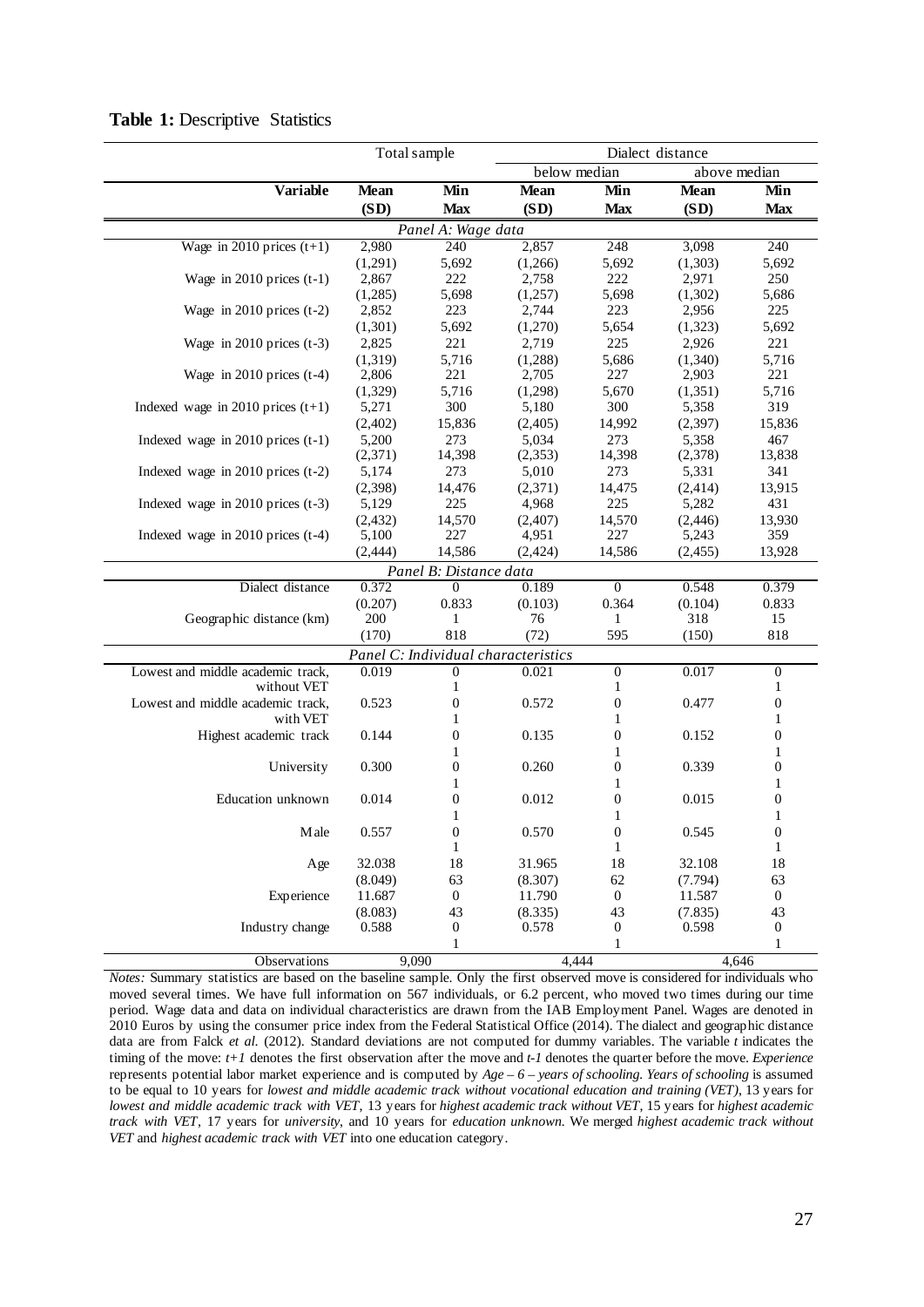| Dependent variable:<br>Log indexed wage $(t+1)$ |             |           | Log wage $(t+1)$ |               |               |              |
|-------------------------------------------------|-------------|-----------|------------------|---------------|---------------|--------------|
|                                                 | (1)         | (2)       | (3)              | (4)           | (5)           | (6)          |
| Dialect distance                                | $0.1691***$ |           | 0.3872***        | $0.0952***$   | $0.0747***$   | $0.0486**$   |
|                                                 | (0.0249)    |           | (0.0389)         | (0.0302)      | (0.0287)      | (0.0234)     |
| Geographic distance (km)                        |             | 0.000018  | $-0.00035***$    | $-0.00012***$ | $-0.00013***$ | $-0.000002$  |
|                                                 |             | (0.00003) | (0.00005)        | (0.00004)     | (0.00003)     | (0.000029)   |
| Log (indexed) wage $(t-1)$                      |             |           |                  | $0.342***$    | $0.2608***$   | 0.3799***    |
|                                                 |             |           |                  | (0.0272)      | (0.0256)      | (0.0273)     |
| Log (indexed) wage $(t-2)$                      |             |           |                  | $0.1137***$   | $0.088***$    | 0.0984***    |
|                                                 |             |           |                  | (0.0334)      | (0.0301)      | (0.0307)     |
| Log (indexed) wage $(t-3)$                      |             |           |                  | $-0.0134$     | $-0.0098$     | 0.0178       |
|                                                 |             |           |                  | (0.0376)      | (0.0334)      | (0.035)      |
| Log (indexed) wage $(t-4)$                      |             |           |                  | $0.2000***$   | $0.1509***$   | 0.0897***    |
|                                                 |             |           |                  | (0.0293)      | (0.0267)      | (0.0286)     |
| Log rental price (destination)                  |             |           |                  |               |               | 0.1984***    |
|                                                 |             |           |                  |               |               | (0.0144)     |
| Log rental price (source)                       |             |           |                  |               |               | $-0.0216$    |
|                                                 |             |           |                  |               |               | (0.0158)     |
| Lowest and middle academic                      |             |           |                  |               | 0.0869***     | $0.0635**$   |
| track, with VET                                 |             |           |                  |               | (0.0332)      | (0.029)      |
| Highest academic track                          |             |           |                  |               | $0.2002***$   | $0.1685***$  |
|                                                 |             |           |                  |               | (0.0346)      | (0.0304)     |
| University                                      |             |           |                  |               | $0.3537***$   | 0.2939***    |
|                                                 |             |           |                  |               | (0.0344)      | (0.0305)     |
| Education unknown                               |             |           |                  |               | $0.167***$    | $0.1114***$  |
|                                                 |             |           |                  |               | (0.0473)      | (0.0408)     |
| <b>M</b> ale                                    |             |           |                  |               | $0.0928***$   | $0.0765***$  |
|                                                 |             |           |                  |               | (0.0081)      | (0.007)      |
| Experience                                      |             |           |                  |               | $0.0124***$   | $0.0059***$  |
|                                                 |             |           |                  |               | (0.0017)      | (0.0015)     |
| Experience squared x $10^{-4}$                  |             |           |                  |               | $-2.7144***$  | $-1.2637***$ |
|                                                 |             |           |                  |               | (0.5098)      | (0.4391)     |
| Industry change                                 |             |           |                  |               | $-0.0542***$  | $-0.0366***$ |
|                                                 |             |           |                  |               | (0.0073)      | (0.0061)     |
| Quarter-year fixed effects                      | yes         | yes       | yes              | yes           | yes           | yes          |
| Observations                                    | 9,090       | 9,090     | 9,090            | 9,090         | 9,090         | 9,090        |
| $R^2$                                           | 0.0166      | 0.0115    | 0.0225           | 0.4399        | 0.4994        | 0.4997       |

#### Table 2: Dialect Distance and Post-Migration Wages

*Notes:* The indexed wage is the gross wage in 2010 prices divided by the index of the rental rate. Only the first observed move is considered for individuals who moved several times. Parentheses behind variables indicate x quarters before the move  $(t - x)$  and one quarter after the move  $(t + 1)$ . The omitted education category is lowest and middle academic track, without VET. Quarterly pre-migration wages in Column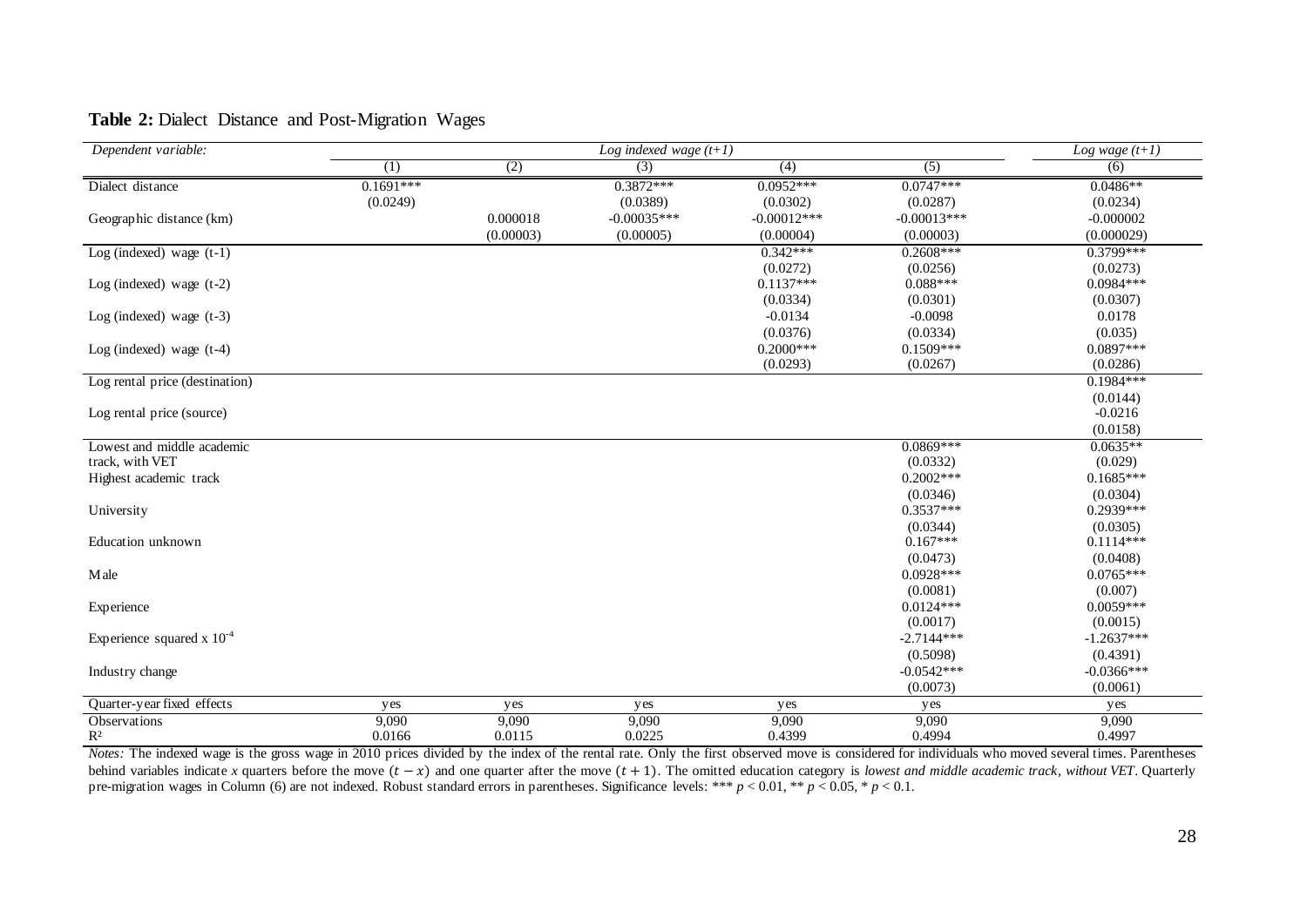|                            | Dependent variable: Log indexed wage $(t+1)$ |                |                 |               |               |  |  |
|----------------------------|----------------------------------------------|----------------|-----------------|---------------|---------------|--|--|
|                            | (1)                                          | (2)            | (3)             | (4)           | (5)           |  |  |
|                            | Top-coded                                    | 5 largest      | East-west       | 7 years       | Pair-wise     |  |  |
|                            |                                              | cities         | dummies         | at origin     | controls      |  |  |
| Dialect distance           | $0.0721**$                                   | $0.0741**$     | $0.0783***$     | $0.1295**$    | $0.0985***$   |  |  |
|                            | (0.0295)                                     | (0.0303)       | (0.0291)        | (0.0653)      | (0.0282)      |  |  |
| Geographic distance (km)   | $-0.000118***$                               | $-0.000149***$ | $-0.000153$ *** | $-0.000158**$ | $-0.00012***$ |  |  |
|                            | (0.000035)                                   | (0.000038)     | (0.000036)      | (0.000078)    | (0.00004)     |  |  |
| Log indexed wage $(t-1)$   | $0.2569***$                                  | $0.286***$     | $0.2603***$     | $0.3601***$   | $0.2980$ ***  |  |  |
|                            | (0.0258)                                     | (0.0297)       | (0.0256)        | (0.0623)      | (0.0258)      |  |  |
| Log indexed wage $(t-2)$   | $0.0945***$                                  | $0.0903**$     | $0.0877***$     | $-0.0103$     | $0.0806$ ***  |  |  |
|                            | (0.03)                                       | (0.0357)       | (0.0301)        | (0.0783)      | (0.0300)      |  |  |
| Log indexed wage $(t-3)$   | $-0.0143$                                    | 0.0304         | $-0.0099$       | 0.0937        | $-0.0090$     |  |  |
|                            | (0.0335)                                     | (0.0403)       | (0.0333)        | (0.0586)      | (0.0329)      |  |  |
| Log indexed wage $(t-4)$   | $0.1467***$                                  | $0.1224***$    | $0.1512***$     | $0.0692*$     | $0.1449***$   |  |  |
|                            | (0.0269)                                     | (0.0317)       | (0.0266)        | (0.0363)      | (0.0258)      |  |  |
| Control variables          | yes                                          | yes            | yes             | yes           | yes           |  |  |
| Quarter-year fixed effects | yes                                          | yes            | yes             | yes           | yes           |  |  |
| East-west fixed effects    |                                              |                | yes             |               |               |  |  |
| Pair-wise controls         |                                              |                |                 |               | <b>Yes</b>    |  |  |
| <b>Observations</b>        | 8,727                                        | 6,946          | 9,090           | 1,815         | 9,090         |  |  |
| $R^2$                      | 0.4856                                       | 0.5395         | 0.5007          | 0.5327        | 0.5372        |  |  |

#### **Table 3:** Robustness Checks

*Notes:* The indexed wage is the gross wage in 2010 prices divided by the index of the rental rate. Only the first observed move is considered for individuals who moved several times. Parentheses behind variables indicate *x* quarters before the move  $(t - x)$  and one quarter after the move  $(t + 1)$ . *Control variables:* education dummies, male, experience, experience squared, industry change. Column (1) drops all movers with top-coded wages (at or above the social security maximum) at either  $t+1$  or  $t-1$  to  $t-4$ . Column (2) drops the five largest cities (Berlin, Hamburg, Munich, Cologne, Frankfurt) as destination and source counties. Column (3) includes fixed effects for movers from East Germany to West Germany, from West Germany to East Germany, and moving within East Germany (moving within West Germany is the baseline category). Column (4) conditions the sample on having lived at least seven years in the county of origin. Column (5) includes several pair-wise controls: log difference in slope, historical rail distance, different religion dummy, difference in share Catholics, difference in historical industry structure, difference in the current industry structure, difference in temperature, difference in sunshine duration, difference in precipitation, and difference in per-capita expenditures on local amenities (expenditures for schools, research, theaters, concerts, sport facilities, public parks, and baths.). Data on pair-wise controls come from Falck *et al.* (2012), from the Deutscher Wetterdienst (DWD) for the climate data, and from the Federal Statistical Office for expenditures on local amenities. Robust standard errors in parentheses. Significance levels: \*\*\*  $p < 0.01$ , \*\*  $p <$ 0.05,  $* p < 0.1$ .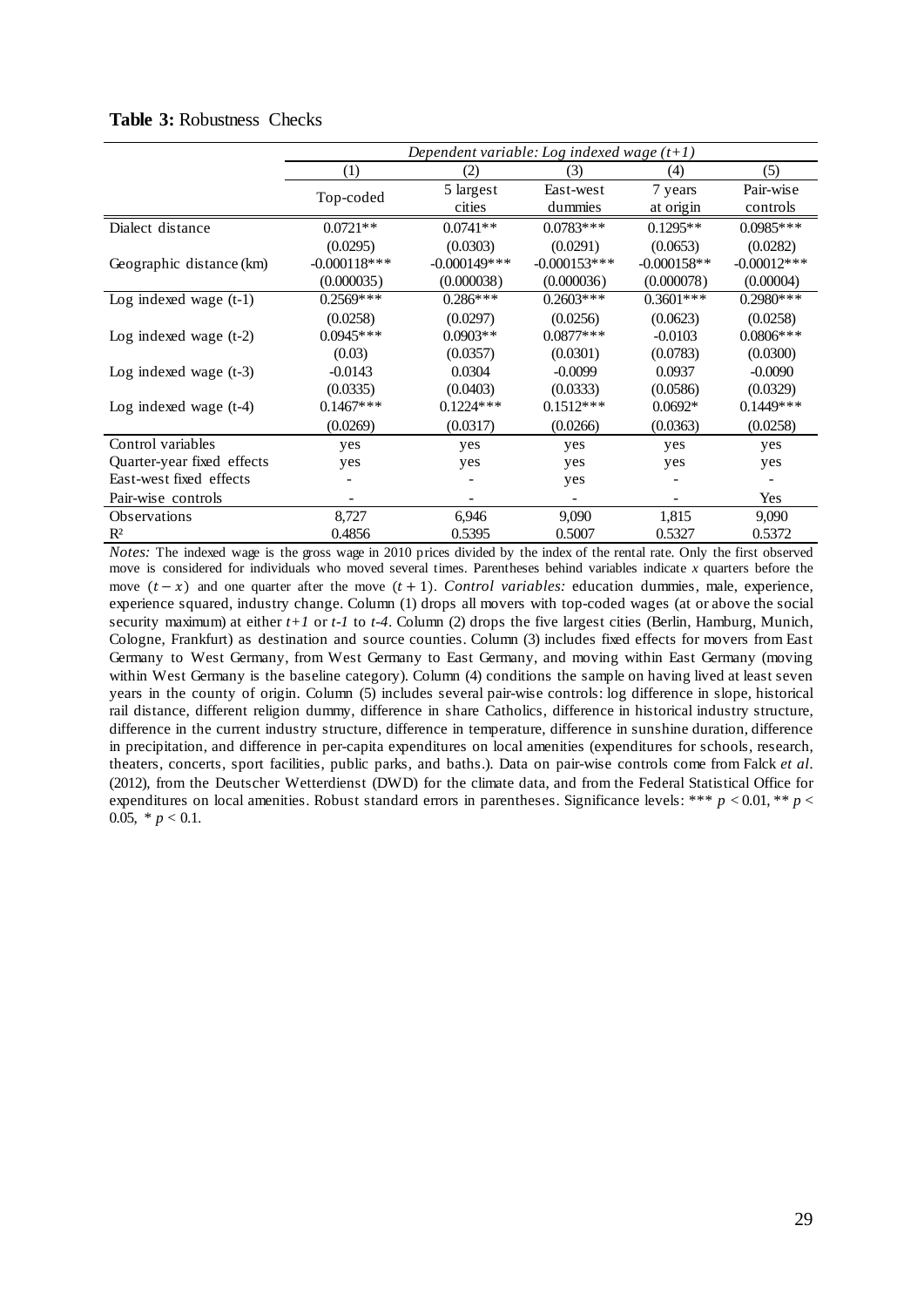|                                                        | Dependent variable: Log indexed wage $(t+1)$ |             |            |  |  |
|--------------------------------------------------------|----------------------------------------------|-------------|------------|--|--|
|                                                        | (1)                                          | (2)         | (3)        |  |  |
| Dialect distance                                       | $0.1106***$                                  | $0.0858**$  | $0.0846**$ |  |  |
|                                                        | (0.0380)                                     | (0.0372)    | (0.0386)   |  |  |
| Log indexed wage $(t-4)$                               | $0.2710***$                                  |             |            |  |  |
|                                                        | (0.0211)                                     |             |            |  |  |
| Log indexed wage $(t-8)$                               | $0.0560**$                                   |             |            |  |  |
|                                                        | (0.0231)                                     |             |            |  |  |
| Log indexed wage $(t-12)$                              | $0.0851***$                                  |             |            |  |  |
|                                                        | (0.0176)                                     |             |            |  |  |
| Mean log indexed wage (t-1 to t-4)                     |                                              | $0.4161***$ |            |  |  |
|                                                        |                                              | (0.0279)    |            |  |  |
| Mean log indexed wage (t-5 to t-8)                     |                                              | $-0.0281$   |            |  |  |
|                                                        |                                              | (0.03)      |            |  |  |
| Mean $log$ indexed wage ( $t-9$ to $t-12$ )            |                                              | $0.1017***$ |            |  |  |
|                                                        |                                              | (0.0204)    |            |  |  |
| Log indexed wage $(t-5)$                               |                                              |             | 0.0331     |  |  |
|                                                        |                                              |             | (0.0604)   |  |  |
| Log indexed wage $(t-6)$                               |                                              |             | $-0.0466$  |  |  |
|                                                        |                                              |             | (0.0663)   |  |  |
| Log indexed wage (t-7)                                 |                                              |             | 0.0859     |  |  |
|                                                        |                                              |             | (0.0665)   |  |  |
| Log indexed wage $(t-8)$                               |                                              |             | $-0.0914$  |  |  |
|                                                        |                                              |             | (0.0694)   |  |  |
| Log indexed wage $(t-9)$                               |                                              |             | 0.0612     |  |  |
|                                                        |                                              |             | (0.0502)   |  |  |
| Log indexed wage $(t-10)$                              |                                              |             | 0.0659     |  |  |
|                                                        |                                              |             | (0.0443)   |  |  |
| Log indexed wage $(t-11)$                              |                                              |             | $-0.0123$  |  |  |
|                                                        |                                              |             | (0.0366)   |  |  |
| Log indexed wage $(t-12)$                              |                                              |             | 0.0317     |  |  |
|                                                        |                                              |             | (0.0311)   |  |  |
| Control variables                                      | yes                                          | yes         | yes        |  |  |
| Quarter-year fixed effects                             | yes                                          | yes         | yes        |  |  |
| Geographic distance                                    | yes                                          | yes         | yes        |  |  |
| Pre-migration log indexed wages $(t-1, t-2, t-3, t-4)$ |                                              |             | yes        |  |  |
| Observations                                           | 5,411                                        | 5,411       | 4,681      |  |  |
| $R^2$                                                  | 0.495                                        | 0.519       | 0.5293     |  |  |

#### **Table 4:** Adding More/Other Pre-Migration Wages

*Notes:* The indexed wage is the gross wage in 2010 prices divided by the index of the rental rate. Only the first observed move is considered for individuals who moved several times. Parentheses behind variables indicate *x* quarters before the move  $(t - x)$  and one quarter after the move  $(t + 1)$ . *Control variables:* education dummies, male, experience, experience squared, industry change. Robust standard errors in parentheses. Significance levels: \*\*\*  $p < 0.01$ , \*\*  $p < 0.05$ ,  $\frac{*}{p} < 0.1$ .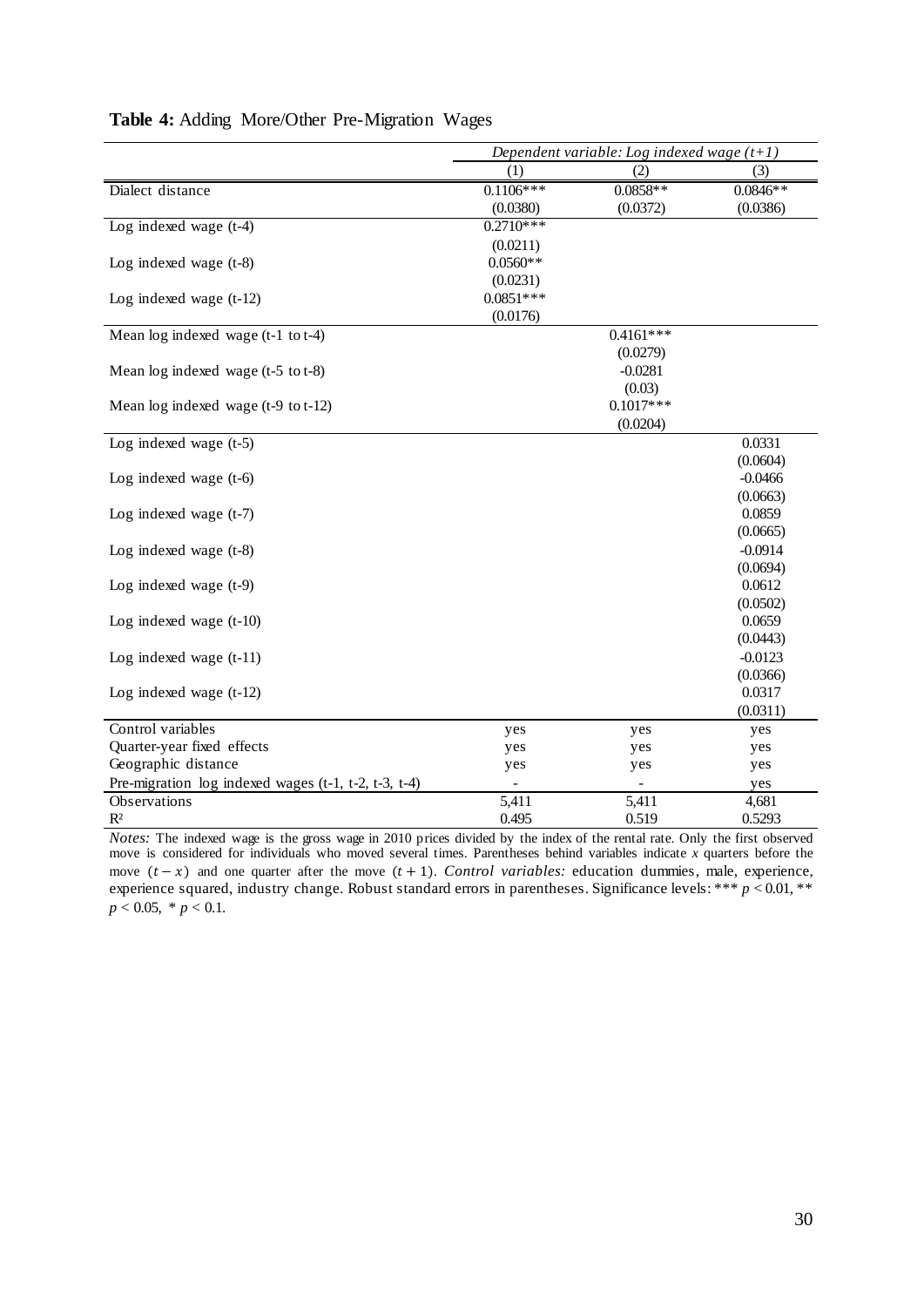#### **Table 5:** Placebo Treatment

|                            | Dependent variable: Log indexed wage $(t-k)$ |              |  |
|----------------------------|----------------------------------------------|--------------|--|
|                            | (1)                                          | (2)          |  |
|                            | $k=8$                                        | $k = 12$     |  |
| Dialect distance           | $-0.0256$                                    | 0.0097       |  |
|                            | (0.0174)                                     | (0.0187)     |  |
| Geographic distance (km)   | $0.000043*$                                  | $-0.000002$  |  |
|                            | (0.000023)                                   | (0.000025)   |  |
| Log indexed wage $(t-k-1)$ | $0.7793***$                                  | $0.8600$ *** |  |
|                            | (0.0562)                                     | (0.0323)     |  |
| Log indexed wage $(t-k-2)$ | 0.0651                                       | 0.0244       |  |
|                            | (0.0543)                                     | (0.0384)     |  |
| Log indexed wage $(t-k-3)$ | 0.0469                                       | $0.0517*$    |  |
|                            | (0.0343)                                     | (0.0302)     |  |
| Log indexed wage $(t-k-4)$ | 0.0282                                       | $0.0278***$  |  |
|                            | (0.0223)                                     | (0.0105)     |  |
| Control variables          | yes                                          | yes          |  |
| Quarter-year fixed effects | yes                                          | yes          |  |
| <b>Observations</b>        | 5,436                                        | 3,815        |  |
| $R^2$                      | 0.9268                                       | 0.9476       |  |
| Coefficient in baseline    | $0.0933**$                                   | $0.1099**$   |  |
|                            | (0.0383)                                     | (0.0474)     |  |

*Notes:* The indexed wage is the gross wage in 2010 prices divided by the index of the rental rate. Only the first observed move is considered for individuals who moved several times. Parentheses behind variables indicate *x* quarters before the move  $(t - x)$  and one quarter after the move  $(t + 1)$ . *Control variables:* education dummies, male, experience, experience squared, industry change. The *coefficient in baseline* gives the coefficient on dialect distance from the baseline regression of log indexed wage (t+1) on the full control set restricted to the respective sample. Robust standard errors in parentheses. Significance levels: \*\*\*  $p < 0.01$ , \*\*  $p < 0.05$ , \*  $p < 0.1$ .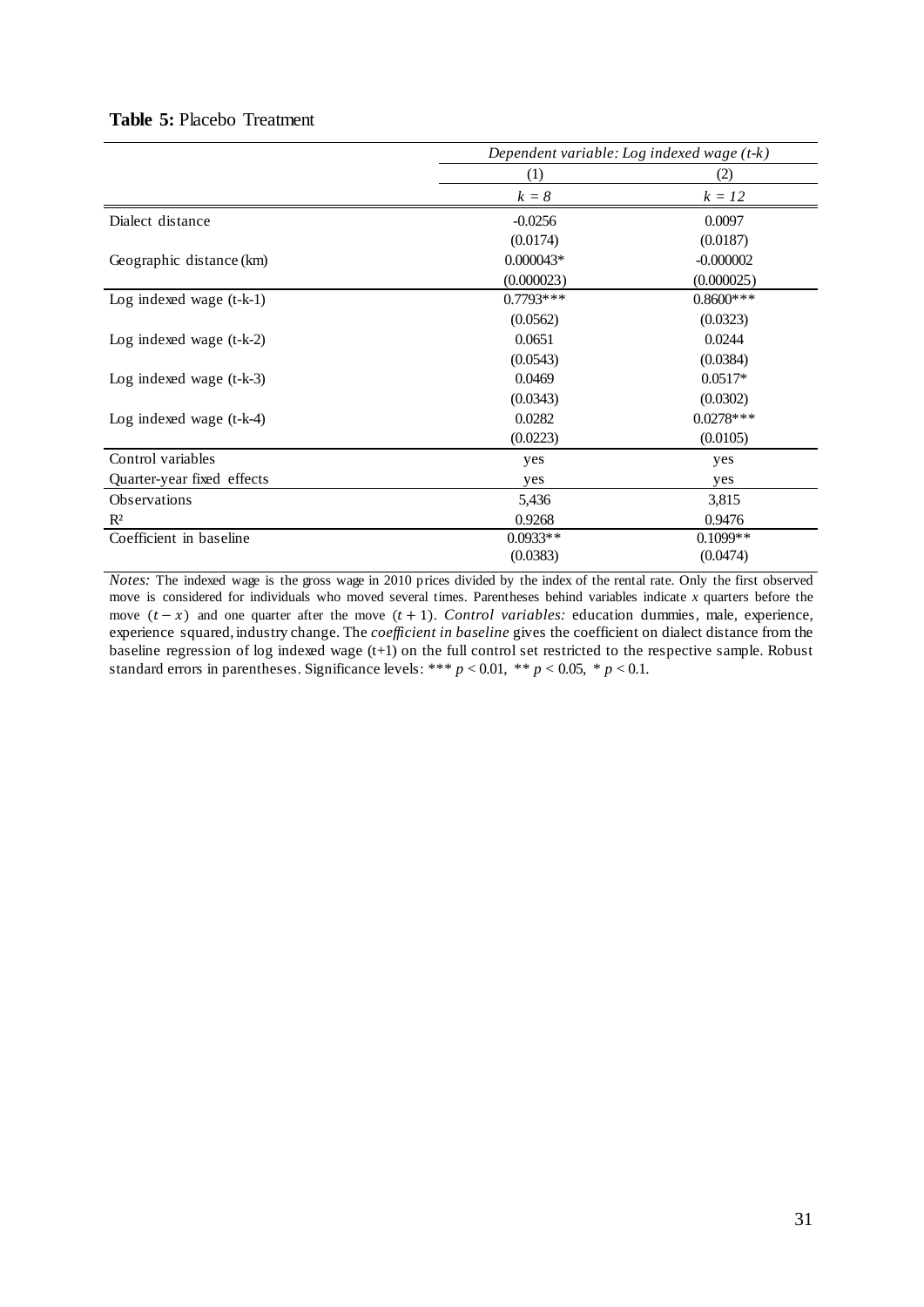#### **Table 6:** Non-Linearities in Distance

|                                              | Dependent variable: Log indexed wage $(t+1)$ |              |               |             |  |  |
|----------------------------------------------|----------------------------------------------|--------------|---------------|-------------|--|--|
|                                              | (1)                                          | (2)          | (3)           | (4)         |  |  |
| Dialect distance                             | $0.0747***$                                  | $0.0846***$  | $0.0603**$    | $0.0640**$  |  |  |
|                                              | (0.0287)                                     | (0.0324)     | (0.0291)      | (0.0315)    |  |  |
| Geographic distance (km)                     | $-0.00013***$                                | 0.00002      |               |             |  |  |
|                                              | (0.00003)                                    | (0.00018)    |               |             |  |  |
| Travel distance                              |                                              |              | $-0.00014***$ | 0.00029     |  |  |
|                                              |                                              |              | (0.00005)     | (0.00025)   |  |  |
| Geographic distance (km) squared x $10^{-5}$ |                                              | $-0.0924$    |               |             |  |  |
|                                              |                                              | (0.064)      |               |             |  |  |
| Geographic distance (km) cubic x $10^{-5}$   |                                              | $0.00012*$   |               |             |  |  |
|                                              |                                              | (0.00007)    |               |             |  |  |
| Travel distance (min) squared x $10^{-3}$    |                                              |              |               | $-0.002**$  |  |  |
|                                              |                                              |              |               | (0.001)     |  |  |
| Travel distance (min) cubic $x 10^{-5}$      |                                              |              |               | $0.0003**$  |  |  |
|                                              |                                              |              |               | (0.0001)    |  |  |
| Log indexed wage $(t-1)$                     | $0.2608$ ***                                 | $0.2608$ *** | $0.2614***$   | $0.2614***$ |  |  |
|                                              | (0.0256)                                     | (0.0255)     | (0.0256)      | (0.0255)    |  |  |
| Log indexed wage $(t-2)$                     | $0.088***$                                   | $0.0874***$  | $0.0882***$   | $0.0868***$ |  |  |
|                                              | (0.0301)                                     | (0.030)      | (0.0301)      | (0.0301)    |  |  |
| Log indexed wage $(t-3)$                     | $-0.0098$                                    | $-0.0095$    | $-0.0099$     | $-0.0091$   |  |  |
|                                              | (0.0334)                                     | (0.0334)     | (0.0335)      | (0.0334)    |  |  |
| Log indexed wage $(t-4)$                     | $0.1509$ ***                                 | $0.1514***$  | $0.1512***$   | $0.1514***$ |  |  |
|                                              | (0.0267)                                     | (0.0267)     | (0.0268)      | (0.0267)    |  |  |
| Control variables                            | yes                                          | yes          | yes           | yes         |  |  |
| Quarter-year fixed effects                   | yes                                          | yes          | yes           | yes         |  |  |
| Observations                                 | 9.090                                        | 9,090        | 9,090         | 9,090       |  |  |
| $R^2$                                        | 0.4994                                       | 0.4997       | 0.4991        | 0.4994      |  |  |

*Notes:* The indexed wage is the gross wage in 2010 prices divided by the index of the rental rate. Only the first observed move is considered for individuals who moved several times. Parentheses behind variables indicate *x* quarters before the move  $(t - x)$  and one quarter after the move  $(t + 1)$ . *Control variables:* education dummies, male, experience, experience squared, industry change. Robust standard errors in parentheses. Significance levels: \*\*\* *p* < 0.01, \*\*  $p < 0.05, * p < 0.1.$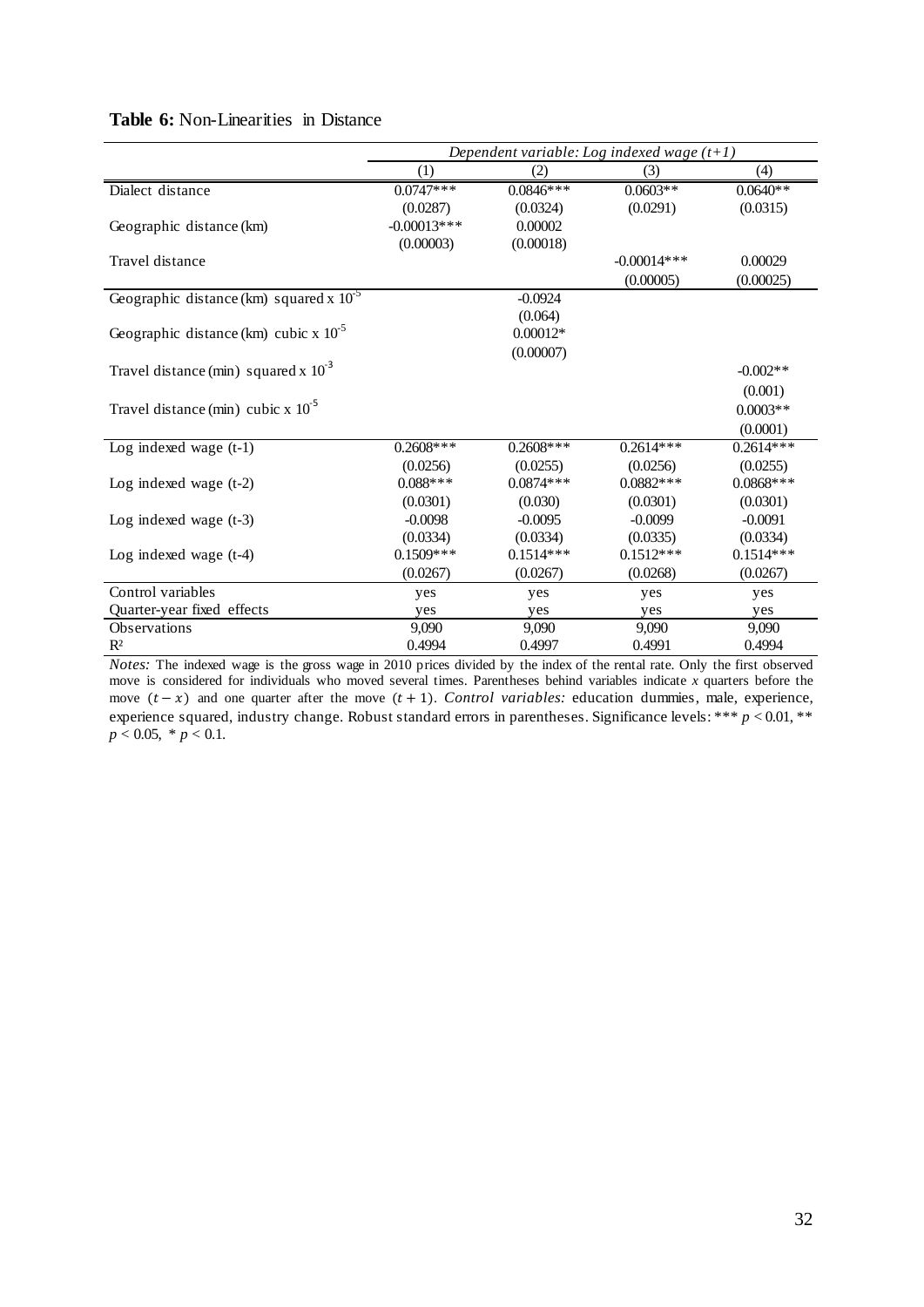#### **Table 7:** Alternative Dialect Measures

|                                        | Dependent variable: Log indexed wage $(t+1)$ |                |  |
|----------------------------------------|----------------------------------------------|----------------|--|
|                                        | (1)                                          | (2)            |  |
| Dialect distance by language area      | $0.0106**$                                   |                |  |
|                                        | (0.005)                                      |                |  |
| Dialect distance                       |                                              | $0.0582*$      |  |
|                                        |                                              | (0.0307)       |  |
| Moving from High German to Low German  |                                              | $0.0847***$    |  |
|                                        |                                              | (0.0148)       |  |
| Moving from Low German to High German  |                                              | $-0.0955***$   |  |
|                                        |                                              | (0.0144)       |  |
| Moving from High German to High German |                                              | $-0.0425***$   |  |
|                                        |                                              | (0.0095)       |  |
| Geographic distance (km)               | $-0.000104$ ***                              | $-0.000131***$ |  |
|                                        | (0.000031)                                   | (0.000033)     |  |
| Log indexed wage $(t-1)$               | $0.2619***$                                  | $0.2687***$    |  |
|                                        | (0.0255)                                     | (0.0252)       |  |
| Log indexed wage $(t-2)$               | $0.0874***$                                  | $0.0866$ ***   |  |
|                                        | (0.0301)                                     | (0.0298)       |  |
| Log indexed wage $(t-3)$               | $-0.0095$                                    | $-0.0077$      |  |
|                                        | (0.0335)                                     | (0.0331)       |  |
| Log indexed wage $(t-4)$               | $0.151***$                                   | $0.1476***$    |  |
|                                        | (0.0267)                                     | (0.0265)       |  |
| Control variables                      | yes                                          | yes            |  |
| Quarter-year fixed effects             | yes                                          | yes            |  |
| <b>Observations</b>                    | 9,090                                        | 9,090          |  |
| $R^2$                                  | 0.4992                                       | 0.5093         |  |

*Notes:* The indexed wage is the gross wage in 2010 prices divided by the index of the rental rate. Only the first observed move is considered for individuals who moved several times. Parentheses behind variables indicate *x* quarters before the move  $(t - x)$  and one quarter after the move  $(t + 1)$ . *Control variables:* education dummies, male, experience, experience squared, industry change. *Moving from High German to Low German* indicates a move from a county in which mostly High German is spoken to a county in which mostly Low German is spoken. *Moving from Low German to High German* indicates a move from a county in which mostly Low German is spoken to a county in which mostly High German is spoken. *Moving from High German to High German* indicates a move from a county in which mostly High German is spoken to a county in which mostly High German is spoken. The omitted category is *Moving from Low German to Low German*. Robust standard errors in parentheses. Significance levels: \*\*\*  $p < 0.01$ , \*\*  $p < 0.05$ , \*  $p < 0.1$ .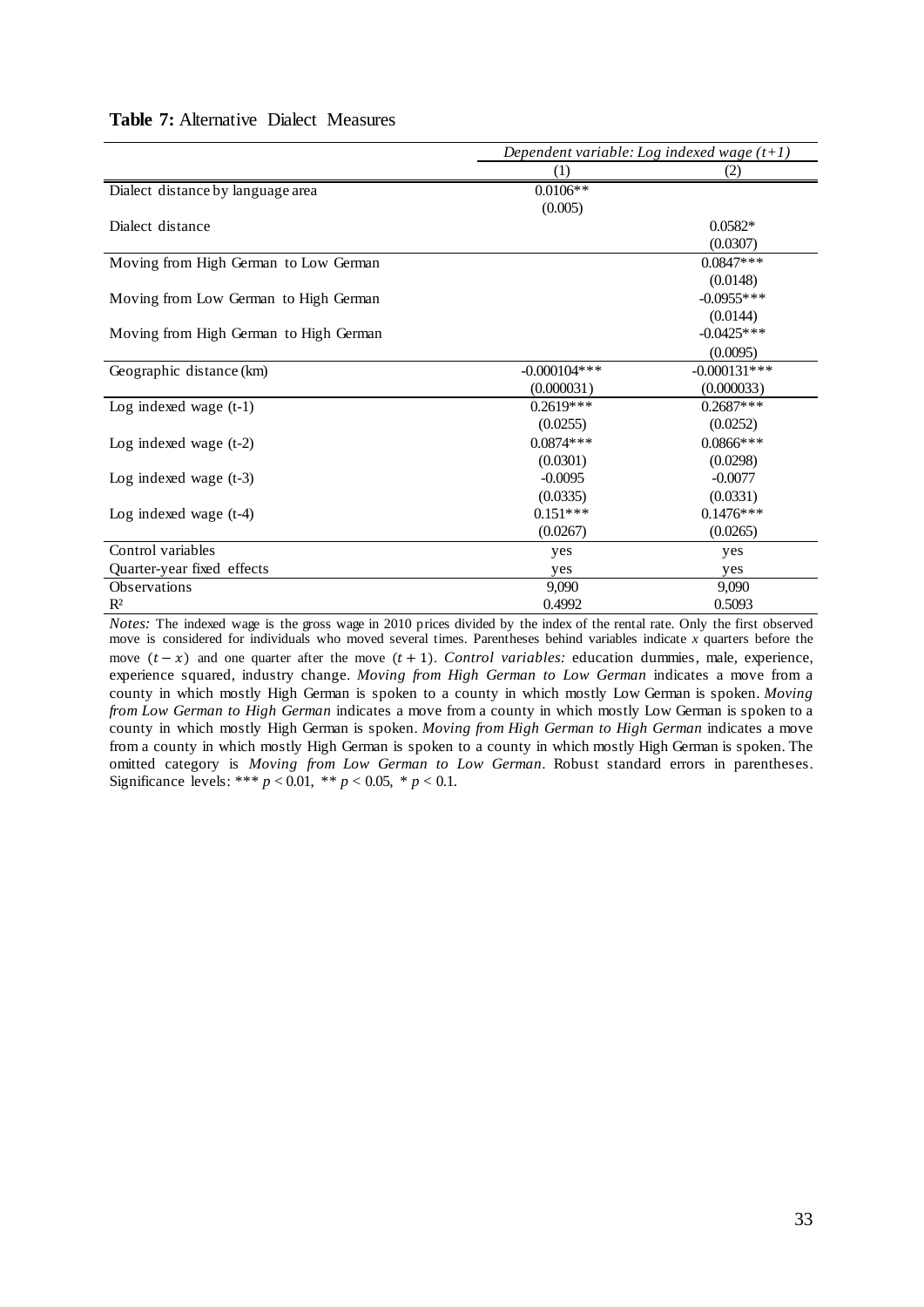#### **Table 8:** Effect Heterogeneities

|                                      | Dependent variable: Log indexed wage $(t+1)$ |             |                                      |               |  |  |  |  |
|--------------------------------------|----------------------------------------------|-------------|--------------------------------------|---------------|--|--|--|--|
|                                      | $<$ 30                                       | $\geq 30$   |                                      |               |  |  |  |  |
| Panel A: Age                         | $0.0930**$                                   | 0.0494      |                                      |               |  |  |  |  |
|                                      | (0.0404)                                     | (0.0407)    |                                      |               |  |  |  |  |
| Observations                         | 4,384                                        | 4,706       |                                      |               |  |  |  |  |
| $R^2$                                | 0.3948                                       | 0.5042      |                                      |               |  |  |  |  |
|                                      | Gender                                       |             |                                      | Education     |  |  |  |  |
|                                      | Men                                          | Women       | Low, medium                          | High          |  |  |  |  |
| <b>Panel B: Gender and education</b> | $0.1046***$                                  | 0.0367      | $0.0844**$                           | 0.0669        |  |  |  |  |
|                                      | (0.0367)                                     | (0.0451)    | (0.0406)                             | (0.0410)      |  |  |  |  |
| Observations                         | 5,063                                        | 4,027       | 5,051                                | 4,039         |  |  |  |  |
| $R^2$                                | 0.5057                                       | 0.4027      | 0.3615                               | 0.4351        |  |  |  |  |
|                                      | Men                                          |             | Women                                |               |  |  |  |  |
|                                      | Low, medium                                  | High        | Low, medium                          | High          |  |  |  |  |
| <b>Panel C: Gender x education</b>   | $0.1143**$                                   | $0.0934*$   | 0.0519                               | 0.0215        |  |  |  |  |
|                                      | (0.0548)                                     | (0.0492)    | (0.0598)                             | (0.0700)      |  |  |  |  |
| Observations                         | 2,727                                        | 2,336       | 2,324                                | 1,703         |  |  |  |  |
| R <sup>2</sup>                       | 0.3522                                       | 0.3872      | 0.3377                               | 0.3457        |  |  |  |  |
|                                      | $< 200$ km                                   | $<$ 300 km  | $\geq 200$ km                        | $\geq 300$ km |  |  |  |  |
| Panel D: Geographic distance         | $0.0984**$                                   | $0.1179***$ | 0.0534                               | $-0.0279$     |  |  |  |  |
|                                      | (0.0402)                                     | (0.0356)    | (0.0545)                             | (0.0702)      |  |  |  |  |
| Observations                         | 5,325                                        | 6,575       | 3,765                                | 2,515         |  |  |  |  |
| $R^2$                                | 0.5155                                       | 0.5112      | 0.4862                               | 0.4822        |  |  |  |  |
|                                      | Average wage (t-1 to t-4) compared           |             | Average wage (t-1 to t-4) compared   |               |  |  |  |  |
|                                      | to average national-level                    |             | to average county-level occupational |               |  |  |  |  |
|                                      | occupational wage (t-1 to t-4)               |             | wage $(t-1)$ to $t-4$ )              |               |  |  |  |  |
|                                      | Above                                        | Below       | Above                                | Below         |  |  |  |  |
| <b>Panel E: Compared to</b>          | $0.1141***$                                  | 0.0129      | $0.0884**$                           | 0.0404        |  |  |  |  |
| occupational wage                    | (0.036)                                      | (0.0465)    | (0.0346)                             | (0.0496)      |  |  |  |  |
| Observations                         | 5,225                                        | 3,865       | 5,416                                | 3,674         |  |  |  |  |
| $R^2$                                | 0.4977                                       | 0.3759      | 0.5153                               | 0.3817        |  |  |  |  |
|                                      | Occupational                                 |             | Occupational change                  |               |  |  |  |  |
|                                      | information available                        |             | Switchers                            | Stayers       |  |  |  |  |
| Panel F: Occupational change         | $0.0806**$                                   |             | $0.1154**$                           | 0.0423        |  |  |  |  |
|                                      | (0.0313)                                     |             | (0.0506)                             | (0.0383)      |  |  |  |  |
| Observations                         | 7,337                                        |             | 3,479                                | 3,858         |  |  |  |  |
| $R^2$                                | 0.5089                                       |             | 0.4638                               | 0.5757        |  |  |  |  |

*Notes:* Each panel shows the coefficient on dialect distance from a regression on the baseline model. Dependent variable in all specifications is the log indexed wage  $(t+1)$ . The indexed wage is the gross wage in 2010 prices divided by the index of the rental rate. Only the first observed move is considered for individuals who moved several times. Parentheses behind variables indicate *x* quarters before the move  $(t - x)$  and one quarter after the move  $(t + 1)$ . All regressions include geographic distance, four quarterly pre-migration indexed wages, education dummies, male, experience, experience squared, industry change, and quarter-year fixed effects. In Panels B and C, *low and medium education* corresponds to the lowest and middle academic track with and without VET, plus unknown education. *High education* corresponds to the highest academic track plus university education. Robust standard errors in parentheses. Significance levels: \*\*\*  $p < 0.01$ , \*\*  $p < 0.05$ , \*  $p < 0.1$ .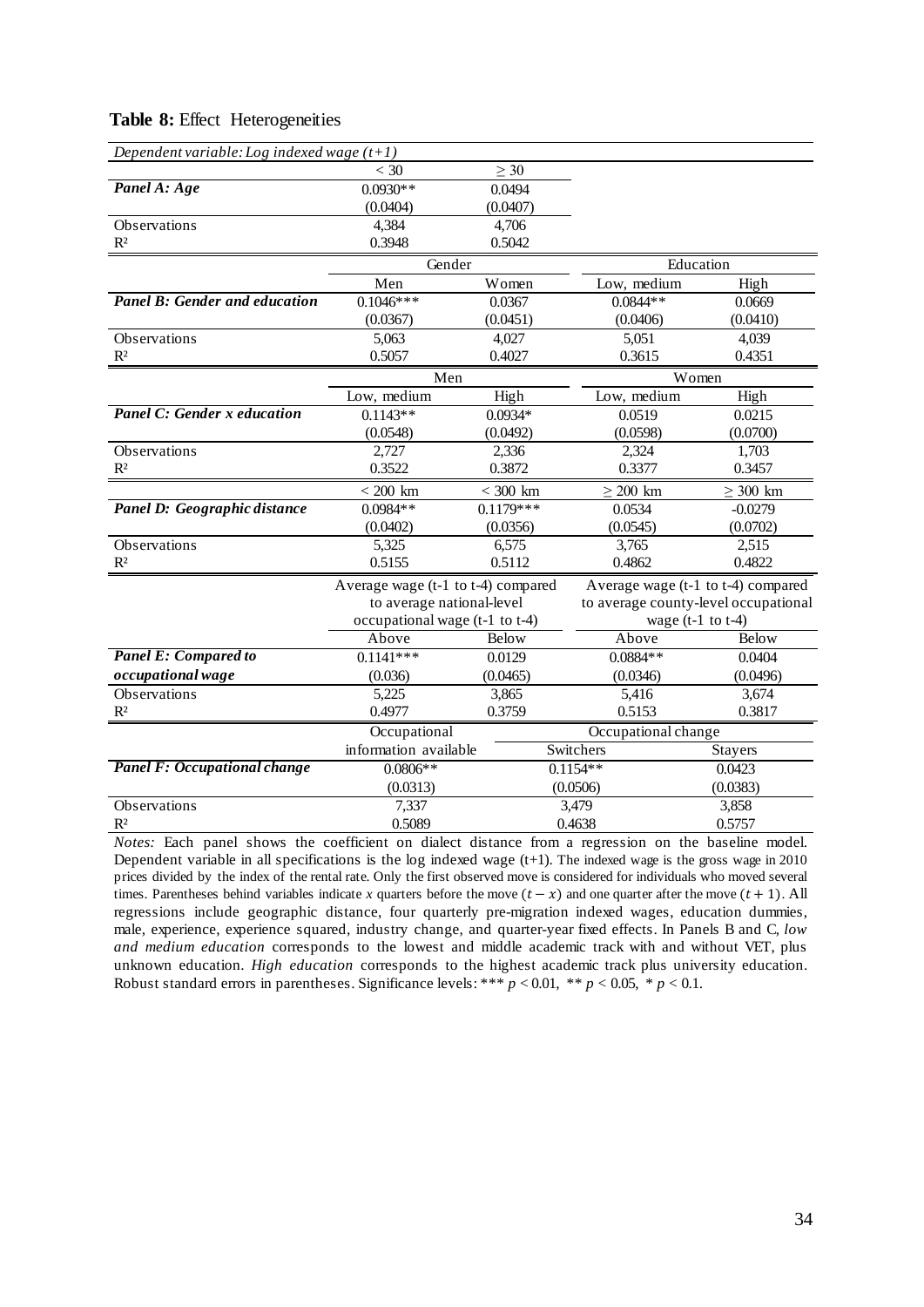| Dependent variable: Log indexed wage $(t+1)$ |                   |                              |                   |                   |  |  |  |  |
|----------------------------------------------|-------------------|------------------------------|-------------------|-------------------|--|--|--|--|
|                                              | (1)               | (2)                          | (3)               | $\left( 4\right)$ |  |  |  |  |
|                                              |                   | First move                   | Second move       |                   |  |  |  |  |
|                                              | $\geq 8$ quarters | $< 8$ quarters               | $\geq$ 8 quarters | $< 8$ quarters    |  |  |  |  |
|                                              |                   | Panel A: With repatriates    |                   |                   |  |  |  |  |
| Dialect distance                             | $0.2907*$         | 0.1208                       | 0.0363            | $0.5027***$       |  |  |  |  |
|                                              | (0.1752)          | (0.1881)                     | (0.1411)          | (0.1559)          |  |  |  |  |
| <b>Observations</b>                          | 245               | 322                          | 245               | 322               |  |  |  |  |
| $R^2$                                        | 0.5813            | 0.5157                       | 0.7002            | 0.5616            |  |  |  |  |
|                                              |                   | Panel B: Without repatriates |                   |                   |  |  |  |  |
| Dialect distance                             | 0.3145            | 0.2570                       | 0.1621            | $0.6122***$       |  |  |  |  |
|                                              | (0.2001)          | (0.2693)                     | (0.1570)          | (0.1932)          |  |  |  |  |
| <b>Observations</b>                          | 192               | 181                          | 192               | 181               |  |  |  |  |
| $R^2$                                        | 0.6224            | 0.5166                       | 0.7074            | 0.6019            |  |  |  |  |

#### **Table 9:** Two-Time Mover Analysis

*Notes:* Each panel shows the coefficient on dialect distance from a regression on the baseline model. Dependent variable in the specifications is the log indexed wage after the first or the second move, respectively. The indexed wage is the gross wage in 2010 prices divided by the index of the rental rate. In the second move, dialect and geographic distance are from the (hypothetical) direct move from county A to county C (or back to county A) as illustrated in Figure 3. All regressions include four quarterly pre-migration indexed wages, education dummies, male, experience, experience squared, industry change, and quarter-year fixed effects from the first or the second move, respectively. *Repatriates* are those individuals who move back to their county (or counties) of origin (both county of work and county of residence) in the second move. Robust standard errors in parentheses. Significance levels: \*\*\*  $p < 0.01$ , \*\*  $p < 0.05$ , \*  $p < 0.1$ .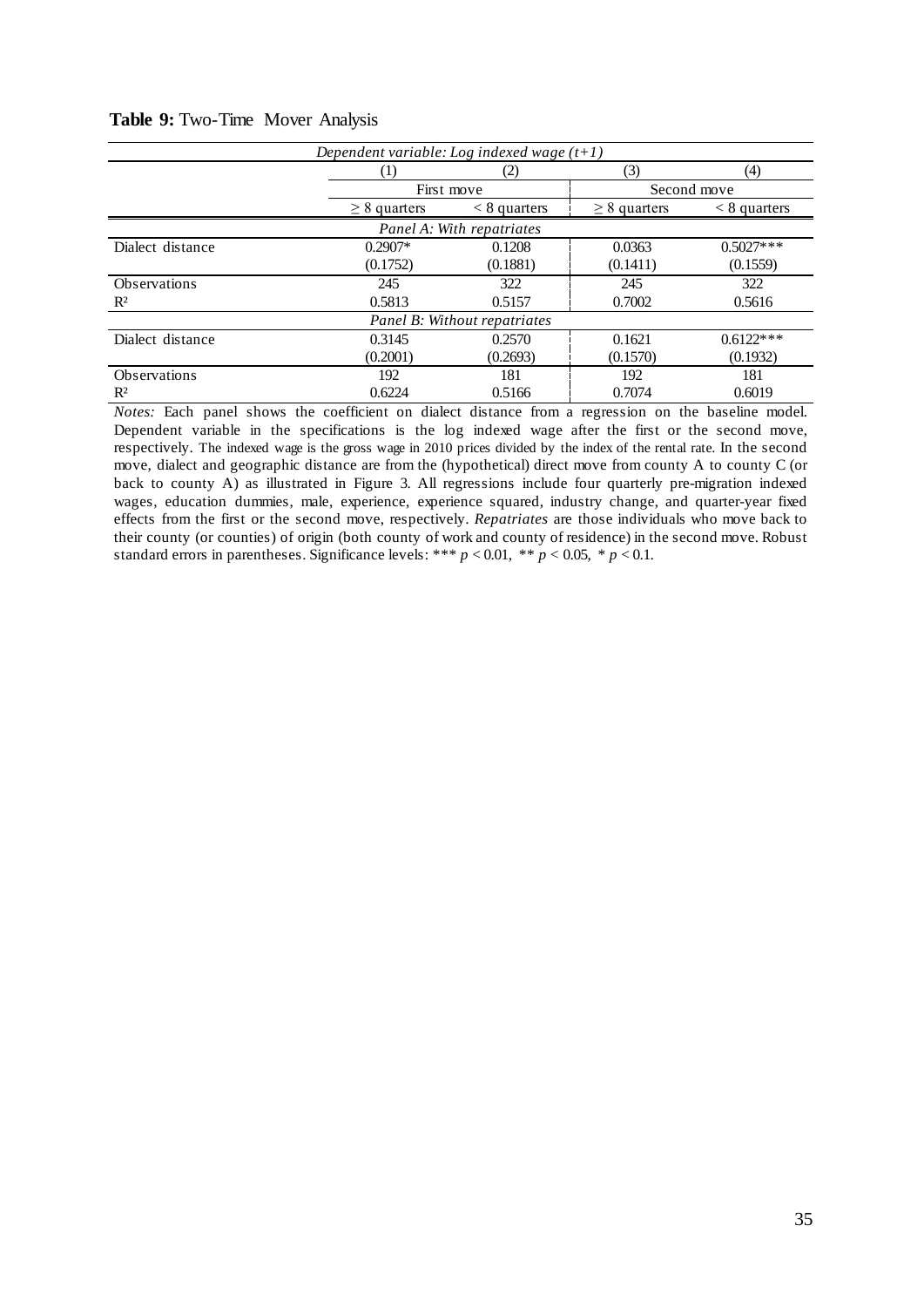### **Table 10:** Long-Run Effects

|                            | Dependent variable: [log indexed wage $(t+k)$ - log indexed wage $(t+1)/k$ |              |              |              |              |               |              |             |
|----------------------------|----------------------------------------------------------------------------|--------------|--------------|--------------|--------------|---------------|--------------|-------------|
|                            | $k = 4$                                                                    | $k=8$        | $k = 12$     | $k = 16$     | $k=20$       | $k=24$        | $k=28$       | $k=32$      |
| Dialect distance           | $0.0088*$                                                                  | 0.0034       | 0.0022       | 0.0005       | 0.0003       | 0.0022        | $-0.0001$    | $-0.0002$   |
|                            | (0.0048)                                                                   | (0.0034)     | (0.003)      | (0.0026)     | (0.0024)     | (0.0024)      | (0.0029)     | (0.0044)    |
| Log indexed wage $(t+1)$   | $-0.0431***$                                                               | $-0.0338***$ | $-0.028$ *** | $-0.0223***$ | $-0.0194***$ | $-0.0166$ *** | $-0.0164***$ | $-0.015***$ |
|                            | (0.0035)                                                                   | (0.0022)     | (0.0017)     | (0.0015)     | (0.0013)     | (0.0013)      | (0.0014)     | (0.0021)    |
| Control variables          | yes                                                                        | yes          | yes          | yes          | yes          | yes           | yes          | yes         |
| Quarter-year fixed effects | yes                                                                        | yes          | yes          | yes          | yes          | yes           | yes          | yes         |
| Geographic distance        | yes                                                                        | yes          | yes          | yes          | yes          | yes           | yes          | yes         |
| <b>Observations</b>        | 8.209                                                                      | 6.872        | 5,875        | 4.910        | 4.076        | 3.142         | 1.923        | 698         |
| $\mathbb{R}^2$             | 0.0922                                                                     | 0.1224       | 0.119        | 0.1317       | 0.1333       | 0.1271        | 0.1491       | 0.1627      |

*Notes:* The indexed wage is the gross wage in 2010 prices divided by the index of the rental rate. Only the first observed move is considered for individuals who moved several times. Parentheses behind variables indicate *x* quarters before the move  $(t - x)$  and one quarter after the move  $(t + 1)$ . *Control variables:* education dummies, male, experience, experience squared, industry change. Robust standard errors in parentheses. Significance levels: \*\*\* *p* < 0.01, \*\*  $p < 0.05$ , \*  $p < 0.1$ .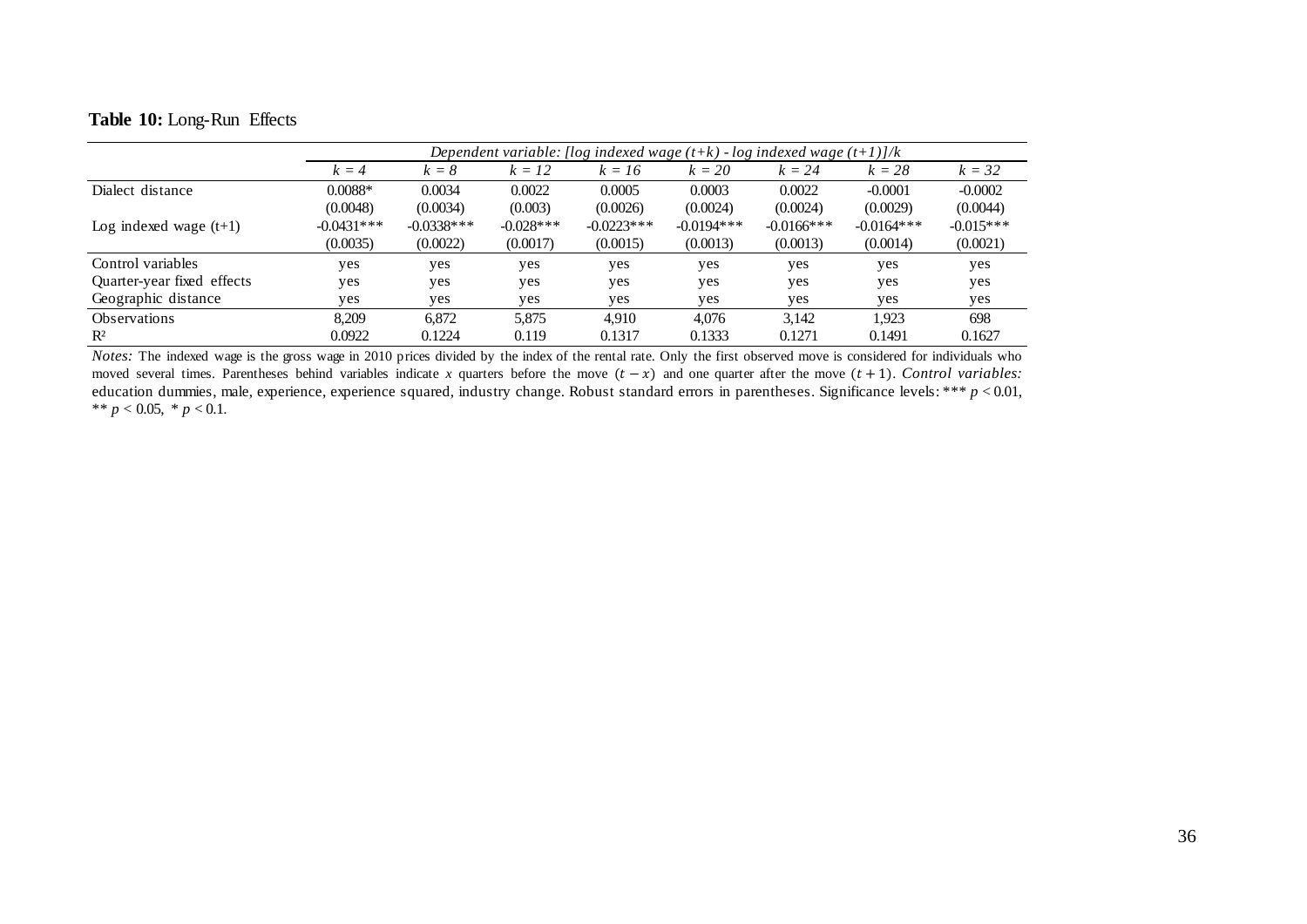# **Appendix**





*Notes:* The figure shows a binned scatterplot of geographic distance on dialect distance. The figure is constructed by binning dialect distance into 5-percentile point bins (so that there are 20 equal-sized bins) and computing the mean geographic distance within each bin. The slope of the regression on the microdata is 629.89 (5.436) and is significant at a 1 percent level.